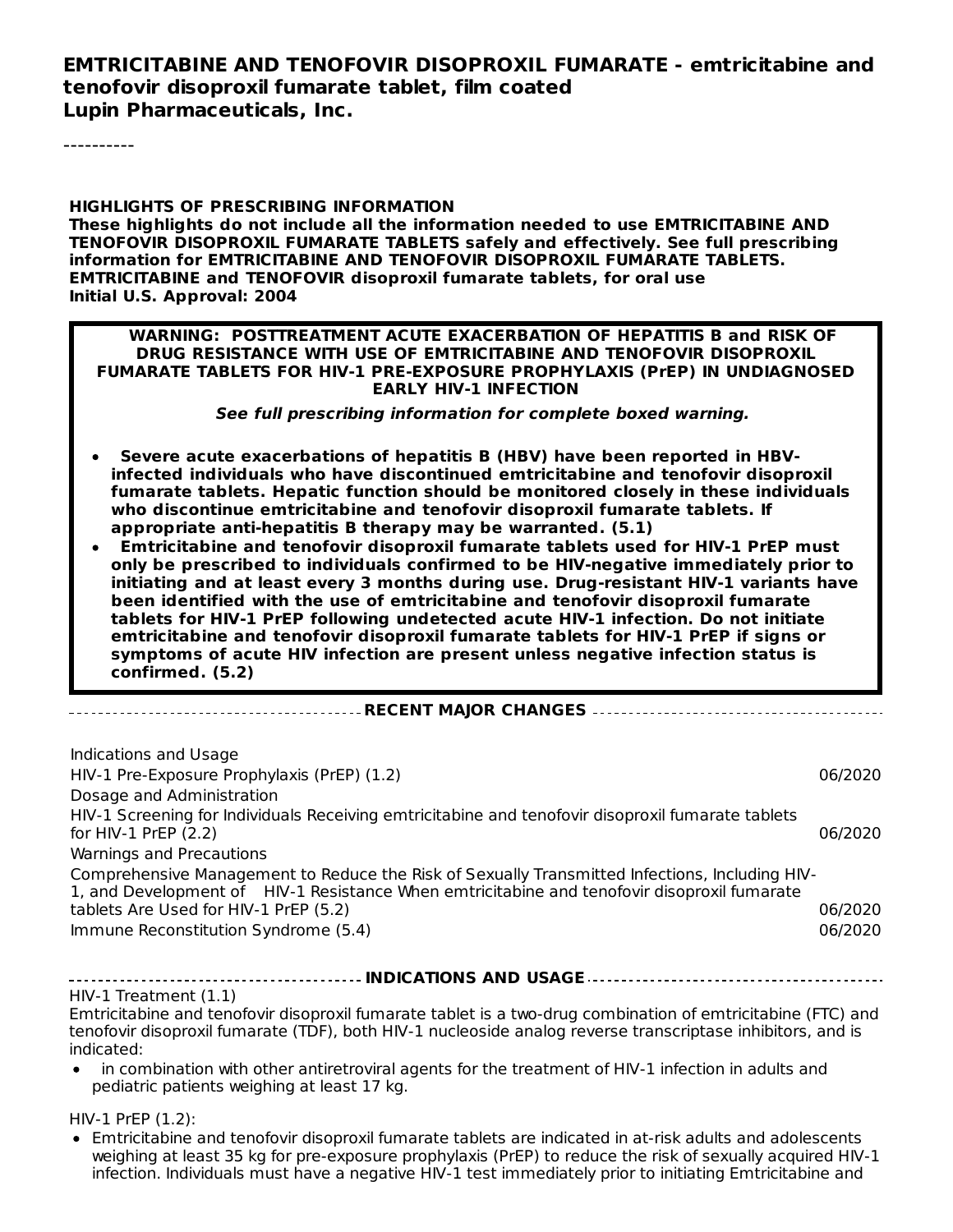#### **DOSAGE AND ADMINISTRATION**

- Testing: Prior to or when initiating emtricitabine and tenofovir disoproxil fumarate tablets test for hepatitis B virus infection. Prior to initiation and during use of emtricitabine and tenofovir disoproxil fumarate tablets, on a clinically appropriate schedule, assess serum creatinine, estimated creatinine clearance, urine glucose, and urine protein in all individuals. In individuals with chronic kidney disease, also assess serum phosphorus. (2.1)
- HIV-1 Screening: Screen all individuals for HIV-1 infection immediately prior to initiating emtricitabine and tenofovir disoproxil fumarate tablets for HIV-1 PrEP and at least once every 3 months while taking emtricitabine and tenofovir disoproxil fumarate tablets, and upon diagnosis of any other sexually transmitted infections (STIs). (2.2)

#### Treatment of HIV-1 Infection

- Recommended dosage in adults and pediatric patients weighing at least 35 kg: One emtricitabine and tenofovir disoproxil fumarate tablet (containing 200 mg of FTC and 300 mg of TDF) once daily taken orally with or without food. (2.3)
- Recommended dosage in renally impaired HIV-1 infected adult patients:
	- Creatinine clearance (CrCl) 30 to 49 mL/min: 1 tablet every 48 hours. (2.6)
	- CrCl below 30 mL/min or hemodialysis: emtricitabine and tenofovir disoproxil fumarate tablets are not recommended. (2.6)

#### HIV-1 Pre-Exposure Prophylaxis (PrEP)

- Recommended dosage in HIV-1 uninfected adults and adolescents weighing at least 35 kg: One emtricitabine and tenofovir disoproxil fumarate tablet (containing 200 mg of FTC and 300 mg of TDF) once daily taken orally with or without food. (2.5)
- Recommended dosage in renally impaired HIV-uninfected individuals: emtricitabine and tenofovir  $\bullet$ disoproxil fumarate tablets are not recommended in HIV-uninfected individuals if CrCl is below 60 mL/min. (2.6)

**DOSAGE FORMS AND STRENGTHS** Tablets: 200 mg/300 mg of emtricitabine and tenofovir disoproxil fumarate, respectively. (3)

**CONTRAINDICATIONS** Emtricitabine and tenofovir disoproxil fumarate tablets for HIV-1 PrEP is contraindicated in individuals with unknown or positive HIV-1 status. (4)

- **WARNINGS AND PRECAUTIONS**
- Comprehensive management to reduce the risk of acquiring HIV-1 when emtricitabine and tenofovir disoproxil fumarate tablets are used for HIV-1 PrEP: Use as part of a comprehensive prevention strategy including other prevention measures; strictly adhere to dosing schedule. (5.2)
- Management to reduce the risk of acquiring HIV-1 drug resistance when emtricitabine and tenofovir disoproxil fumarate tablets are used for HIV-1 PrEP: refer to full prescribing information for additional detail. (5.2)
- New onset or worsening renal impairment: Can include acute renal failure and Fanconi syndrome. Avoid administering emtricitabine and tenofovir disoproxil fumarate tablets with concurrent or recent use of nephrotoxic drugs. (5.3)
- Immune reconstitution syndrome during treatment of HIV-1 infection: May necessitate further evaluation and treatment. (5.4)
- Decreases in bone mineral density (BMD): Consider assessment of BMD in individuals with a history of pathologic fracture or other risk factors for osteoporosis or bone loss. (5.5)
- Lactic acidosis/severe hepatomegaly with steatosis: Discontinue emtricitabine and tenofovir disoproxil fumarate tablets in individuals who develop symptoms or laboratory findings suggestive of lactic acidosis or pronounced hepatotoxicity. (5.6)

|  | • In HIV-1 infected patients, the most common adverse reactions (incidence greater than or equal to |  |  |  |
|--|-----------------------------------------------------------------------------------------------------|--|--|--|
|  | 10%) are diarrhea, nausea, fatigue, headache, dizziness, depression, insomnia, abnormal dreams, and |  |  |  |

rash. (6.1) In HIV-1 uninfected adults in PrEP trials, adverse reactions that were reported by more than 2% of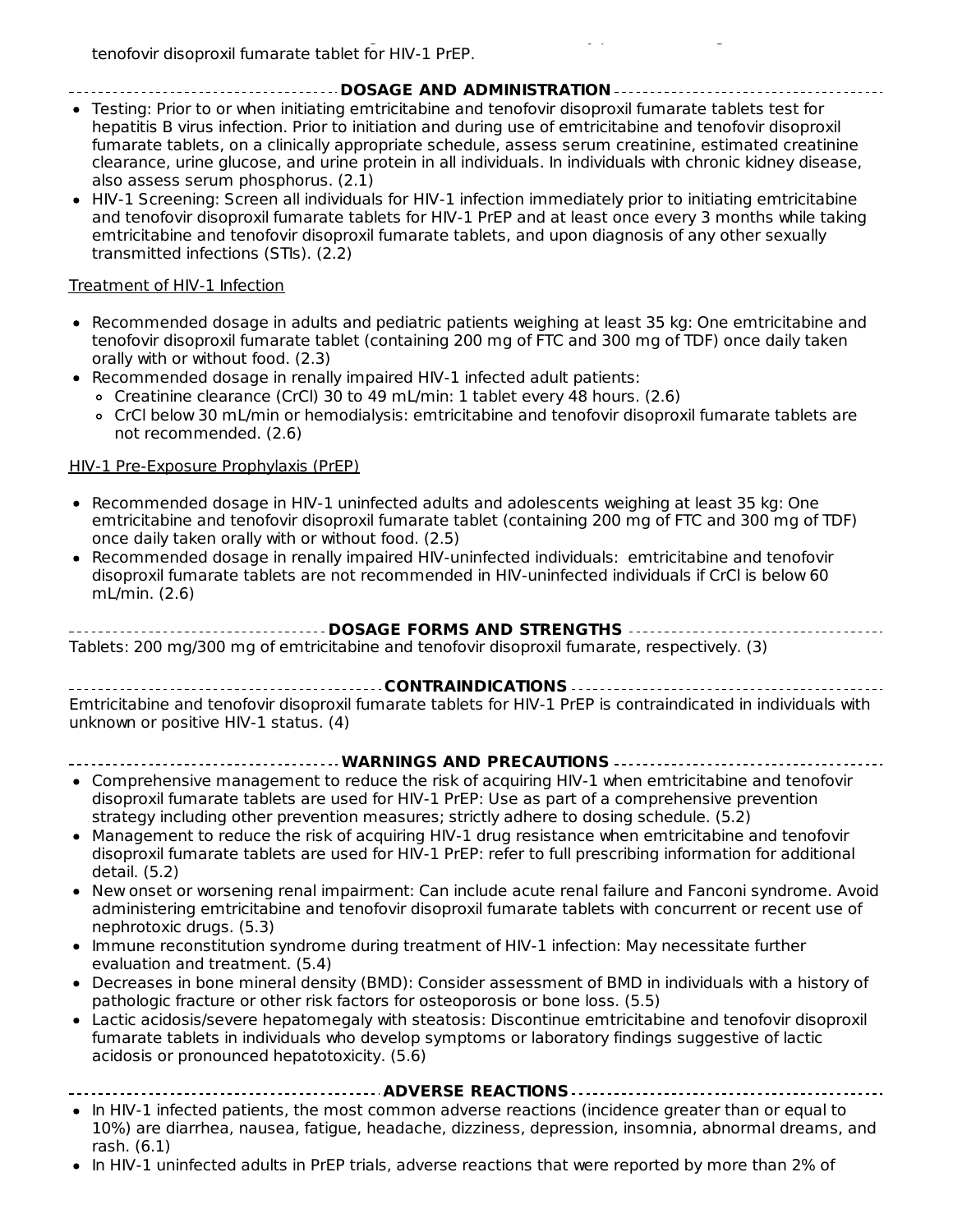In Hiv-1 uninfected adults in PrEP trials, adverse reactions that were reactions that were reported by more than 2% of  $\sim$ emtricitabine and tenofovir disoproxil fumarate tablets participants and more frequently than by placebo participants were headache, abdominal pain, and weight decreased. (6.1)

#### **To report SUSPECTED ADVERSE REACTIONS, contact Lupin Pharmaceuticals, Inc. at 1-800- 399-2561 or FDA at 1-800-FDA-1088 or www.fda.gov/medwatch**

**DRUG INTERACTIONS**

- Tenofovir disoproxil fumarate increases didanosine concentrations. Dose reduction and close monitoring for didanosine toxicity are warranted. (7.2)
- Coadministration decreases atazanavir concentrations. When coadministered with emtricitabine and tenofovir disoproxil fumarate tablets, use atazanavir given with ritonavir. (7.2)
- Coadministration of emtricitabine and tenofovir disoproxil fumarate tablets with certain HIV-1 protease inhibitors or certain drugs to treat HCV increases tenofovir concentrations. Monitor for evidence of tenofovir toxicity. (7.2)
- Consult Full Prescribing Information prior to and during treatment for important drug interactions. (7.2)

**USE IN SPECIFIC POPULATIONS** Lactation: Mothers infected with HIV-1 or suspected of having acquired HIV-1 infection should be instructed not to breastfeed due to the potential for HIV transmission. (8.2)

**See 17 for PATIENT COUNSELING INFORMATION and Medication Guide.**

**Revised: 6/2021**

#### **FULL PRESCRIBING INFORMATION: CONTENTS\***

#### **1 INDICATIONS AND USAGE**

- 1.1 Treatment of HIV-1 Infection
- 1.2 HIV-1 Pre-Exposure Prophylaxis (PrEP)

#### **2 DOSAGE AND ADMINISTRATION**

2.1 Testing Prior to Initiation of Emtricitabine and Tenofovir Disoproxil Fumarate Tablets for Treatment of HIV-1 Infection or for HIV-1 PrEP

2.2 HIV-1 Screening for Individuals Receiving Emtricitabine and Tenofovir Disoproxil Fumarate Tablets for HIV-1 PrEP

2.3 Recommended Dosage for Treatment of HIV-1 Infection in Adults and Pediatric Patients Weighing at Least 35 kg

2.5 Recommended Dosage for HIV-1 PrEP in Adults and Adolescents Weighing at Least 35 kg

2.6 Dosage Adjustment in Individuals with Renal Impairment

#### **3 DOSAGE FORMS AND STRENGTHS**

#### **4 CONTRAINDICATIONS**

### **5 WARNINGS AND PRECAUTIONS**

5.1 Severe Acute Exacerbation of Hepatitis B in Individuals with HBV Infection 5.2 Comprehensive Management to Reduce the Risk of Sexually Transmitted Infections, Including HIV-1 and Development of HIV-1 Resistance When Emtricitabine and Tenofovir Disoproxil Fumarate Tablets are Used for HIV-1 PrEP

5.3 New Onset or Worsening Renal Impairment

5.4 Immune Reconstitution Syndrome

5.5 Bone Loss and Mineralization Defects

5.6 Lactic Acidosis/Severe Hepatomegaly with Steatosis

5.7 Risk of Adverse Reactions Due to Drug Interactions

### **6 ADVERSE REACTIONS**

6.1 Clinical Trials Experience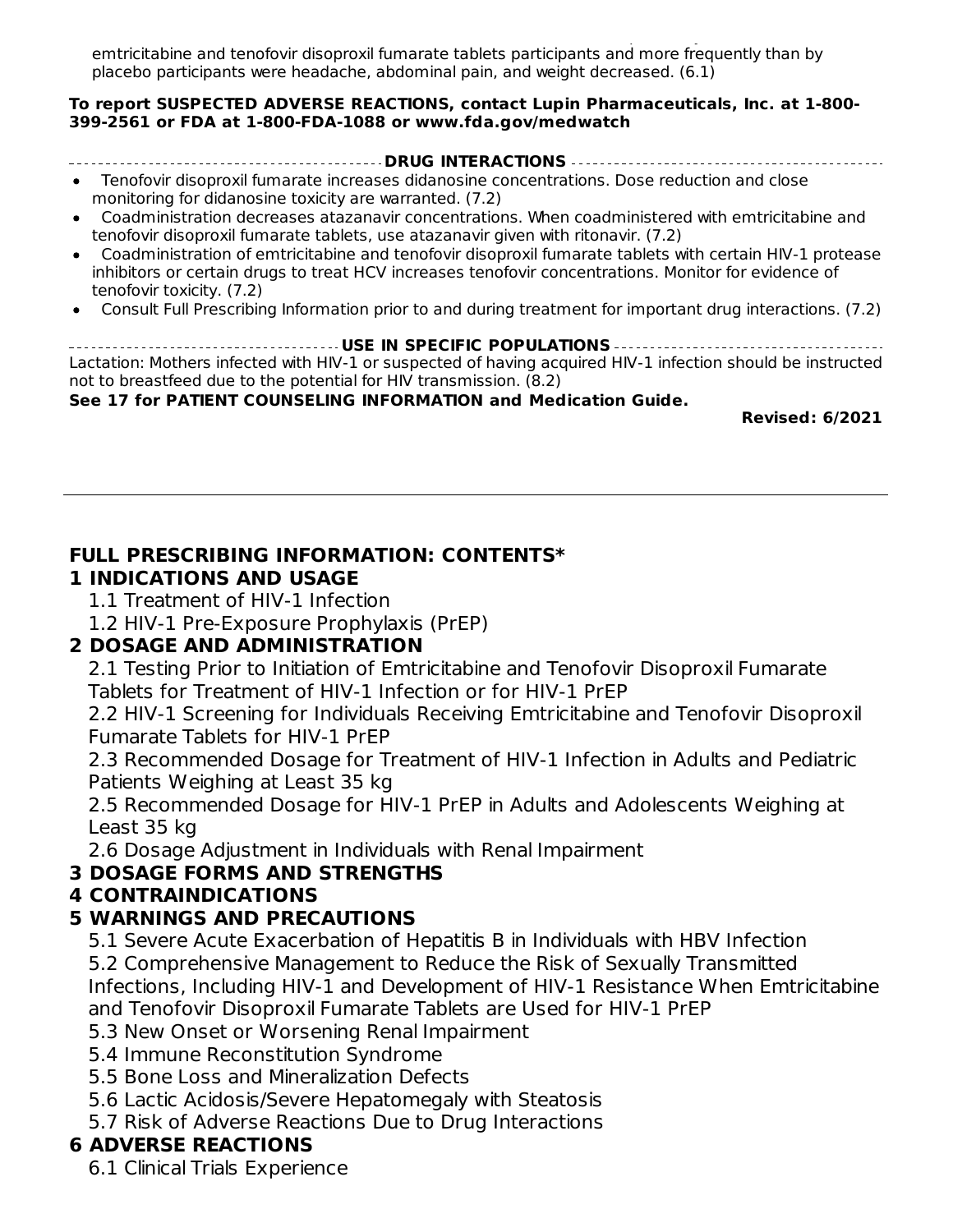6.2 Postmarketing Experience

#### **7 DRUG INTERACTIONS**

- 7.1 Drugs Affecting Renal Function
- 7.2 Established and Significant Interactions

#### **8 USE IN SPECIFIC POPULATIONS**

- 8.1 Pregnancy
- 8.2 Lactation
- 8.4 Pediatric Use
- 8.5 Geriatric Use
- 8.6 Renal Impairment

#### **10 OVERDOSAGE**

#### **11 DESCRIPTION**

### **12 CLINICAL PHARMACOLOGY**

- 12.1 Mechanism of Action
- 12.3 Pharmacokinetics
- 12.4 Microbiology

### **13 NONCLINICAL TOXICOLOGY**

- 13.1 Carcinogenesis, Mutagenesis, Impairment of Fertility
- 13.2 Animal Toxicology and/or Pharmacology

#### **14 CLINICAL STUDIES**

- 14.1 Overview of Clinical Trials
- 14.2 Clinical Trial Results for Treatment of HIV-1: Study 934
- 14.3 Clinical Trial Results for HIV-1 PrEP: iPrEx
- 14.4 Clinical Trial Results for HIV-1 PrEP: Partners PrEP

#### **16 HOW SUPPLIED/STORAGE AND HANDLING**

#### **17 PATIENT COUNSELING INFORMATION**

 $\ast$  Sections or subsections omitted from the full prescribing information are not listed.

#### **FULL PRESCRIBING INFORMATION**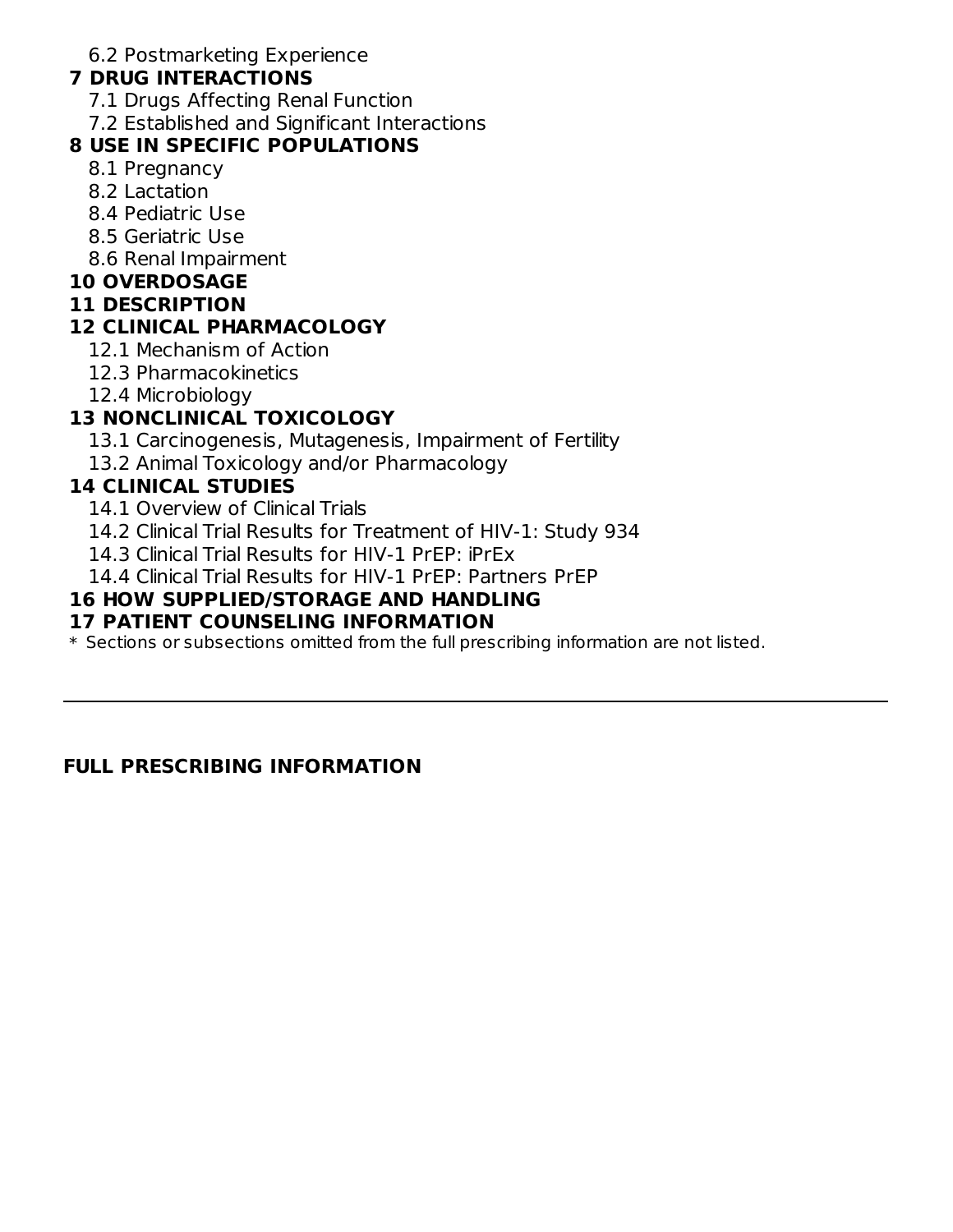**WARNING: POSTTREATMENT ACUTE EXACERBATION OF HEPATITIS B and RISK OF DRUG RESISTANCE WITH USE OF EMTRICITABINE AND TENOFOVIR DISOPROXIL FUMARATE TABLETS FOR HIV-1 PRE EXPOSURE PROPHYLAXIS (PrEP) IN UNDIAGNOSED EARLY HIV-1 INFECTION**

**Severe acute exacerbations of hepatitis B (HBV) have been reported in HBV-infected individuals who have discontinued emtricitabine and tenofovir disoproxil fumarate tablets. Hepatic function should be monitored closely with both clinical and laboratory follow-up for at least several months in individuals who are infected with HBV and discontinue emtricitabine and tenofovir disoproxil fumarate tablets. If appropriate, anti-hepatitis B therapy may be warranted [see Warnings and Precautions (5.1)].**

**Emtricitabine and tenofovir disoproxil fumarate tablets used for HIV-1 PrEP must only be prescribed to individuals confirmed to be HIVnegative immediately prior to initiating and at least every 3 months during use. Drug-resistant HIV-1 variants have been identified with use of emtricitabine and tenofovir disoproxil fumarate tablets for HIV-1 PrEP following undetected acute HIV-1 infection. Do not initiate emtricitabine and tenofovir disoproxil fumarate tablets for HIV-1 PrEP if signs or symptoms of acute HIV-1 infection are present unless negative infection status is confirmed [see Warnings and Precautions (5.2)].**

### **1 INDICATIONS AND USAGE**

### **1.1 Treatment of HIV-1 Infection**

Emtricitabine and tenofovir disoproxil fumarate tablets are indicated in combination with other antiretroviral agents for the treatment of HIV-1 infection in adults and pediatric patients weighing at least 17 kg [see Clinical Studies (14)].

### **1.2 HIV-1 Pre-Exposure Prophylaxis (PrEP)**

Emtricitabine and tenofovir disoproxil fumarate tablets are indicated in at – risk adults and adolescents weighing at least 35 kg for pre-exposure prophylaxis (PrEP) to reduce the risk of sexually acquired HIV-1 infection. Individuals must have a negative HIV-1 test immediately prior to initiating emtricitabine and tenofovir disoproxil fumarate tablets for HIV-1 PrEP [see Dosage and Administration (2.2), Warnings and Precautions (5.2)].

### **2 DOSAGE AND ADMINISTRATION**

#### **2.1 Testing Prior to Initiation of Emtricitabine and Tenofovir Disoproxil Fumarate Tablets for Treatment of HIV-1 Infection or for HIV-1 PrEP**

Prior to or when initiating emtricitabine and tenofovir disoproxil fumarate tablets, test individuals for hepatitis B virus infection [see Warnings and Precautions (5.1)].

Prior to initiation and during use of emtricitabine and tenofovir disoproxil fumarate tablets, on a clinically appropriate schedule, assess serum creatinine, estimated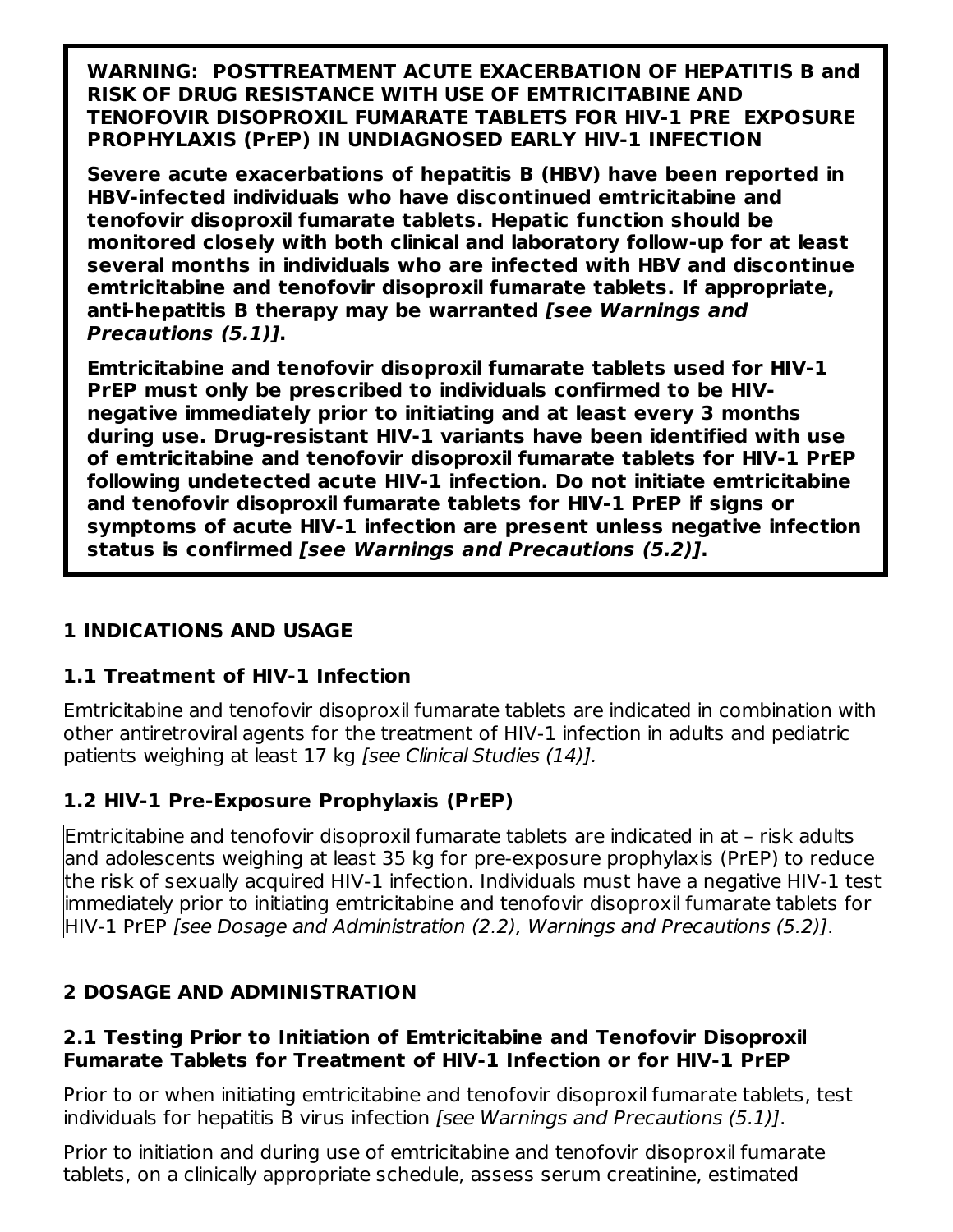creatinine clearance, urine glucose and urine protein in all individuals. In individuals with chronic kidney disease, also assess serum phosphorus [see Warnings and Precautions (5.3)].

#### **2.2 HIV-1 Screening for Individuals Receiving Emtricitabine and Tenofovir Disoproxil Fumarate Tablets for HIV-1 PrEP**

Screen all individual for HIV-1 infection immediately prior to initiating emtricitabine and tenofovir disoproxil fumarate tablets for HIV-1 PrEP and at least once every 3 months while taking emtricitabine and tenofovir disoproxil fumarate tablets, and upon diagnosis of any other sexually transmitted infections (STIs) [see Indications and Usage (1.2), Contraindications (4) and Warnings and Precautions (5.2)].

If recent (<1 month) exposures to HIV-1 are suspected or clinical symptoms consistent with acute HIV-1 infection are present, use a test approved or cleared by the FDA as an aid in the diagnosis of acute or primary HIV-1 infection *[see Warnings and Precautions* (5.2), Use in Specific Populations (8.4), and Clinical Studies (14.3 and 14.4)].

#### **2.3 Recommended Dosage for Treatment of HIV-1 Infection in Adults and Pediatric Patients Weighing at Least 35 kg**

Emtricitabine and tenofovir disoproxil fumarate tablet is a two-drug fixed dose combination product containing emtricitabine (FTC) and tenofovir disoproxil fumarate (TDF). The recommended dosage of emtricitabine and tenofovir disoproxil fumarate tablets in adults and in pediatric patients weighing at least 35 kg is one tablet (containing 200 mg of FTC and 300 mg of TDF) once daily taken orally with or without food [see Clinical Pharmacology (12.3)].

#### **2.5 Recommended Dosage for HIV-1 PrEP in Adults and Adolescents Weighing at Least 35 kg**

The dosage of emtricitabine and tenofovir disoproxil fumarate tablets for HIV-1 PrEP is one tablet (containing 200 mg of FTC and 300 mg of TDF) once daily taken orally with or without food in HIV-1 uninfected adults and adolescents weighing at least 35 kg [see Clinical Pharmacology (12.3)].

## **2.6 Dosage Adjustment in Individuals with Renal Impairment**

### **Treatment of HIV-1 Infection**

Table 2 provides dosage interval adjustment for patients with renal impairment. No dosage adjustment is necessary for HIV-1 infected patients with mild renal impairment (creatinine clearance 50 to 80 mL/min). The safety and effectiveness of the dosing interval adjustment recommendations in patients with moderate renal impairment (creatinine clearance 30 to 49 mL/min) have not been clinically evaluated; therefore, clinical response to treatment and renal function should be closely monitored in these patients [see Warnings and Precautions (5.3)].

No data are available to make dosage recommendations in pediatric patients with renal impairment.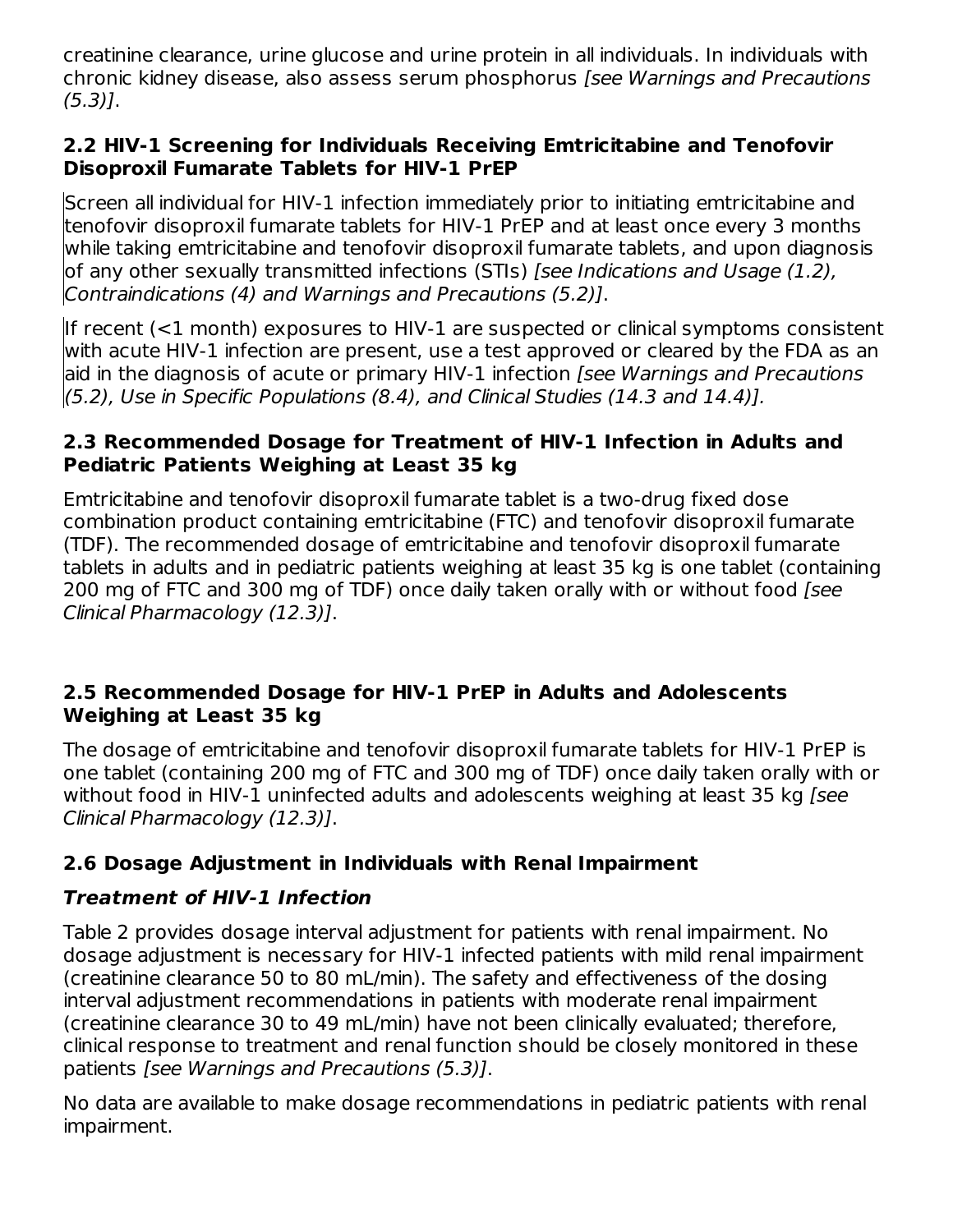#### **Table 2 Dosage Interval Adjustment for HIV-1 Infected Adult Patients with Altered Creatinine Clearance**

|                                                 | Creatinine Clearance (mL/min) <sup>a</sup> |                |                                                                                    |  |
|-------------------------------------------------|--------------------------------------------|----------------|------------------------------------------------------------------------------------|--|
|                                                 | 50                                         | 30 to 49       | $30$<br><b>(Including Patients Requiring</b><br><b>Hemodialysis)</b>               |  |
| Recommended<br><b>Dosing</b><br><b>Interval</b> | Every 24<br>hours                          | Every 48 hours | Emtricitabine and tenofovir disoproxil<br>fumarate tablets are not<br>recommended. |  |

a.Calculated using ideal (lean) body weight

#### **HIV-1 PrEP**

Emtricitabine and tenofovir disoproxil fumarate tablets for HIV-1 PrEP are not recommended in HIV-1 uninfected individuals with estimated creatinine clearance below 60 mL/min [see Warnings and Precautions (5.3)].

If a decrease in estimated creatinine clearance is observed in uninfected individuals while using emtricitabine and tenofovir disoproxil fumarate tablets for HIV-1 PrEP, evaluate potential causes and re-assess potential risks and benefits of continued use [see Warnings and Precautions (5.3)].

### **3 DOSAGE FORMS AND STRENGTHS**

Emtricitabine and tenofovir disoproxil fumarate tablets are available in one dose strength.

200 mg/300 mg Tablets: 200 mg of FTC and 300 mg of TDF (equivalent to 245 mg of tenofovir disoproxil): white, capsule shaped, biconvex film-coated, debossed with "LU" on one side and "Q31" on the other side.

#### **4 CONTRAINDICATIONS**

Emtricitabine and tenofovir disoproxil fumarate tablets for HIV-1 PrEP are contraindicated in individuals with unknown or positive HIV-1 status [see Warnings and Precautions (5.2)].

#### **5 WARNINGS AND PRECAUTIONS**

#### **5.1 Severe Acute Exacerbation of Hepatitis B in Individuals with HBV Infection**

All individuals should be tested for the presence of chronic hepatitis B virus (HBV) before or when initiating emtricitabine and tenofovir disoproxil fumarate tablets [see Dosage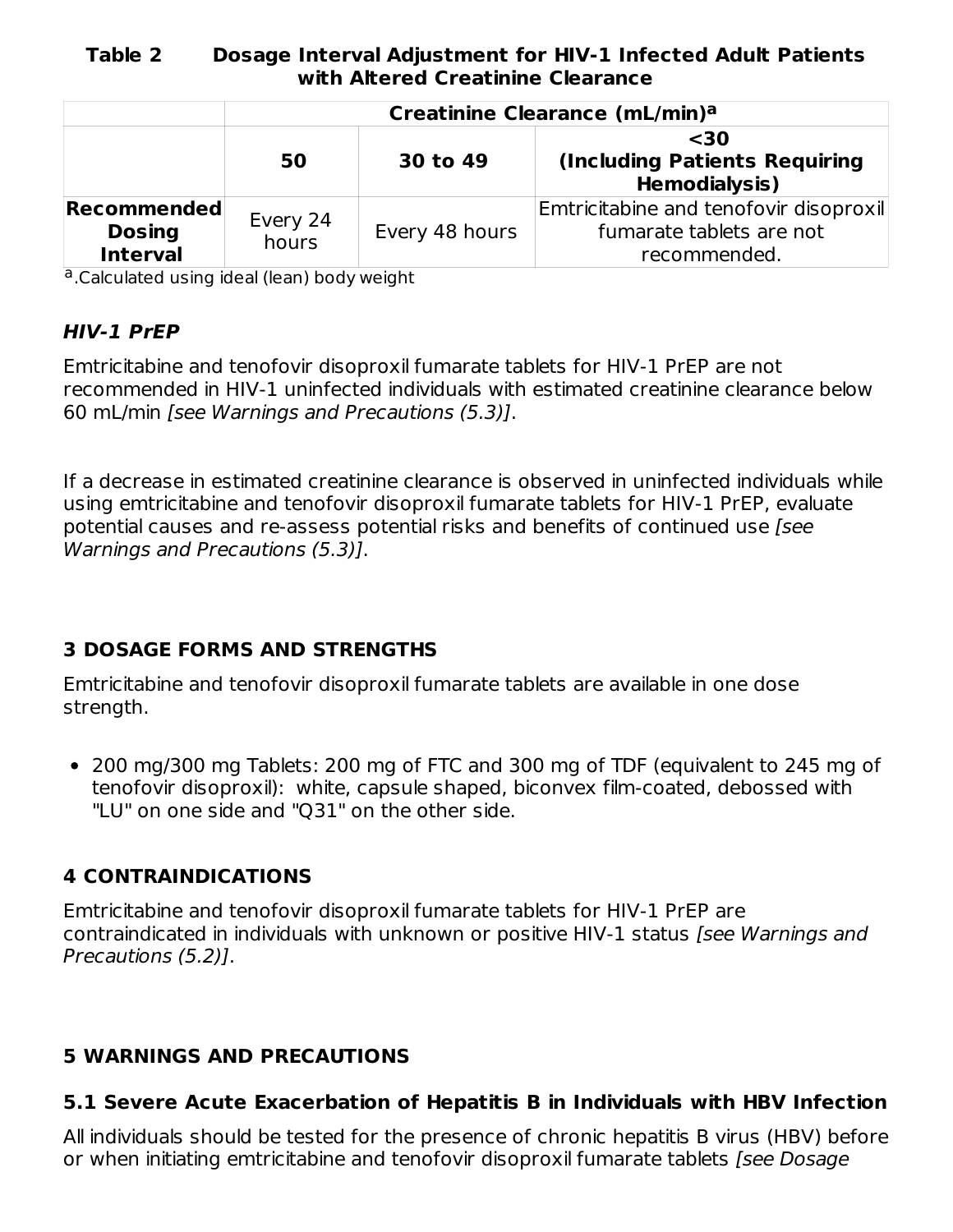### and Administration (2.1)].

Severe acute exacerbations of hepatitis B (e.g., liver decompensation and liver failure) have been reported in HBV-infected individuals who have discontinued emtricitabine and tenofovir disoproxil fumarate tablets. Individuals infected with HBV who discontinue emtricitabine and tenofovir disoproxil fumarate tablets should be closely monitored with both clinical and laboratory follow-up for at least several months after stopping treatment. If appropriate, anti-hepatitis B therapy may be warranted, especially in individuals with advanced liver disease or cirrhosis, since posttreatment exacerbation of hepatitis may lead to hepatic decompensation and liver failure. HBV-uninfected individuals should be offered vaccination.

#### **5.2 Comprehensive Management to Reduce the Risk of Sexually Transmitted Infections, Including HIV-1 and Development of HIV-1 Resistance When Emtricitabine and Tenofovir Disoproxil Fumarate Tablets are Used for HIV-1 PrEP**

Use emtricitabine and tenofovir disoproxil fumarate tablets for HIV-1 PrEP to reduce the risk of HIV-1 infection as part of a comprehensive prevention strategy that includes other prevention measures, including adherence to daily administration and safer sex practices, including condoms, to reduce the risk of sexually transmitted infections (STIs). The time from initiation of emtricitabine and tenofovir disoproxil fumarate tablets for HIV-1 PrEP to maximal protection against HIV-1 infection is unknown.

Risk of HIV-1 acquisition includes behavioral, biological, or epidemiologic factors including but not limited to condomless sex, past or current STIs, self-identified HIV risk, having sexual partners of unknown HIV-1 viremic status, or sexual activity in a high prevalence area or network.

Counsel individuals on the use of other prevention measures (e.g., consistent and correct condom use, knowledge of partner(s)'HIV-1 status, including viral suppression status, regular testing for STIs that can facilitate HIV-1 transmission. Inform uninfected individuals about and support their efforts in reducing sexual risk behavior.

Use emtricitabine and tenofovir disoproxil fumarate tablets to reduce the risk of acquiring HIV-1 only in individuals confirmed to be HIV-negative. HIV-1 resistance substitutions may emerge in individuals with undetected HIV-1 infection who are taking only emtricitabine and tenofovir disoproxil fumarate tablets, because emtricitabine and tenofovir disoproxil fumarate tablets alone does not constitute a complete regimen for HIV-1 treatment *[see Microbiology (12.4)];* therefore, care should be taken to minimize the risk of initiating or continuing emtricitabine and tenofovir disoproxil fumarate tablets before confirming the individual is HIV-1 negative.

- Some HIV-1 tests, only detect anti-HIV antibodies and may not identify HIV-1 during the acute stage of infection. Prior to initiating emtricitabine and tenofovir disoproxil fumarate tablets for HIV-1 PrEP, ask seronegative individuals about recent (in past month) potential exposure events (e.g., condomless sex or condom breaking during sex with a partner of unknown HIV-1 status or unknown viremic status, or a recent STI), and evaluate for current or recent signs or symptoms consistent with acute HIV-1 infection (e.g., fever, fatigue, myalgia, skin rash).
- If recent  $($  < 1 month) exposures to HIV-1 are suspected or clinical symptoms  $\bullet$ consistent with acute HIV-1 infection are present, use a test approved or cleared by the FDA as an aid in the diagnosis of acute or primary HIV-1 infection.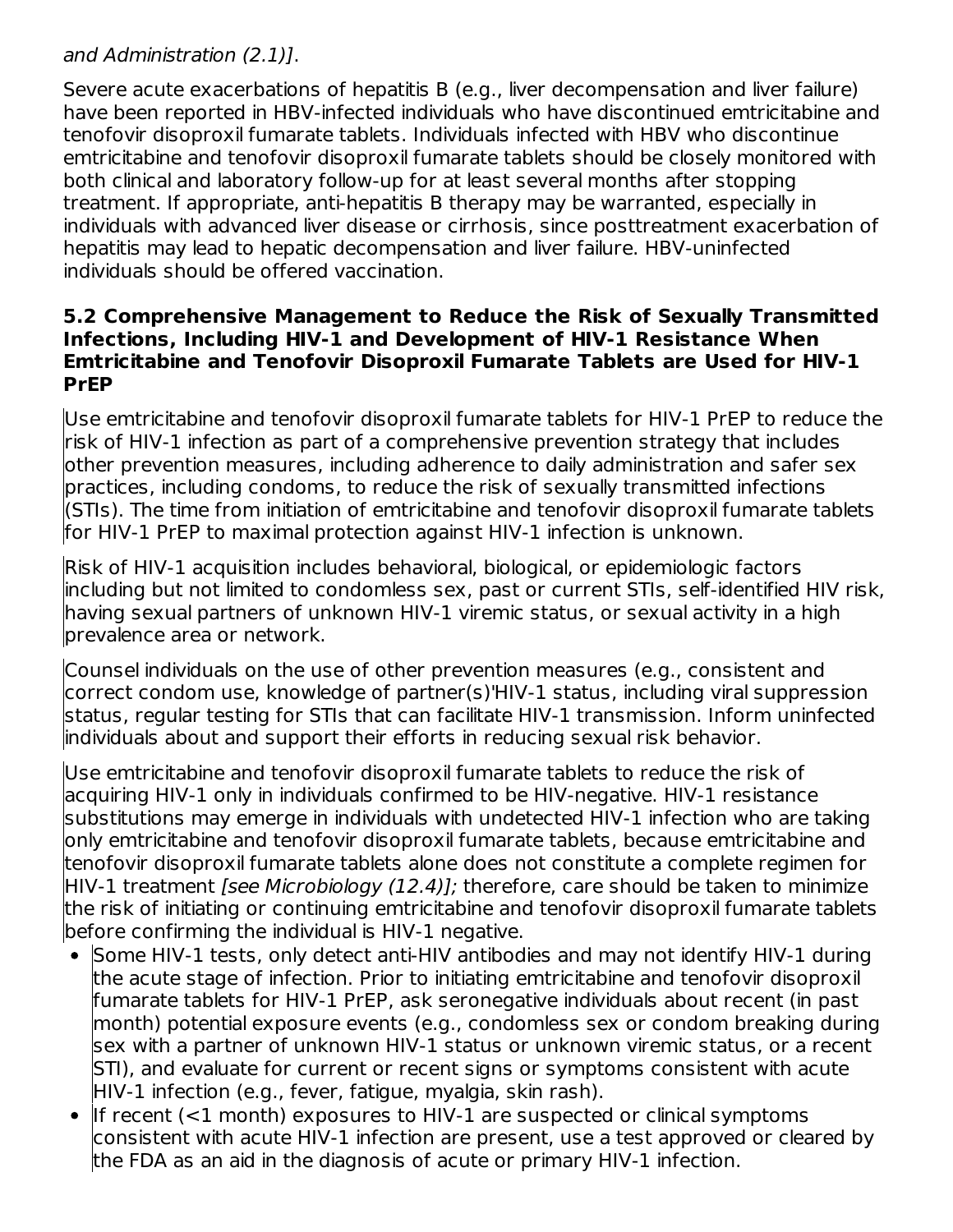While using emtricitabine and tenofovir disoproxil fumarate tablets for HIV-1 PrEP, HIV-1 testing should be repeated at least every 3 months, and upon diagnosis of any other STIs.

• If an HIV-1 test indicates possible HIV-1 infection, or if symptoms consistent with acute HIV-1 infection develop following a potential exposure event, convert the HIV-1 PrEP regimen to an HIV treatment regimen until negative infection status is confirmed using a test approved or cleared by the FDA as an aid in the diagnosis of acute or primary HIV-1 infection.

Counsel HIV-1 uninfected individuals to strictly adhere to the once daily emtricitabine and tenofovir disoproxil fumarate tablets dosing schedule. The effectiveness of emtricitabine and tenofovir disoproxil fumarate tablets in reducing the risk of acquiring HIV-1 is strongly correlated with adherence, as demonstrated by measurable drug levels in clinical trials of emtricitabine and tenofovir disoproxil fumarate tablets for HIV-1 PrEP Some individuals, such as adolescents, may benefit from more frequent visits and counseling to support adherence [see Use in Specific Populations (8.4), Microbiology (12.4), and Clinical Studies (14.3 and 14.4)].

### **5.3 New Onset or Worsening Renal Impairment**

Emtricitabine and tenofovir are principally eliminated by the kidney. Renal impairment, including cases of acute renal failure and Fanconi syndrome (renal tubular injury with severe hypophosphatemia), has been reported with the use of TDF, a component of emtricitabine and tenofovir disoproxil fumarate tablets [see Adverse Reactions (6.2)].

Prior to initiation and during use of emtricitabine and tenofovir disoproxil fumarate tablets, on a clinically appropriate schedule, assess serum creatinine, estimated creatinine clearance, urine glucose, and urine protein in all individuals. In individuals with chronic kidney disease, also assess serum phosphorus.

Emtricitabine and tenofovir disoproxil fumarate tablets should be avoided with concurrent or recent use of a nephrotoxic agent (e.g., high-dose or multiple nonsteroidal anti-inflammatory drugs [NSAIDs]) [see Drug Interactions (7.1)]. Cases of acute renal failure after initiation of high-dose or multiple NSAIDs have been reported in HIV-infected patients with risk factors for renal dysfunction who appeared stable on TDF. Some patients required hospitalization and renal replacement therapy. Alternatives to NSAIDs should be considered, if needed, in individuals at risk for renal dysfunction.

Persistent or worsening bone pain, pain in extremities, fractures, and/or muscular pain or weakness may be manifestations of proximal renal tubulopathy and should prompt an evaluation of renal function in individuals at risk of renal dysfunction.

## **Treatment of HIV-1 Infection**

Dosing interval adjustment of emtricitabine and tenofovir disoproxil fumarate tablets and close monitoring of renal function are recommended in all patients with estimated creatinine clearance 30 to 49 mL/min [see Dosage and Administration (2.6)]. No safety or efficacy data are available in patients with renal impairment who received emtricitabine and tenofovir disoproxil fumarate using these dosing guidelines, so the potential benefit of emtricitabine and tenofovir disoproxil fumarate tablets therapy should be assessed against the potential risk of renal toxicity. Emtricitabine and tenofovir disoproxil fumarate tablets are not recommended in patients with estimated creatinine clearance below 30 mL/min or patients requiring hemodialysis.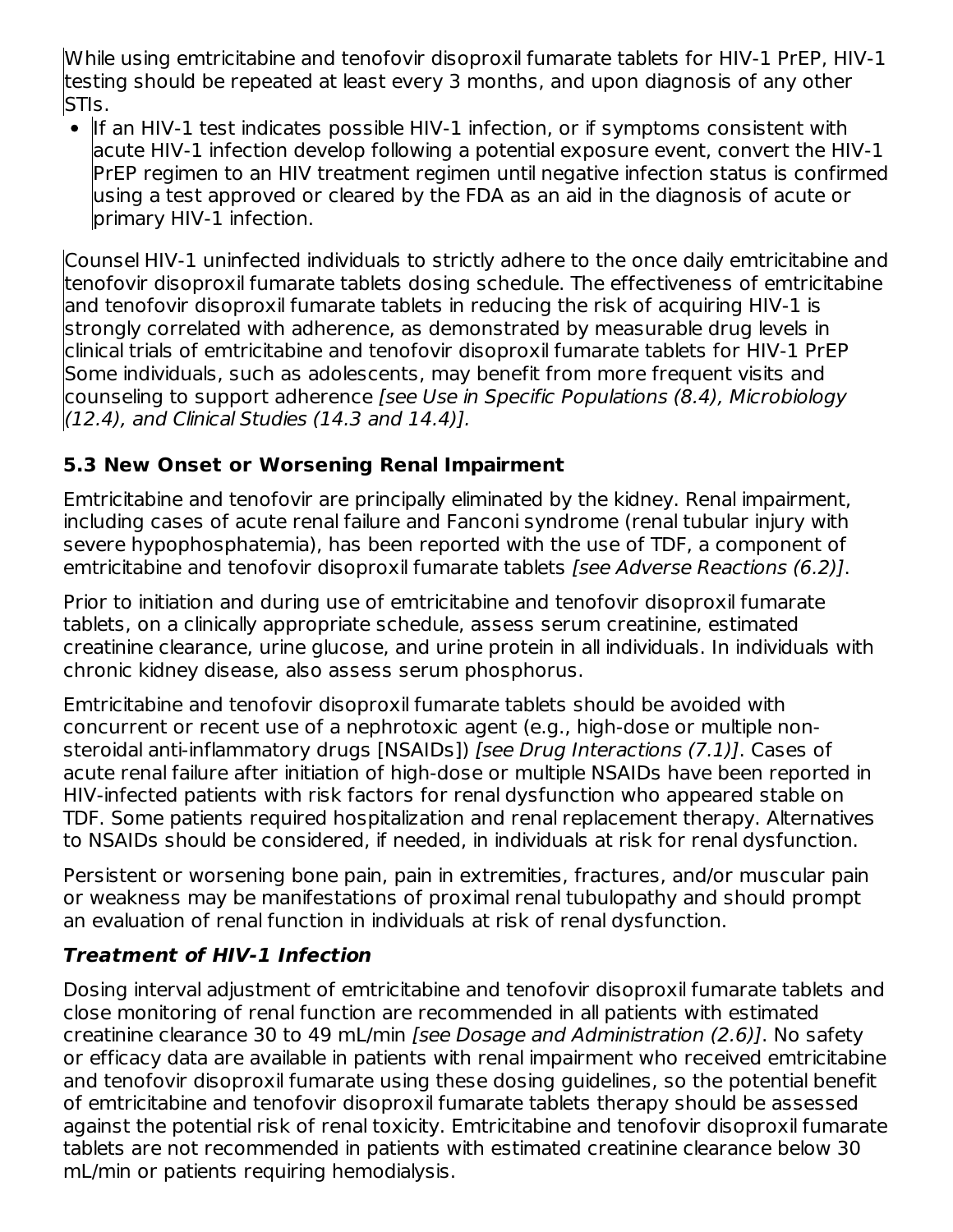### **HIV-1 PrEP**

Emtricitabine and tenofovir disoproxil fumarate tablets for HIV-1 PrEP are not recommended in uninfected individuals with estimated creatinine clearance less than 60 mL/min. If a decrease in estimated creatinine clearance is observed while using emtricitabine and tenofovir disoproxil fumarate tablets for HIV-1 PrEP, evaluate potential causes and re-assess potential risks and benefits of continued use [see Dosage and Administration (2.6)].

### **5.4 Immune Reconstitution Syndrome**

Immune reconstitution syndrome has been reported in HIV-1 infected patients treated with combination antiretroviral therapy, including emtricitabine and tenofovir disoproxil fumarate tablets. During the initial phase of combination antiretroviral treatment, HIV-1 infected patients whose immune system responds may develop an inflammatory response to indolent or residual opportunistic infections (such as Mycobacterium avium infection, cytomegalovirus, Pneumocystis jirovecii pneumonia [PCP], or tuberculosis), which may necessitate further evaluation and treatment.

Autoimmune disorders (such as Graves' disease, polymyositis, Guillain-BarriSR syndrome and autoimmune hepatitis) have also been reported to occur in the setting of immune reconstitution; however, the time to onset is more variable and can occur many months after initiation of treatment.

### **5.5 Bone Loss and Mineralization Defects**

### **Bone Mineral Density**

In clinical trials in HIV-1 infected adults and in a clinical trial of HIV-1 uninfected individuals, TDF (a component of emtricitabine and tenofovir disoproxil fumarate tablets) was associated with slightly greater decreases in bone mineral density (BMD) and increases in biochemical markers of bone metabolism, suggesting increased bone turnover relative to comparators [see Adverse Reactions (6.1)]. Serum parathyroid hormone levels and 1,25 Vitamin D levels were also higher in subjects receiving TDF.

Clinical trials evaluating TDF in pediatric and adolescent subjects were conducted. Under normal circumstances, BMD increases rapidly in pediatric patients. In HIV-1 infected subjects aged 2 years to less than 18 years, bone effects were similar to those observed in adult subjects and suggest increased bone turnover. Total body BMD gain was less in the TDF-treated HIV-1 infected pediatric subjects as compared to the control groups. Similar trends were observed in adolescent subjects aged 12 years to less than 18 years treated for chronic hepatitis B. In all pediatric trials, skeletal growth (height) appeared to be unaffected.

The effects of TDF-associated changes in BMD and biochemical markers on long-term bone health and future fracture risk are unknown. Assessment of BMD should be considered for adult and pediatric patients who have a history of pathologic bone fracture or other risk factors for osteoporosis or bone loss. Although the effect of supplementation with calcium and vitamin D was not studied, such supplementation may be beneficial. If bone abnormalities are suspected, appropriate consultation should be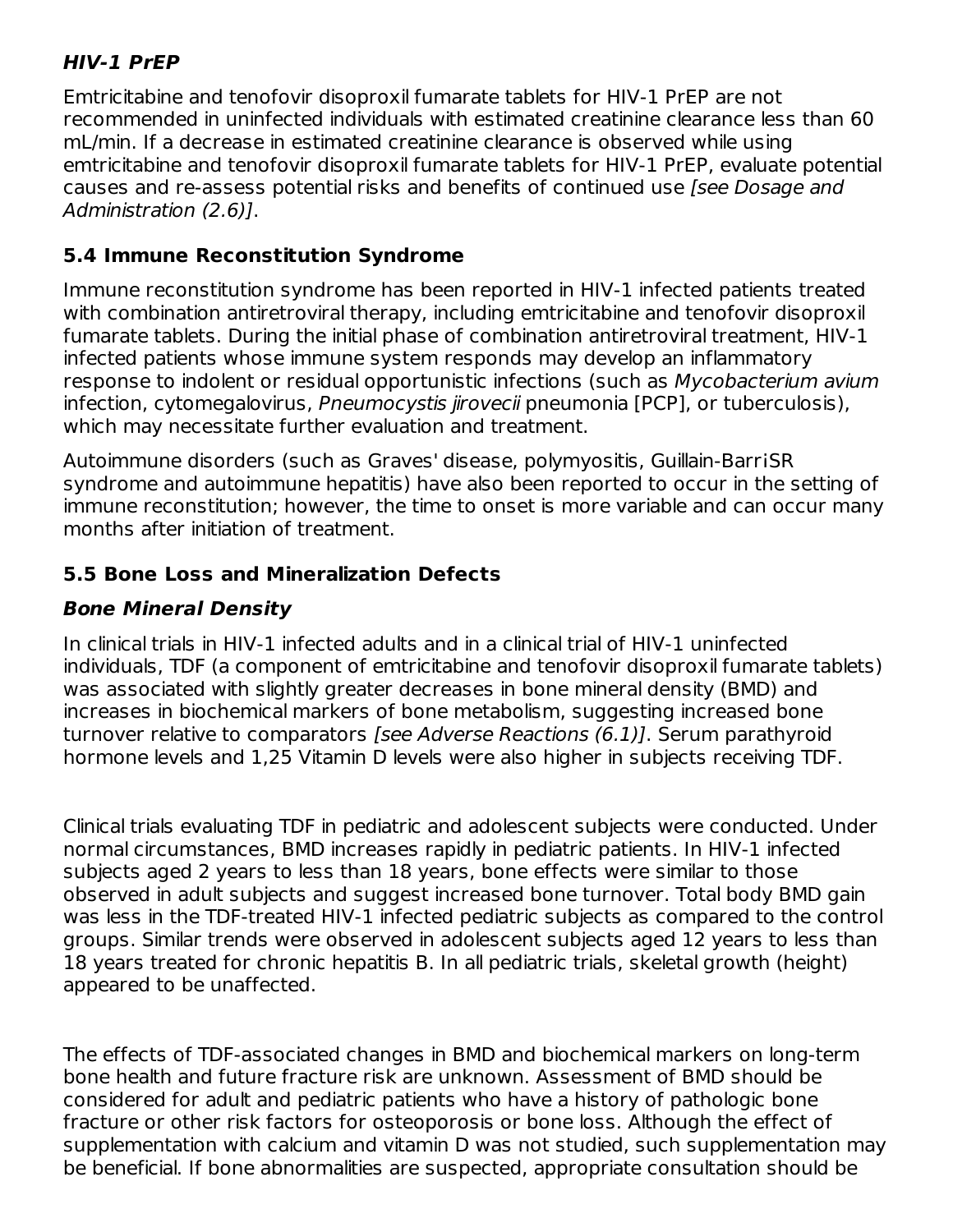# **Mineralization Defects**

Cases of osteomalacia associated with proximal renal tubulopathy, manifested as bone pain or pain in extremities and which may contribute to fractures, have been reported in association with TDF use [see Adverse Reactions (6.1)]. Arthralgia and muscle pain or weakness have also been reported in cases of proximal renal tubulopathy. Hypophosphatemia and osteomalacia secondary to proximal renal tubulopathy should be considered in patients at risk of renal dysfunction who present with persistent or worsening bone or muscle symptoms while receiving TDF-containing products [see Warnings and Precautions (5.3)].

# **5.6 Lactic Acidosis/Severe Hepatomegaly with Steatosis**

Lactic acidosis and severe hepatomegaly with steatosis, including fatal cases, have been reported with the use of nucleoside analogs, including FTC and TDF, components of emtricitabine and tenofovir disoproxil fumarate tablets, alone or in combination with other antiretrovirals. Treatment with emtricitabine and tenofovir disoproxil fumarate tablets should be suspended in any individual who develops clinical or laboratory findings suggestive of lactic acidosis or pronounced hepatotoxicity (which may include hepatomegaly and steatosis even in the absence of marked transaminase elevations).

# **5.7 Risk of Adverse Reactions Due to Drug Interactions**

The concomitant use of emtricitabine and tenofovir disoproxil fumarate tablets and other drugs may result in known or potentially significant drug interactions, some of which may lead to possible clinically significant adverse reactions from greater exposures of concomitant drugs [see Drug Interactions (7.2)].

See Table 7 for steps to prevent or manage these possible and known significant drug interactions, including dosing recommendations. Consider the potential for drug interactions prior to and during therapy with emtricitabine and tenofovir disoproxil fumarate tablets; review concomitant medications during therapy with emtricitabine and tenofovir disoproxil fumarate tablets; and monitor for adverse reactions associated with the concomitant drugs.

# **6 ADVERSE REACTIONS**

The following adverse reactions are discussed in other sections of the labeling:

- Severe Acute Exacerbations of Hepatitis B in Patients with HBV Infection [see Warnings and Precautions (5.1)] .
- New Onset or Worsening Renal Impairment *[see Warnings and Precautions (5.3)]*.
- Immune Reconstitution Syndrome [see Warnings and Precautions (5.4)].
- Bone Loss and Mineralization Defects [see Warnings and Precautions (5.5)].
- Lactic Acidosis/Severe Hepatomegaly with Steatosis *[see Warnings and Precautions*  $(5.6)$ ].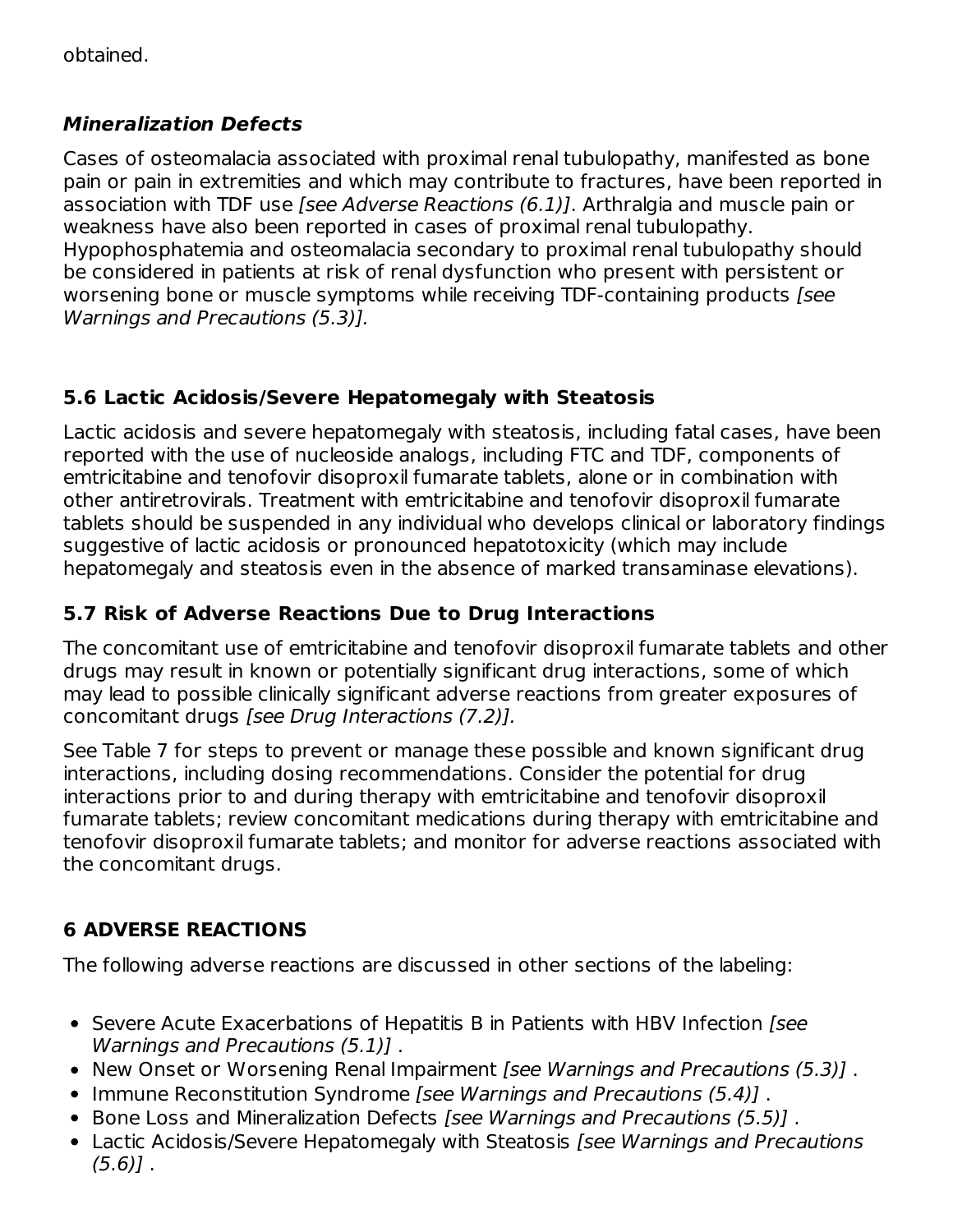### **6.1 Clinical Trials Experience**

Because clinical trials are conducted under widely varying conditions, adverse reaction rates observed in the clinical trials of a drug cannot be directly compared to rates in the clinical trials of another drug and may not reflect the rates observed in practice.

### **Adverse Reactions from Clinical Trials Experience in HIV-1 Infected Subjects**

### **Clinical Trials in Adult Subjects:**

In Study 934, 511 antiretroviral-naïve subjects received efavirenz (EFV) administered in combination with either FTC+TDF (N=257) or zidovudine (AZT)/lamivudine (3TC) (N=254) for 144 weeks. The most common adverse reactions (incidence greater than or equal to 10%, all grades) included diarrhea, nausea, fatigue, headache, dizziness, depression, insomnia, abnormal dreams, and rash. Table 3 provides the treatmentemergent adverse reactions (Grades 2 to 4) occurring in greater than or equal to 5% of subjects treated in any treatment group.

Skin discoloration, manifested by hyperpigmentation, occurred in 3% of subjects taking FTC+TDF, and was generally mild and asymptomatic. The mechanism and clinical significance are unknown.

|                                    | $FTC+TDF+EFVb$ | AZT/3TC+EFV |
|------------------------------------|----------------|-------------|
|                                    | $N = 257$      | $N = 254$   |
| Fatigue                            | 9%             | 8%          |
| Depression                         | 9%             | 7%          |
| Nausea                             | 9%             | 7%          |
| Diarrhea                           | 9%             | 5%          |
| <b>Dizziness</b>                   | 8%             | 7%          |
| Upper respiratory tract infections | 8%             | 5%          |
| Sinusitis                          | 8%             | 4%          |
| Rash event <sup>c</sup>            | 7%             | 9%          |
| Headache                           | 6%             | 5%          |
| <i>Insomnia</i>                    | 5%             | 7%          |
| Nasopharyngitis                    | 5%             | 3%          |
| Vomiting                           | 2%             | 5%          |

#### **Table 3 Selected Adverse Reactions (Grades 2 to 4) Reported in 5% in a Any Treatment Group in Study 934 (0 to 144 Weeks)**

a. Frequencies of adverse reactions are based on all treatment-emergent adverse events, regardless of relationship to study drug.

<sup>b.</sup>From Weeks 96 to 144 of the trial, subjects received emtricitabine and tenofovir disoproxil fumarate tablets with efavirenz in place of FTC+TDF with efavirenz.

<sup>c.</sup>Rash event includes rash, exfoliative rash, rash generalized, rash macular, rash maculo-papular, rash pruritic, and rash vesicular.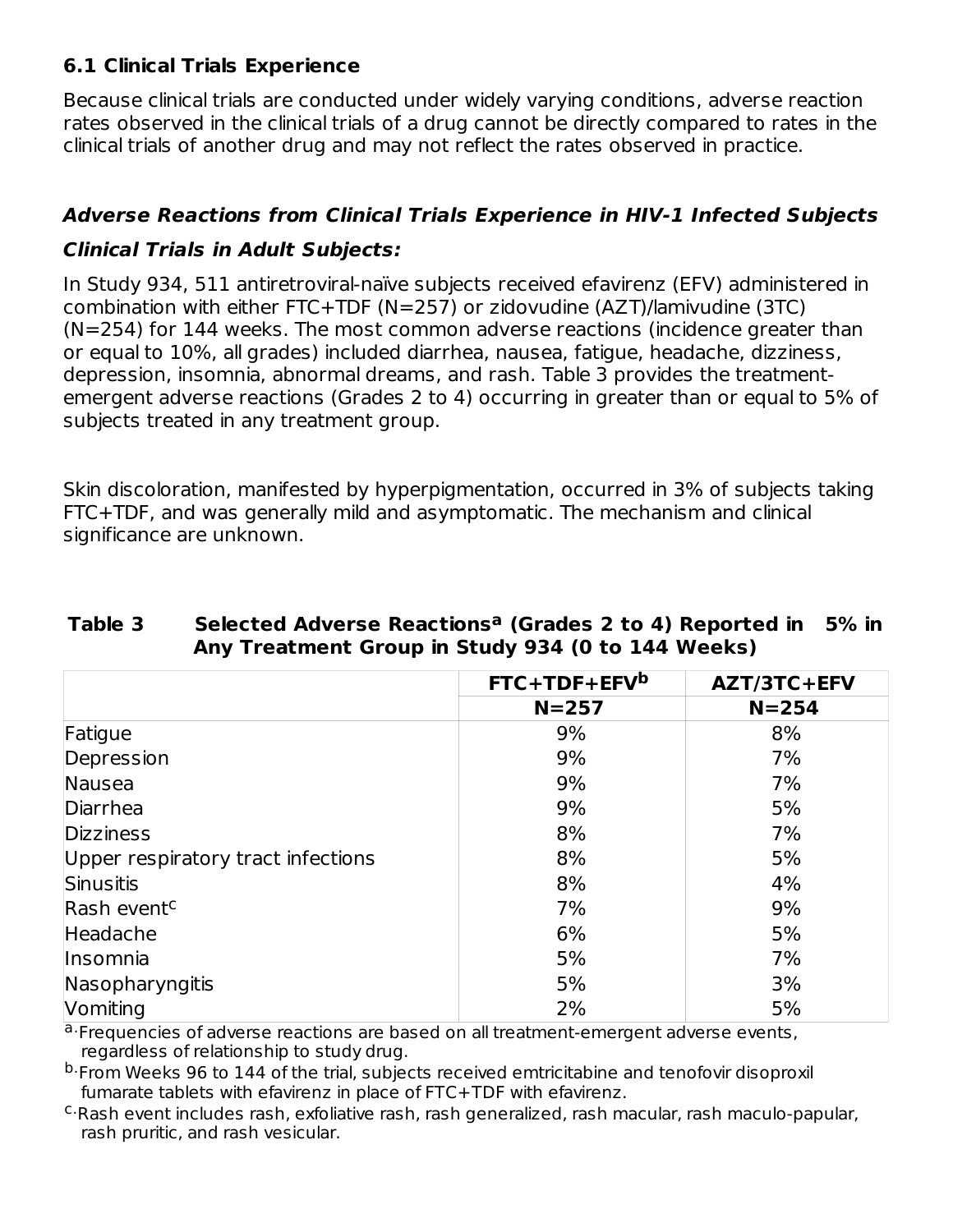Laboratory Abnormalities: Laboratory abnormalities observed in this trial were generally consistent with those seen in other trials of TDF and/or FTC (Table 4).

| Table 4 | Significant Laboratory Abnormalities Reported in 1% of Subjects |
|---------|-----------------------------------------------------------------|
|         | in Any Treatment Group in Study 934 (0 to 144 Weeks)            |

|                                    | FTC+TDF+EFV <sup>a</sup> | AZT/3TC+EFV |
|------------------------------------|--------------------------|-------------|
|                                    | $N = 257$                | $N = 254$   |
| Any Grade 3 Laboratory Abnormality | 30%                      | 26%         |
| Fasting Cholesterol (>240 mg/dL)   | 22%                      | 24%         |
| <b>Creatine Kinase</b>             |                          |             |
| (M: >990 U/L)                      | 9%                       | 7%          |
| $  (F: > 845 \text{ U/L})$         |                          |             |
| Serum Amylase (>175 U/L)           | 8%                       | 4%          |
| Alkaline Phosphatase (>550 U/L)    | 1%                       | $0\%$       |
| <b>AST</b>                         |                          |             |
| (M: > 180 U/L)                     | 3%                       | 3%          |
| (F: > 170 U/L)                     |                          |             |
| <b>ALT</b>                         |                          |             |
| (M: > 215 U/L)                     | 2%                       | 3%          |
| (F: > 170 U/L)                     |                          |             |
| Hemoglobin $(< 8.0$ mg/dL)         | 0%                       | 4%          |
| Hyperglycemia (>250 mg/dL)         | 2%                       | 1%          |
| Hematuria (>75 RBC/HPF)            | 3%                       | 2%          |
| Glycosuria $(3+)$                  | $< 1\%$                  | 1%          |
| Neutrophils (<750/mm3)             | 3%                       | 5%          |
| Fasting Triglycerides (>750 mg/dL) | 4%                       | 2%          |

a. From Weeks 96 to 144 of the trial, subjects received emtricitabine and tenofovir disoproxil fumarate tablets with efavirenz in place of FTC+TDF with efavirenz.

#### **Clinical Trials in Pediatric Subjects:**

#### Emtricitabine

In addition to the adverse reactions reported in adults, anemia and hyperpigmentation were observed in 7% and 32%, respectively, of pediatric subjects (3 months to less than 18 years of age) who received treatment with FTC in the larger of two open-label, uncontrolled pediatric trials  $(N=116)$ .

#### Tenofovir Disoproxil Fumarate

In pediatric clinical trials (Studies 352 and 321) conducted in 184 HIV 1 infected subjects 2 to less than 18 years of age, the adverse reactions observed in pediatric subjects who received treatment with TDF were consistent with those observed in clinical trials of TDF in adults.

In Study 352 (2 to less than 12 years of age), 89 pediatric subjects received TDF for a median exposure of 104 weeks. Of these, 4 subjects discontinued from the trial due to adverse reactions consistent with proximal renal tubulopathy. Three of these 4 subjects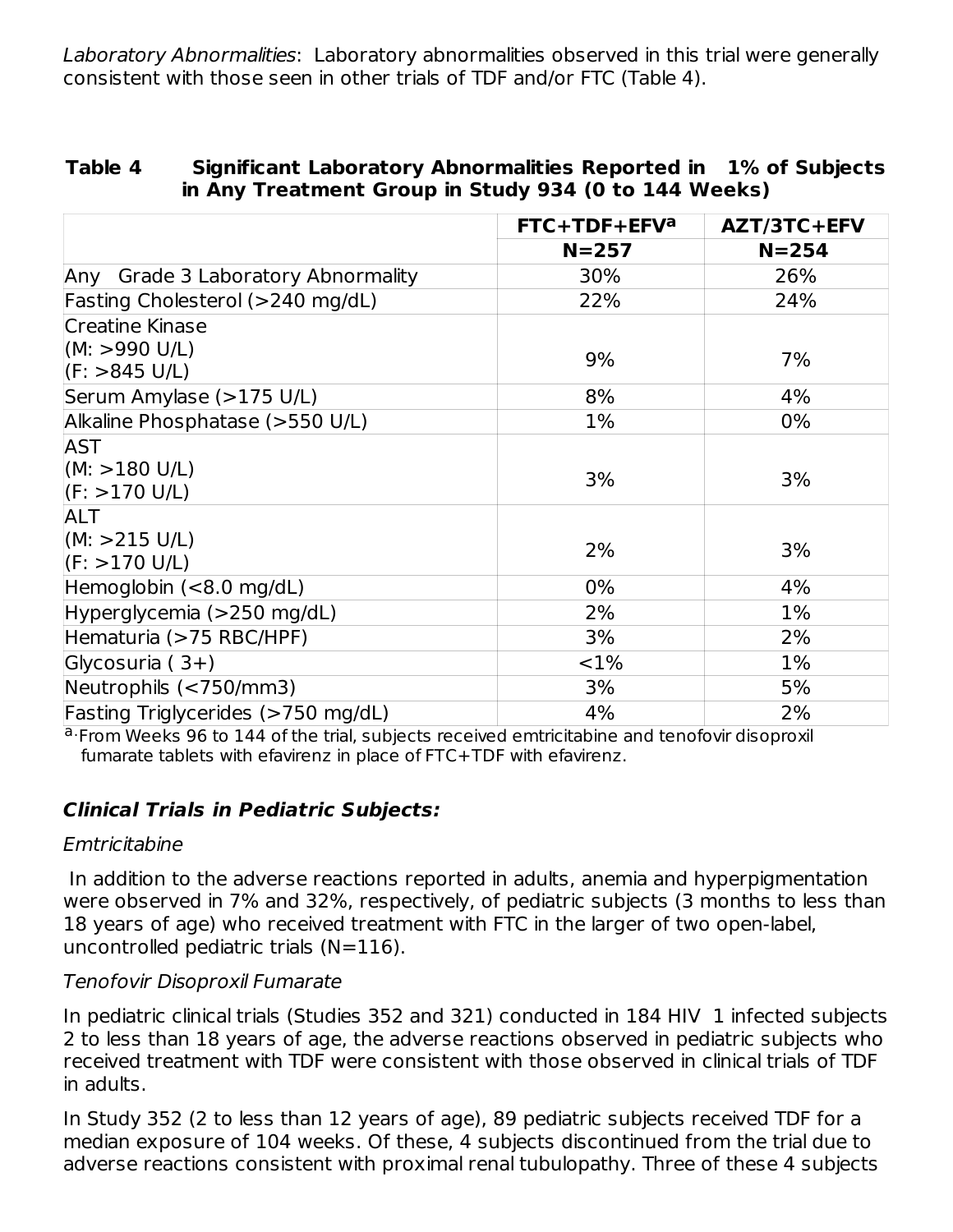presented with hypophosphatemia and had decreases in total body or spine BMD Zscore [see Warnings and Precautions (5.5)]. Total body BMD gain at Week 48 was less in the TDF group compared to the stavudine (d4T) or zidovudine (AZT) treatment groups. The mean rate of BMD gain in lumbar spine was similar between treatment groups. One TDF-treated subject and none of the d4T- or AZT-treated subjects experienced significant (greater than 4%) lumbar spine BMD loss at Week 48. Changes from baseline in BMD Z-scores were −0.012 for lumbar spine and −0.338 for total body in the 64 subjects who were treated with TDF for 96 weeks.

In Study 321 (12 to less than 18 years of age), the mean rate of BMD gain at Week 48 was less in the TDF compared to the placebo treatment group. Six TDF-treated subjects and one placebo-treated subject had significant (greater than 4%) lumbar spine BMD loss at Week 48. Changes from baseline BMD Z-scores were −0.341 for lumbar spine and −0.458 for total body in the 28 subjects who were treated with TDF for 96 weeks.

In both trials, skeletal growth (height) appeared to be unaffected.

#### **Adverse Reactions from Clinical Trial Experience in Uninfected Subjects Taking Emtricitabine and Tenofovir Disoproxil Fumarate Tablets for HIV-1 PrEP**

### **Clinical Trials in Adult Subjects:**

The safety profile of emtricitabine and tenofovir disoproxil fumarate tablets for HIV-1 PrEP was comparable to that observed in clinical trials of HIV-infected subjects based on two randomized placebo-controlled clinical trials (iPrEx, Partners PrEP) in which 2,830 HIV-1 uninfected adults received emtricitabine and tenofovir disoproxil fumarate tablets once daily for HIV-1 PrEP. Subjects were followed for a median of 71 weeks and 87 weeks, respectively. Table 5 provides a list of selected adverse events that occurred in 2% or more of subjects in any treatment group in the iPrEx trial, with an incidence greater than placebo.

#### **Table 5 Selected Adverse Events (All Grades) Reported in 2 % in Any Treatment Group in the iPrEx Trial and Greater than Placebo**

|                  | <b>FTC/TDF</b> | <b>Placebo</b> |
|------------------|----------------|----------------|
|                  | $(N=1251)$     | $(N=1248)$     |
| Headache         | 7%             | 6%             |
| Abdominal pain   | 4%             | 2%             |
| Weight decreased | 3%             | 2%             |

In the Partners PrEP trial, the frequency of adverse events in the emtricitabine and tenofovir disoproxil fumarate tablets treatment group was generally either less than or the same as in the placebo group.

Laboratory Abnormalities: Table 6 provides a list of Grade 2 to 4 laboratory abnormalities observed in the iPrEx and Partners PrEP trials. Six subjects in the TDF-containing arms of the Partners PrEP trial discontinued from the trial due to an increase in serum creatinine compared with no discontinuations in the placebo group. One subject in the emtricitabine and tenofovir disoproxil fumarate tablets arm of the iPrEx trial discontinued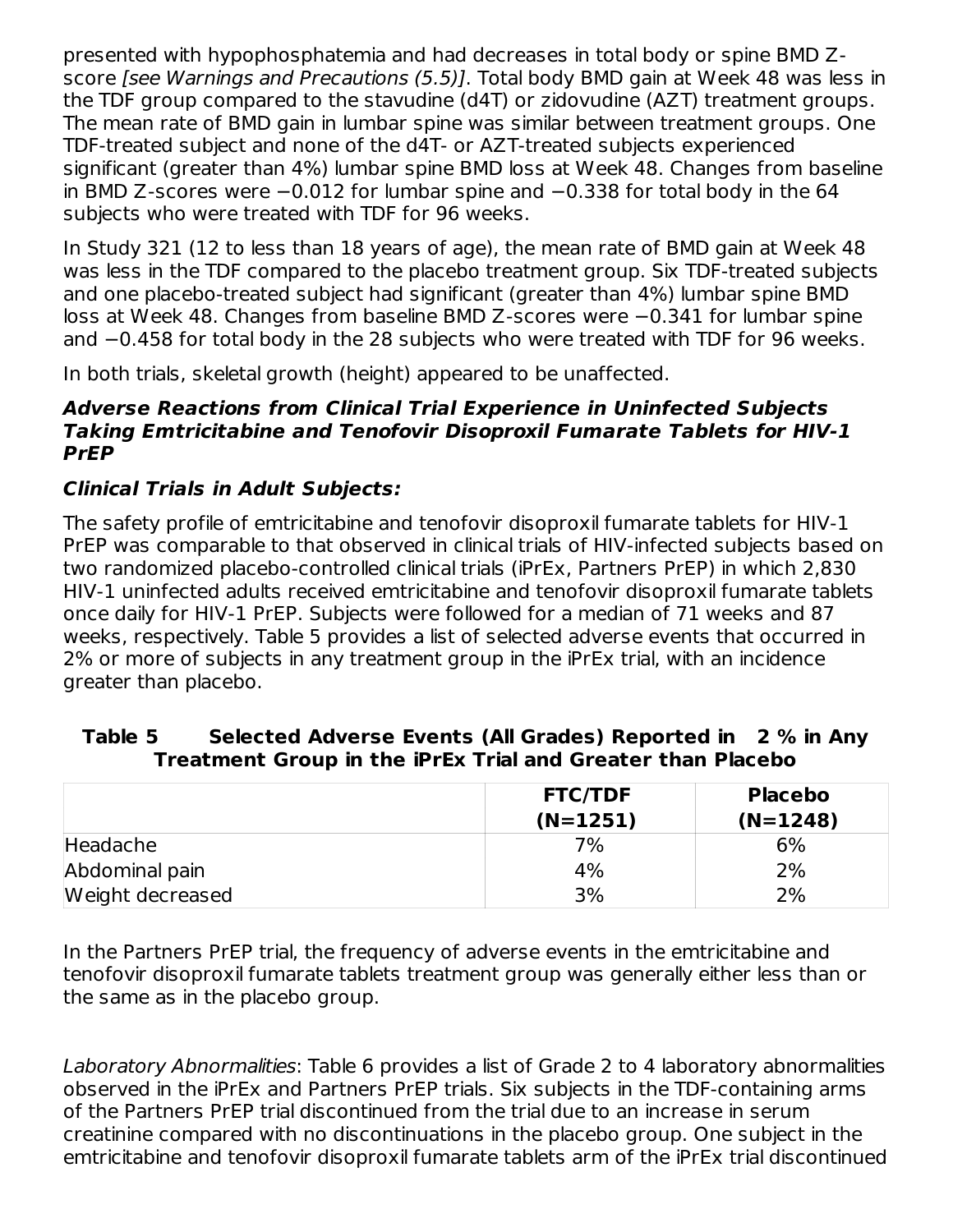from the trial due to an increase in serum creatinine and another subject discontinued due to low serum phosphorus. Grades 2 to 3 proteinuria (2 to 4+) and/or glycosuria (3+) occurred in less than 1% of subjects treated with emtricitabine and tenofovir disoproxil fumarate tablets in the iPrEx trial and Partners PrEP trial.

|                                             | <b>iPrEx Trial</b>           |                              | <b>Partners PrEP Trial</b>   |                              |
|---------------------------------------------|------------------------------|------------------------------|------------------------------|------------------------------|
| Grade 2 to 4 <sup>a</sup>                   | <b>FTC/TDF</b><br>$(N=1251)$ | <b>Placebo</b><br>$(N=1248)$ | <b>FTC/TDF</b><br>$(N=1579)$ | <b>Placebo</b><br>$(N=1584)$ |
| Creatinine $(>1.4)$<br>ULN)                 | $< 1\%$                      | $< 1\%$                      | $< 1\%$                      | $< 1\%$                      |
| Phosphorus<br>$\vert$ (<2.0 mg/dL)          | 10%                          | 8%                           | 9%                           | 9%                           |
| $AST (>2.6$ ULN)                            | 5%                           | 5%                           | $< 1\%$                      | ${<}1\%$                     |
| $ALT (>2.6$ ULN)                            | 7%                           | 7%                           | ${<}1\%$                     | ${<}1\%$                     |
| Hemoglobin<br>$\vert$ (<9.4 mg/dL)          | $1\%$                        | 2%                           | 2%                           | 2%                           |
| Neutrophils<br>$\sqrt{(550 \, \text{mm3})}$ | <1%                          | <1%                          | 5%                           | 3%                           |

#### **Table 6 Laboratory Abnormalities (Highest Toxicity Grade Reported for Each Subject) in the iPrEx Trial and Partners PrEP Trial**

a.Grading is per DAIDS criteria.

Changes in Bone Mineral Density: In clinical trials of HIV-1 uninfected individuals, decreases in BMD were observed. In the iPrEx trial, a substudy of 503 subjects found mean changes from baseline in BMD ranging from –0.4% to –1.0% across total hip, spine, femoral neck, and trochanter in the emtricitabine and tenofovir disoproxil fumarate tablets group compared with the placebo group, which returned toward baseline after discontinuation of treatment. Thirteen percent of emtricitabine and tenofovir disoproxil fumarate tablets-treated subjects versus 6% of placebo- treated subjects lost at least 5% of BMD at the spine during treatment. Bone fractures were reported in 1.7% of the emtricitabine and tenofovir disoproxil fumarate tablets group compared with 1.4% in the placebo group. No correlation between BMD and fractures was noted [see Clinical Studies (14.3)]. The Partners PrEP trial found similar fracture rates between the treatment and placebo groups (0.8% and 0.6%, respectively); no BMD evaluations were performed in this trial *[see Clinical Studies (14.4)]*.

### **Clinical Trials in Adolescent Subjects**

In a single-arm, open-label clinical trial (ATN113), in which 67 HIV-1 uninfected adolescent (15 to 18 years of age) men who have sex with men received emtricitabine and tenofovir disoproxil fumarate tablets once daily for HIV-1 PrEP, the safety profile of emtricitabine and tenofovir disoproxil fumarate tablets was similar to that observed in adults. Median duration to exposure of emtricitabine and tenofovir disoproxil fumarate tablets was 47 weeks [see Use in Specific Populations (8.4)].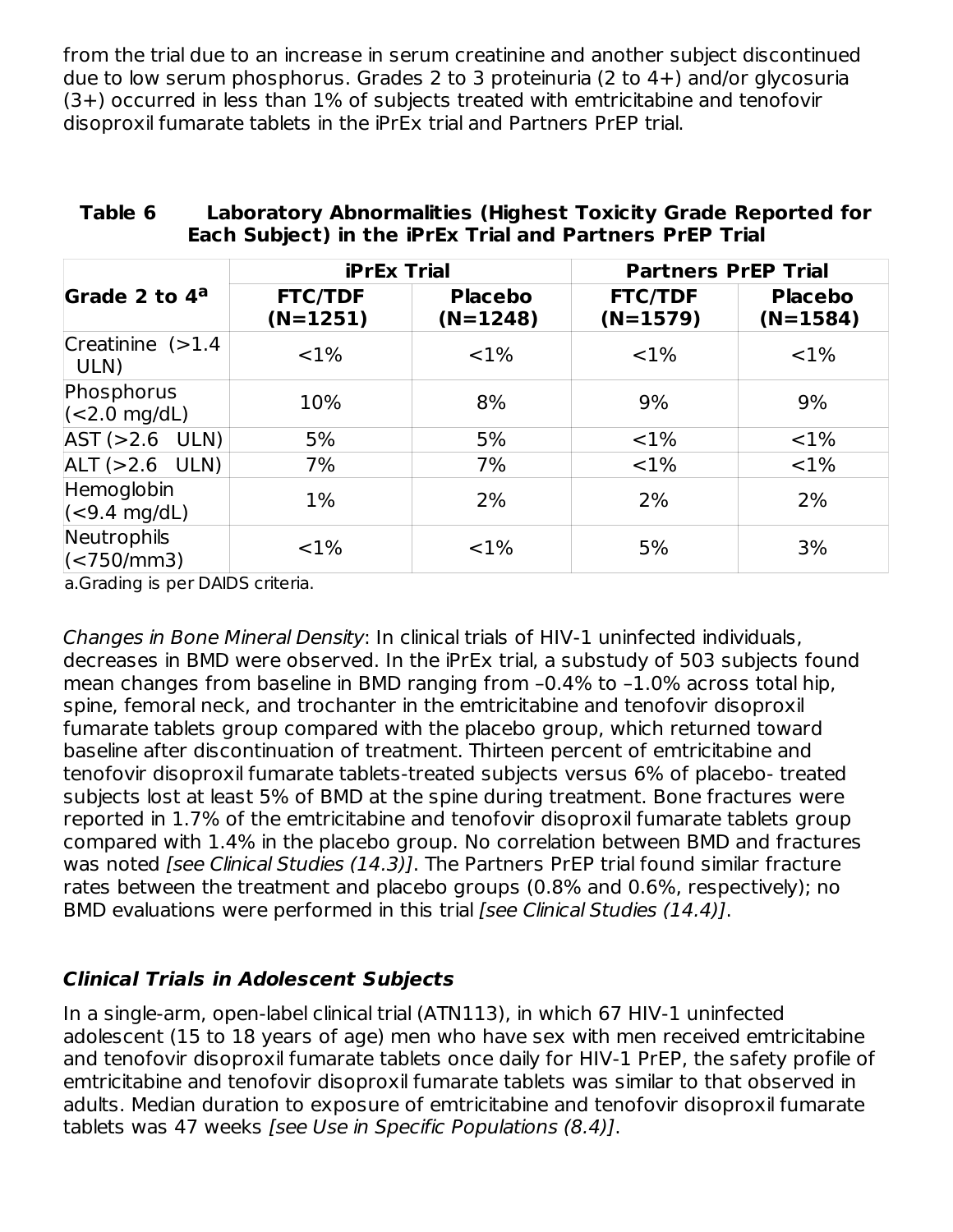In the ATN113 trial, median BMD increased from baseline to Week 48, +2.58% for lumbar spine and +0.72% for total body. One subject had significant (greater than or equal to 4%) total body BMD loss at Week 24. Median changes from baseline BMD Zscores were 0.0 for lumbar spine and −0.2 for total body at Week 48. Three subjects showed a worsening (change from > -2 to ≤ -2) from baseline in their lumbar spine or total body BMD Z-scores at Week 24 or 48. Interpretation of these data, however, may be limited by the low rate of adherence to emtricitabine and tenofovir disoproxil fumarate tablets by Week 48.

### **6.2 Postmarketing Experience**

The following adverse reactions have been identified during postapproval use of TDF. No additional adverse reactions have been identified during postapproval use of FTC. Because postmarketing reactions are reported voluntarily from a population of uncertain size, it is not always possible to reliably estimate their frequency or establish a causal relationship to drug exposure.

### **Immune System Disorders**

Allergic reaction, including angioedema

### **Metabolism and Nutrition Disorders**

Lactic acidosis, hypokalemia, hypophosphatemia

### **Respiratory, Thoracic, and Mediastinal Disorders**

Dyspnea

### **Gastrointestinal Disorders**

Pancreatitis, increased amylase, abdominal pain

#### **Hepatobiliary Disorders**

Hepatic steatosis, hepatitis, increased liver enzymes (most commonly AST, ALT gamma GT)

### **Skin and Subcutaneous Tissue Disorders**

Rash

### **Musculoskeletal and Connective Tissue Disorders**

Rhabdomyolysis, osteomalacia (manifested as bone pain and which may contribute to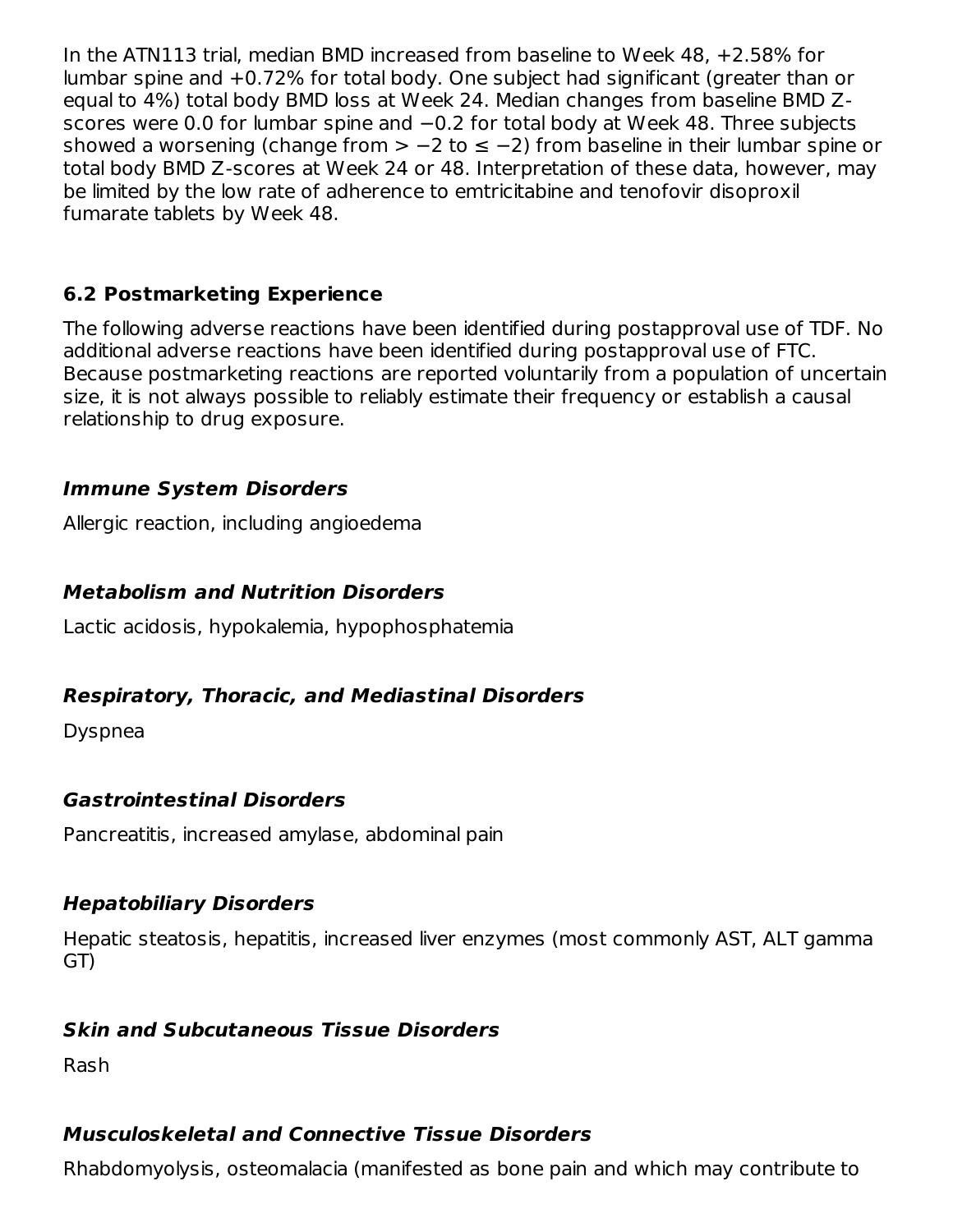## **Renal and Urinary Disorders**

acute renal failure, renal failure, acute tubular necrosis, Fanconi syndrome, proximal renal tubulopathy, interstitial nephritis (including acute cases), nephrogenic diabetes insipidus, renal insufficiency, increased creatinine, proteinuria, polyuria

### **General Disorders and Administration Site Conditions**

Asthenia

The following adverse reactions, listed under the body system headings above, may occur as a consequence of proximal renal tubulopathy: rhabdomyolysis, osteomalacia, hypokalemia, muscular weakness, myopathy, hypophosphatemia.

# **7 DRUG INTERACTIONS**

# **7.1 Drugs Affecting Renal Function**

FTC and tenofovir are primarily excreted by the kidneys by a combination of glomerular filtration and active tubular secretion [see Clinical Pharmacology (12.3)]. No drug-drug interactions due to competition for renal excretion have been observed; however, coadministration of emtricitabine and tenofovir disoproxil fumarate tablets with drugs that are eliminated by active tubular secretion may increase concentrations of FTC, tenofovir, and/or the coadministered drug. Some examples include, but are not limited to, acyclovir, adefovir dipivoxil, cidofovir, ganciclovir, valacyclovir, valganciclovir, aminoglycosides (e.g., gentamicin), and high-dose or multiple NSAIDs *[see Warnings and* Precautions (5.3)]. Drugs that decrease renal function may increase concentrations of FTC and/or tenofovir.

## **7.2 Established and Significant Interactions**

Table 7 provides a listing of established or clinically significant drug interactions. The drug interactions described are based on studies conducted with either emtricitabine and tenofovir disoproxil fumarate, the components of emtricitabine and tenofovir disoproxil fumarate tablets (FTC and TDF) as individual agents and/or in combination, or are predicted drug interactions that may occur with emtricitabine and tenofovir disoproxil fumarate tablets [see Clinical Pharmacology (12.3)].

### **Table 7 Established and Significant Drug Interactions: Alteration in Dose aor Regimen May Be Recommended Based on Drug Interaction Trials**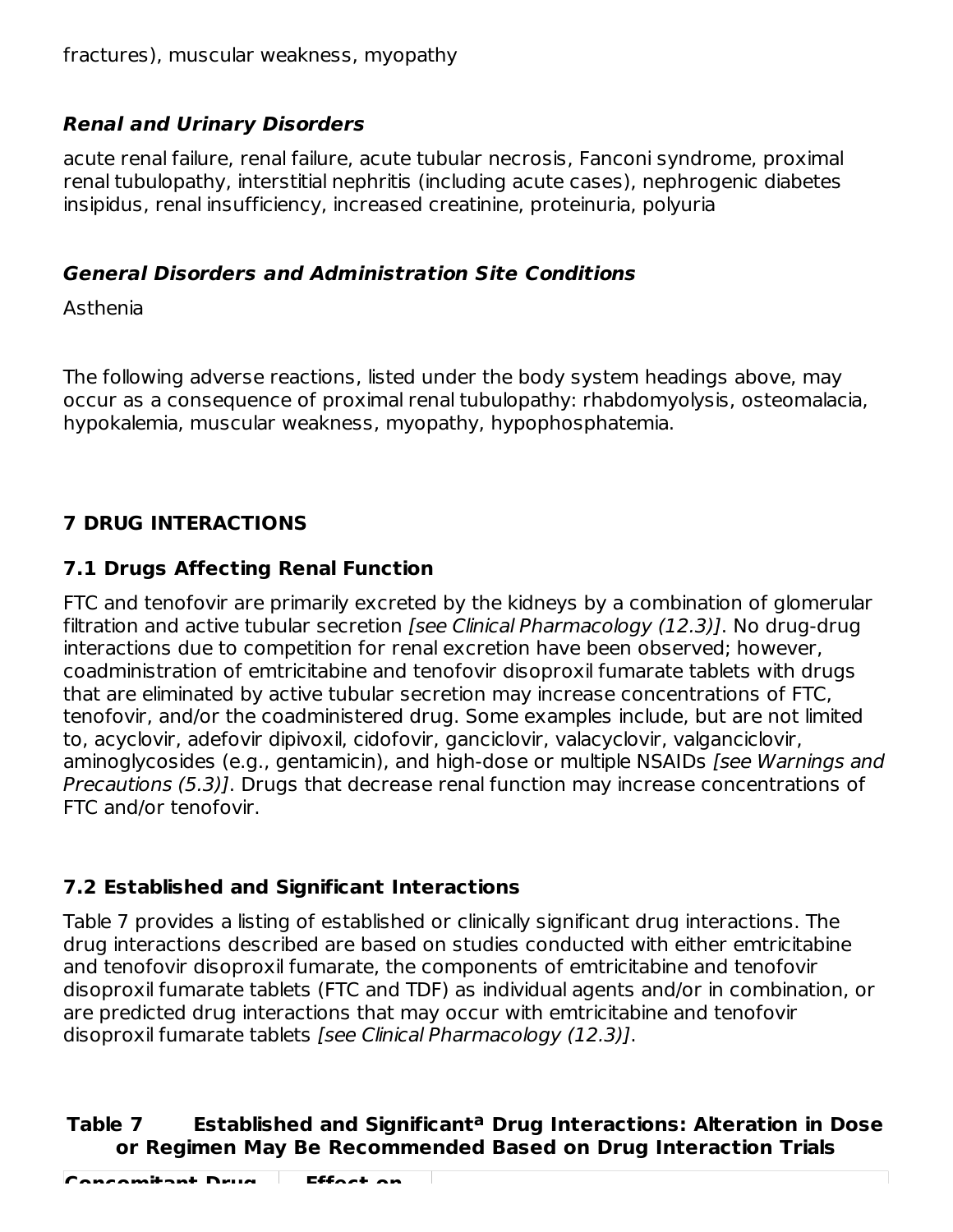| <b>LUIILUIIIILAIIL DI UY</b><br><b>Class: Drug Name</b>                                                                                                                 | <b>EITECL OIL</b><br><b>Concentration</b> | <b>Clinical Comment</b>                                                                                                                                                                                                                                                                                                                                                                                                                                                                                                                                                                                                                                                                                                                                                                                                                                                                                                                                                                                                                                          |
|-------------------------------------------------------------------------------------------------------------------------------------------------------------------------|-------------------------------------------|------------------------------------------------------------------------------------------------------------------------------------------------------------------------------------------------------------------------------------------------------------------------------------------------------------------------------------------------------------------------------------------------------------------------------------------------------------------------------------------------------------------------------------------------------------------------------------------------------------------------------------------------------------------------------------------------------------------------------------------------------------------------------------------------------------------------------------------------------------------------------------------------------------------------------------------------------------------------------------------------------------------------------------------------------------------|
| <b>NRTI:</b><br>didanosinec                                                                                                                                             | 1 didanosine                              | Patients receiving emtricitabine and tenofovir<br>disoproxil fumarate tablets and didanosine<br>should be monitored closely for didanosine-<br>associated adverse reactions. Discontinue<br>didanosine in patients who develop didanosine-<br>associated adverse reactions. Higher didanosine<br>concentrations could potentiate didanosine-<br>associated adverse reactions, including<br>pancreatitis, and neuropathy. Suppression of<br>CD4+ cell counts has been observed in patients<br>receiving TDF with didanosine 400 mg daily.<br>In patients weighing greater than 60 kg, reduce<br>the didanosine dose to 250 mg when it is<br>coadministered with emtricitabine and tenofovir<br>disoproxil fumarate tablets. Data are not<br>available to recommend a dose adjustment of<br>didanosine for adult or pediatric patients<br>weighing less than 60 kg. When coadministered,<br>emtricitabine and tenofovir disoproxil fumarate<br>tablets and Videx EC may be taken under fasted<br>conditions or with a light meal (less than 400<br>kcal, 20% fat). |
| <b>HIV-1 Protease</b><br>inhibitors:<br>atazanavirc<br>Lopinavir/ritonavir <sup>c</sup><br>atazanavir/ritonavir <sup>c</sup><br>darunavir/ritonavir <sup>c</sup>        | $\downarrow$ atazanavir<br>1 tenofovir    | When coadministered with emtricitabine and<br>tenofovir disoproxil fumarate tablets, atazanavir<br>300 mg should be given with ritonavir 100 mg.<br>Monitor patients receiving emtricitabine and<br>tenofovir disoproxil fumarate tablets<br>concomitantly with lopinavir/ritonavir, ritonavir-<br>boosted atazanavir, or ritonavir boosted<br>darunavir for TDF-associated adverse reactions.<br>Discontinue emtricitabine and tenofovir<br>disoproxil fumarate tablets in patients who<br>develop TDF-associated adverse reactions.                                                                                                                                                                                                                                                                                                                                                                                                                                                                                                                            |
| <b>Hepatitis C Antiviral</b><br><b>Agents:</b><br>sofosbuvir/velpatasvir <sup>c</sup><br>sofosbuvir/velpatasvir/<br>voxilaprevirc<br>ledipasvir/sofosbuvir <sup>c</sup> | ↑ tenofovir                               | Monitor patients receiving emtricitabine and<br>tenofovir disoproxil fumarate tablets<br>concomitantly with EPCLUSA $^{\circledR}$<br>(sofosbuvir/velpatasvir) or VOSEVI $^{\circledR}$<br>(sofosbuvir/velpatasvir/voxilaprevir) for adverse<br>$ $ reactions associated with TDF.<br>Monitor patients receiving emtricitabine and<br>tenofovir disoproxil fumarate tablets<br>concomitantly with HARVONI $^{\circledR}$<br>(ledipasvir/sofosbuvir) without an HIV-1<br>protease inhibitor/ritonavir or an HIV-1 protease<br>inhibitor/cobicistat combination for adverse<br>reactions associated with TDF. In patients<br>receiving emtricitabine and tenofovir disoproxil<br>fumarate tablets concomitantly with HARVONI                                                                                                                                                                                                                                                                                                                                       |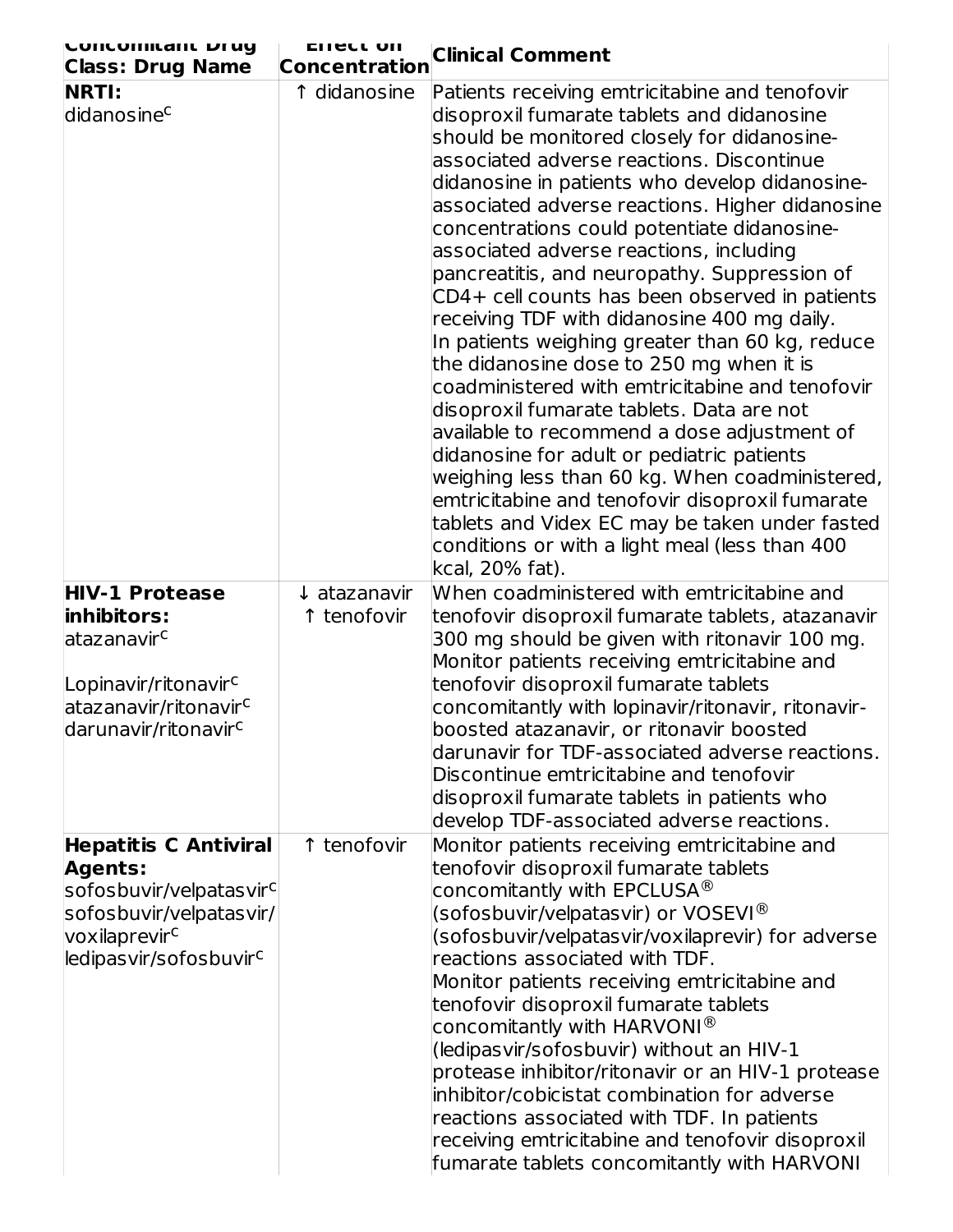|  | and an HIV-1 protease inhibitor/ritonavir or an<br>HIV-1 protease inhibitor/cobicistat combination,<br>consider an alternative HCV or antiretroviral<br>therapy, as the safety of increased tenofovir<br>concentrations in this setting has not been<br>established. If coadministration is necessary,<br>monitor for adverse reactions associated with<br>TDF. |
|--|-----------------------------------------------------------------------------------------------------------------------------------------------------------------------------------------------------------------------------------------------------------------------------------------------------------------------------------------------------------------|
|--|-----------------------------------------------------------------------------------------------------------------------------------------------------------------------------------------------------------------------------------------------------------------------------------------------------------------------------------------------------------------|

a. This table is not all inclusive.

<sup>b.</sup>↑=Increase, ↓=Decrease

<sup>c.</sup> Indicates that a drug-drug interaction trial was conducted.

### **8 USE IN SPECIFIC POPULATIONS**

### **8.1 Pregnancy**

### **Teratogenic Effects**

### **Pregnancy Exposure Registry:**

There is a pregnancy exposure registry that monitors pregnancy outcomes in women exposed to emtricitabine and tenofovir disoproxil fumarate tablets during pregnancy. Healthcare providers are encouraged to register patients by calling the Antiretroviral Pregnancy Registry (APR) at 1-800-258-4263.

### **Risk Summary**

Data on the use of emtricitabine and tenofovir disoproxil fumarate tablets during pregnancy from observational studies have shown no increased risk of major birth defects. Available data from the APR show no significant difference in the overall risk of major birth defects with first trimester exposure for emtricitabine (FTC) (2.3%) or tenofovir disoproxil fumarate (TDF) (2.1%) compared with the background rate for major birth defects of 2.7% in a U.S. reference population of the Metropolitan Atlanta Congenital Defects Program (MACDP) (see Data). The rate of miscarriage for individual drugs is not reported in the APR. In the U.S. general population, the estimated background risk of miscarriage in clinically recognized pregnancies is 15 to 20%.

In animal reproduction studies, no adverse developmental effects were observed when the components of emtricitabine and tenofovir disoproxil fumarate tablets were administered separately at doses/exposures  $\geq 60$  (FTC),  $\geq 14$  (TDF) and 2.7 (tenofovir) times those of the recommended daily dose of emtricitabine and tenofovir disoproxil fumarate tablets (see Data).

### **Clinical Considerations**

#### **Disease-Associated Maternal and/or Embryo/Fetal Risk:**

#### HIV-1 PrEP

Published studies indicate an increased risk of HIV-1 infection during pregnancy and an increased risk of mother to child transmission during acute HIV-1 infection. In women at risk of acquiring HIV-1, consideration should be given to methods to prevent acquisition of HIV, including continuing or initiating emtricitabine and tenofovir disoproxil fumarate tablets for HIV-1 PrEP, during pregnancy.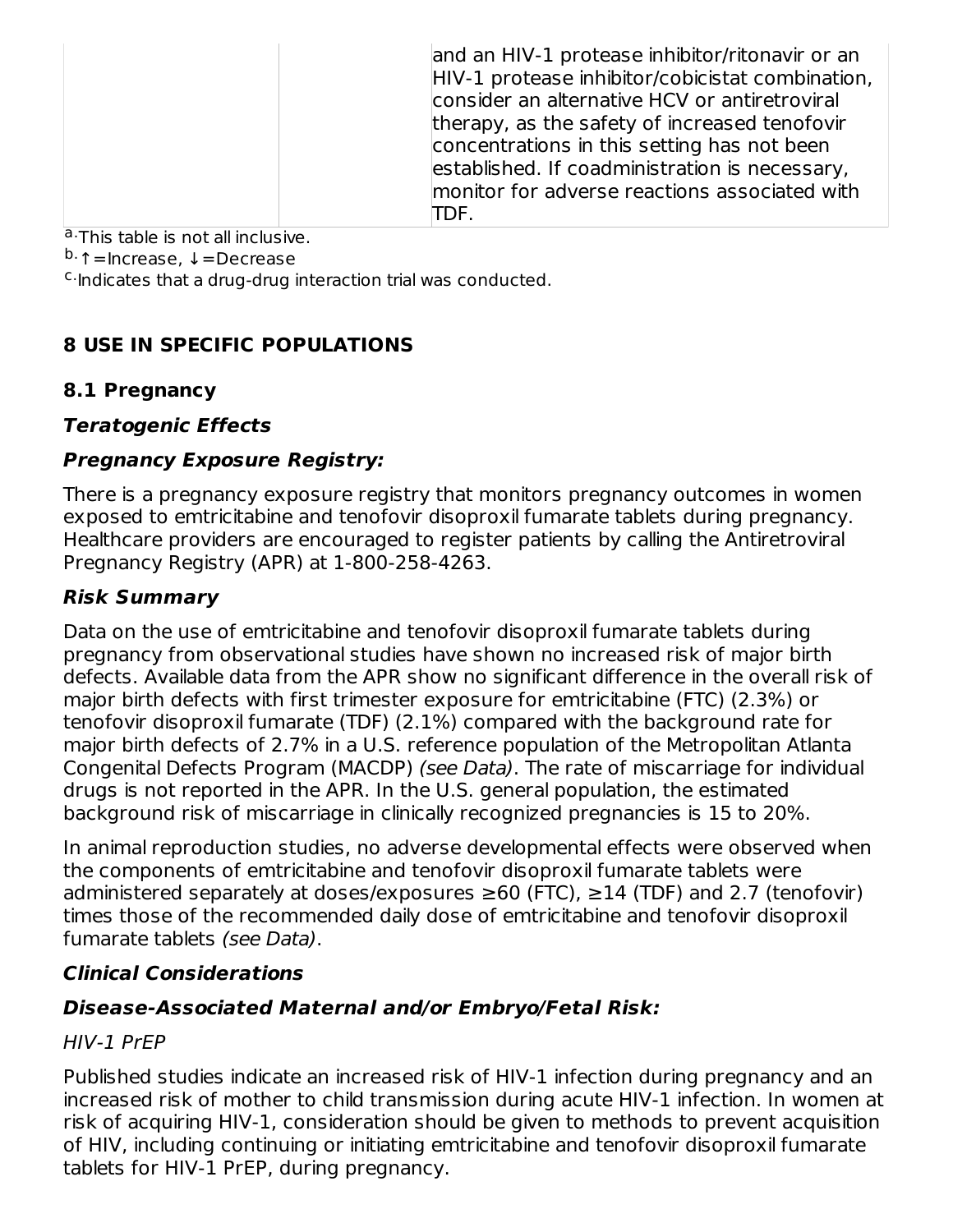## **Data**

### **Human Data:**

### Emtricitabine and tenofovir disoproxil fumarate tablets for HIV-1 PrEP

In an observational study based on prospective reports to the APR, 78 HIV-seronegative women exposed to emtricitabine and tenofovir disoproxil fumarate tablets during pregnancy delivered live-born infants with no major malformations. All but one were first trimester exposures, and the median duration of exposure was 10.5 weeks. There were no new safety findings in the women receiving emtricitabine and tenofovir disoproxil fumarate tablets for HIV-1 PrEP compared with HIV-1 infected women treated with other antiretroviral medications.

### Emtricitabine

Based on prospective reports to the APR of exposures to FTC-containing regimens during pregnancy resulting in live births (including over 3,300 exposed in the first trimester and over 1,300 exposed in the second/third trimester), the prevalence of major birth defects in live births was 2.6% (95% CI: 2.1% to 3.2%) and 2.3% (95% CI: 1.6% to 3.3%) following first and second/third trimester exposure, respectively to FTCcontaining regimens.

### **Tenofovir Disoproxil Fumarate**

Based on prospective reports to the APR of exposures to TDF-containing regimens during pregnancy resulting in live births (including over 4,000 exposed in the first trimester and over 1,700 exposed in the second/third trimester), the prevalence of major birth defects in live births was 2.4% (95% CI: 2.0% to 2.9%) and 2.4% (95% CI: 1.7% to 3.2%) following first and second/third trimester exposure, respectively to TDFcontaining regimens.

Methodologic limitations of the APR include the use of MACDP as the external comparator group. The MACDP population is not disease-specific, evaluates women and infants from a limited geographic area, and does not include outcomes for births that occurred at <20 weeks gestation.

Additionally, published observational studies on emtricitabine and tenofovir exposure in pregnancy have not shown an increased risk for major malformations.

## **Animal Data:**

### **Emtricitabine**

FTC was administered orally to pregnant mice (at 0, 250, 500, or 1,000 mg/kg/day), and rabbits (at 0, 100, 300, or 1,000 mg/kg/day) through organogenesis (on gestation days 6 through 15, and 7 through 19, respectively). No significant toxicological effects were observed in embryo-fetal toxicity studies performed with FTC in mice at exposures (AUC) approximately 60 times higher and in rabbits at approximately 120 times higher than human exposures at the recommended daily dose. In a pre/postnatal development study in mice, FTC was administered orally at doses up to 1,000 mg/kg/day; no significant adverse effects directly related to drug were observed in the offspring exposed daily from before birth (in utero) through sexual maturity at daily exposures (AUC) of approximately 60 times higher than human exposures at the recommended daily dose.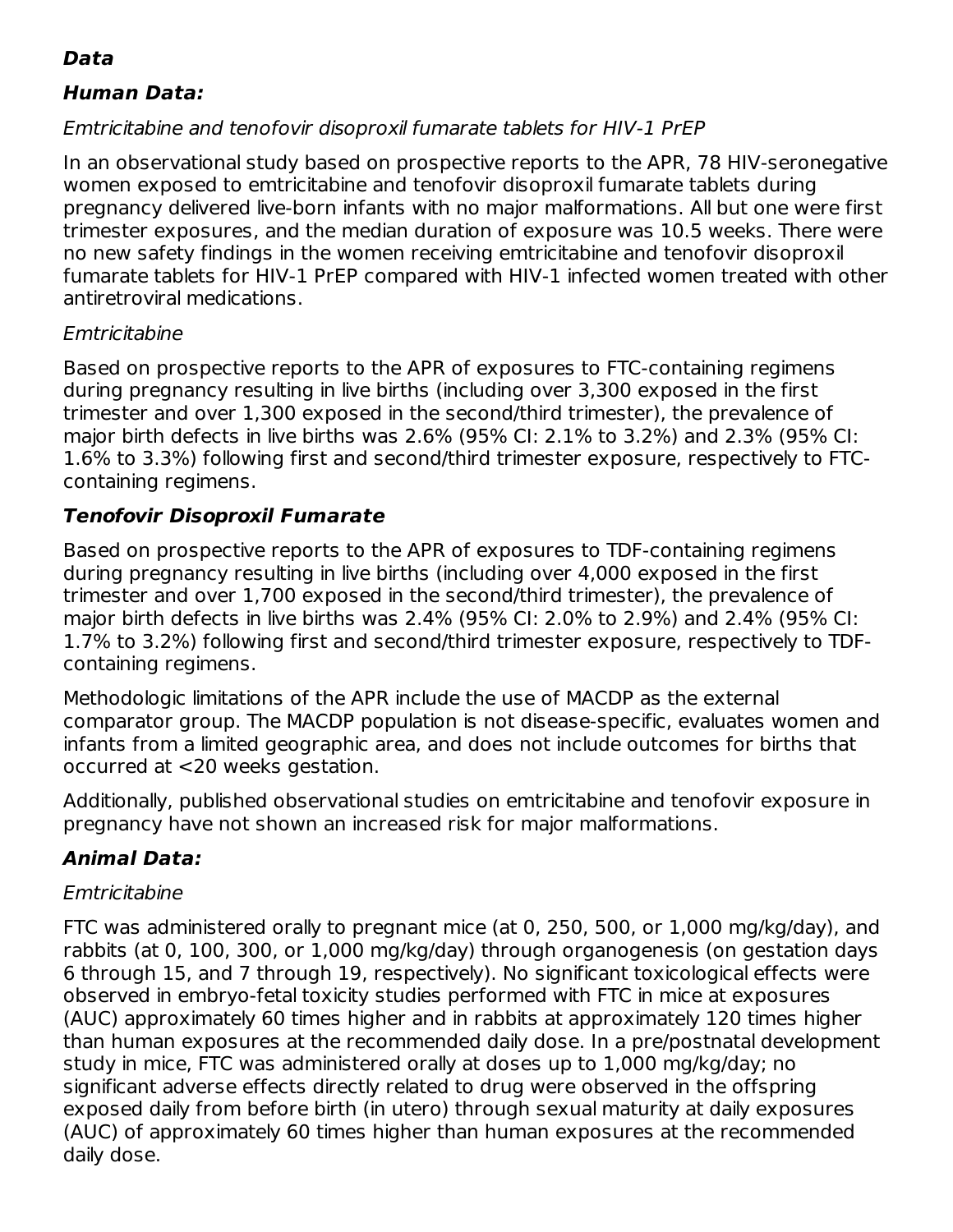### Tenofovir Disoproxil Fumarate

TDF was administered orally to pregnant rats (at 0, 50, 150, or 450 mg/kg/day) and rabbits (at 0, 30, 100, or 300 mg/kg/day) through organogenesis (on gestation days 7 through 17, and 6 through 18, respectively). No significant toxicological effects were observed in embryo-fetal toxicity studies performed with TDF in rats at doses up to 14 times the human dose based on body surface area comparisons and in rabbits at doses up to 19 times the human dose based on body surface area comparisons. In a pre/postnatal development study in rats, TDF was administered orally through lactation at doses up to 600 mg/kg/day; no adverse effects were observed in the offspring at tenofovir exposures of approximately 2.7 times higher than human exposures at the recommended daily dose of emtricitabine and tenofovir disoproxil fumarate tablets.

### **8.2 Lactation**

### **Risk Summary**

Based on published data, FTC and tenofovir have been shown to be present in human breast milk (see Data). It is not known if the components of emtricitabine and tenofovir disoproxil fumarate tablets affect milk production or have effects on the breastfed child.

### **Treatment of HIV-1 Infection:**

The Centers for Disease Control and Prevention recommend that HIV-1 infected mothers not breastfeed their infants to avoid risking postnatal transmission of HIV-1.

Because of the potential for: (1) HIV transmission (in HIV-negative infants); (2) developing viral resistance (in HIV-positive infants); and (3) adverse reactions in a breastfed infant similar to those seen in adults, instruct mothers not to breastfeed if they are taking emtricitabine and tenofovir disoproxil fumarate tablets for the treatment of HIV-1.

### **HIV-1 PrEP:**

In HIV-uninfected women, the developmental and health benefits of breastfeeding and the mother's clinical need for emtricitabine and tenofovir disoproxil fumarate tablets for HIV-1 PrEP should be considered along with any potential adverse effects on the breastfed child from emtricitabine and tenofovir disoproxil fumarate tablets and the risk of HIV-1 acquisition due to nonadherence and subsequent mother to child transmission.

Women should not breastfeed if acute HIV-1 infection is suspected because of the risk of HIV-1 transmission to the infant.

### **Data**

HIV-1 PrEP: In a study of 50 breastfeeding women who received emtricitabine and tenofovir disoproxil fumarate tablets for HIV-1 PrEP between 1 and 24 weeks postpartum (median 13 weeks), after 7 days of treatment, tenofovir was undetectable but FTC was detectable in the plasma of most infants. In these infants, the average FTC plasma concentration was less than 1% of the FTC C<sub>max</sub> observed in HIV-infected infants (up to 3 months of age) receiving the therapeutic dose of FTC (3 mg/kg/day). There were no serious adverse events. Two infants (4%) had an adverse event of mild diarrhea which resolved.

### **8.4 Pediatric Use**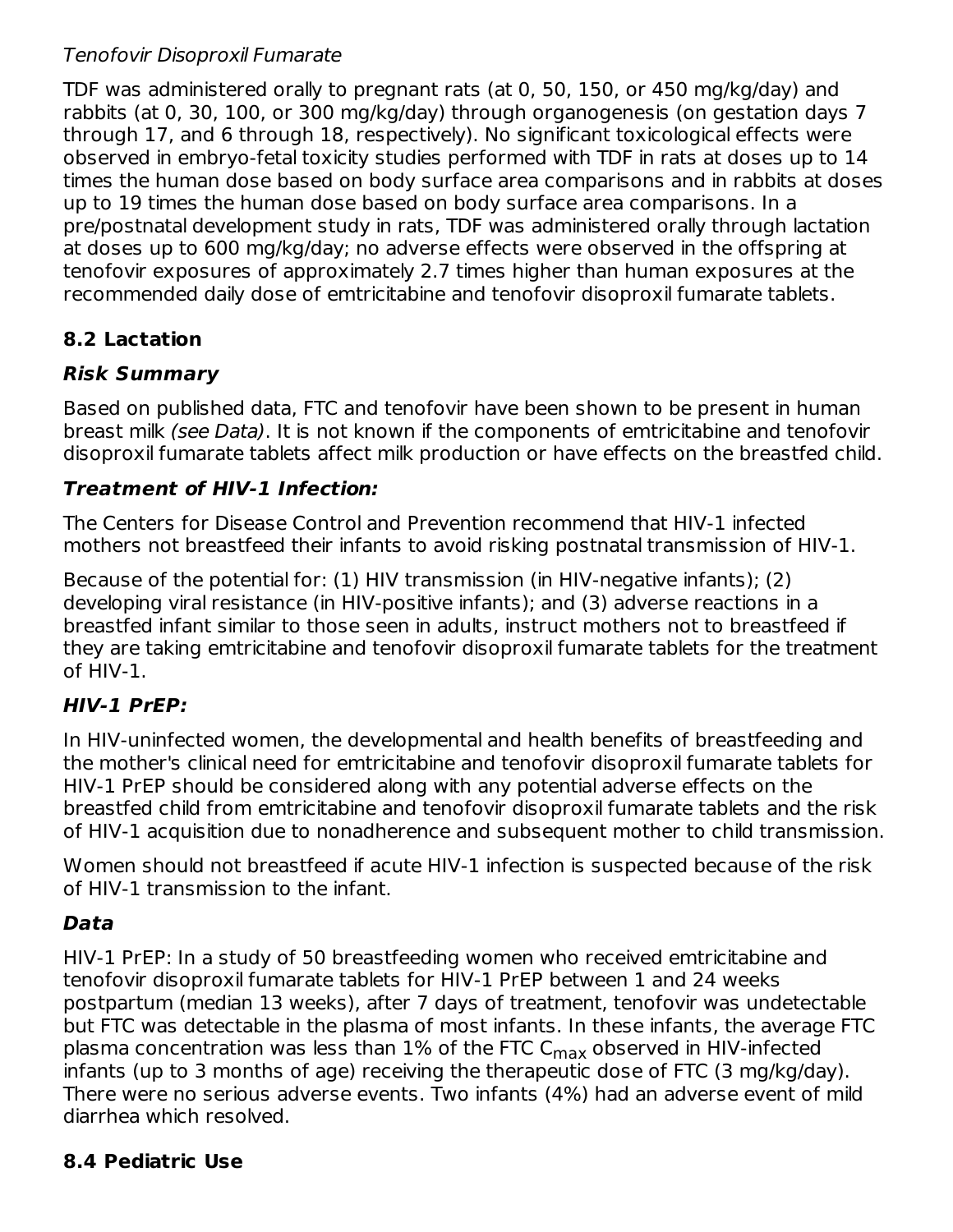## **Treatment of HIV-1 Infection**

No pediatric clinical trial was conducted to evaluate the safety and efficacy of emtricitabine and tenofovir disoproxil fumarate tablets in patients with HIV-1 infection. Data from previously conducted trials with the individual drug products, FTC and TDF, were relied upon to support dosage recommendations for emtricitabine and tenofovir disoproxil fumarate tablets. For additional information, consult the prescribing information for EMTRIVA and VIREAD.

Emtricitabine and tenofovir disoproxil fumarate tablets should only be administered to HIV-1 infected pediatric patients with body weight greater than or equal to 17 kg and who are able to swallow a tablet. Because it is a fixed-dose combination tablet, emtricitabine and tenofovir disoproxil fumarate tablets cannot be adjusted for patients of lower weight [see Warnings and Precautions (5.5), Adverse Reactions (6.1) and Clinical Pharmacology (12.3)]. Emtricitabine and tenofovir disoproxil fumarate tablets are not approved for use in pediatric patients weighing less than 17 kg.

### **HIV-1 PrEP**

The safety and effectiveness of emtricitabine and tenofovir disoproxil fumarate tablets for HIV-1 PrEP in at-risk adolescents weighing at least 35 kg is supported by data from adequate and well-controlled studies of emtricitabine and tenofovir disoproxil fumarate tablets for HIV-1 PrEP in adults with additional data from safety and pharmacokinetic studies in previously conducted trials with the individual drug products, FTC and TDF, in HIV-1 infected adults and pediatric subjects [see Dosage and Administration (2.5), Adverse Reactions (6.1), Clinical Pharmacology (12.3 and 12.4),and Clinical Studies (14.3 and 14.4)].

Safety, adherence, and resistance were evaluated in a single-arm, open-label clinical trial (ATN113) in which 67 HIV-1 uninfected at-risk adolescent men who have sex with men received emtricitabine and tenofovir disoproxil fumarate tablets once daily for HIV-1 PrEP. The mean age of subjects was 17 years (range 15 to 18 years); 46% were Hispanic, 52% Black, and 37% White. The safety profile of emtricitabine and tenofovir disoproxil fumarate tablets in ATN113 was similar to that observed in the adult HIV-1 PrEP trials [see Adverse Reactions (6.1)].

In the ATN113 trial, HIV-1 seroconversion occurred in 3 subjects. Tenofovir diphosphate levels in dried blood spot assays indicate that these subjects had poor adherence. No tenofovir- or FTC- associated HIV-1 resistance substitutions were detected in virus isolated from the 3 subjects who seroconverted [see Microbiology (12.4)].

Adherence to study drug, as demonstrated by tenofovir diphosphate levels in dried blood spot assays, declined markedly after Week 12 once subjects switched from monthly to quarterly visits, suggesting that adolescents may benefit from more frequent visits and counseling [see Warnings and Precautions (5.2)].

Safety and effectiveness of emtricitabine and tenofovir disoproxil fumarate tablets for HIV-1 PrEP in pediatric patients weighing less than 35 kg have not been established.

## **8.5 Geriatric Use**

Clinical trials of FTC, TDF, or emtricitabine and tenofovir disoproxil fumarate tablets did not include sufficient numbers of subjects aged 65 and over to determine whether they respond differently from younger subjects.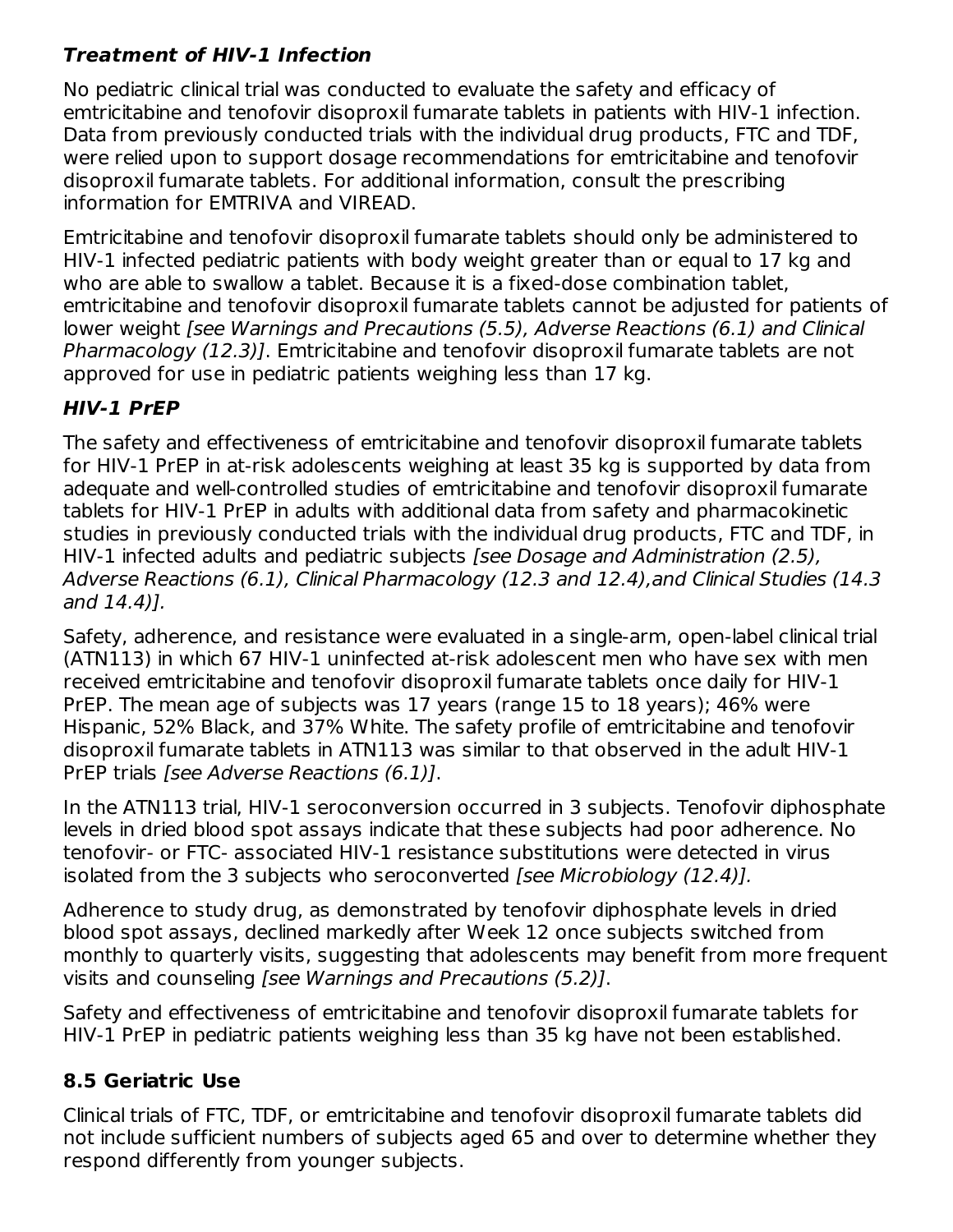### **8.6 Renal Impairment**

### **Treatment of HIV-1 Infection**

The dosing interval for emtricitabine and tenofovir disoproxil fumarate tablets should be modified in HIV-infected adult individuals with estimated creatinine clearance of 30 to 49 mL/min. emtricitabine and tenofovir disoproxil fumarate tablets are not recommended in individuals with estimated creatinine clearance below 30 mL/min and in individuals with end-stage renal disease requiring dialysis [see Dosage and Administration (2.6)].

#### **HIV-1 PrEP**

Emtricitabine and tenofovir disoproxil fumarate tablets for HIV-1 PrEP are not recommended in HIV-1 uninfected individuals with estimated creatinine clearance below 60 mL/min. If a decrease in estimated creatinine clearance is observed in uninfected individuals while using emtricitabine and tenofovir disoproxil fumarate tablets for HIV-1 PrEP, evaluate potential causes and re-assess potential risks and benefits of continued use [see Dosage and Administration (2.6)].

### **10 OVERDOSAGE**

If overdose occurs, the patient must be monitored for evidence of toxicity, and standard supportive treatment applied as necessary.

#### **Emtricitabine**

Hemodialysis treatment removes approximately 30% of the FTC dose over a 3-hour dialysis period starting within 1.5 hours of FTC dosing (blood flow rate of 400 mL/min and a dialysate flow rate of 600 mL/min). It is not known whether FTC can be removed by peritoneal dialysis.

#### **Tenofovir Disoproxil Fumarate**

Tenofovir is efficiently removed by hemodialysis with an extraction coefficient of approximately 54%. Following a single 300 mg dose of TDF, a four-hour hemodialysis session removed approximately 10% of the administered tenofovir dose.

#### **11 DESCRIPTION**

Emtricitabine and tenofovir disoproxil fumarate tablets are fixed-dose combination tablets containing emtricitabine (FTC) and tenofovir disoproxil fumarate (TDF). FTC is a synthetic nucleoside analog of cytidine. TDF is converted in vivo to tenofovir, an acyclic nucleoside phosphonate (nucleotide) analog of adenosine 5'-monophosphate. Both FTC and tenofovir exhibit inhibitory activity against HIV-1 reverse transcriptase.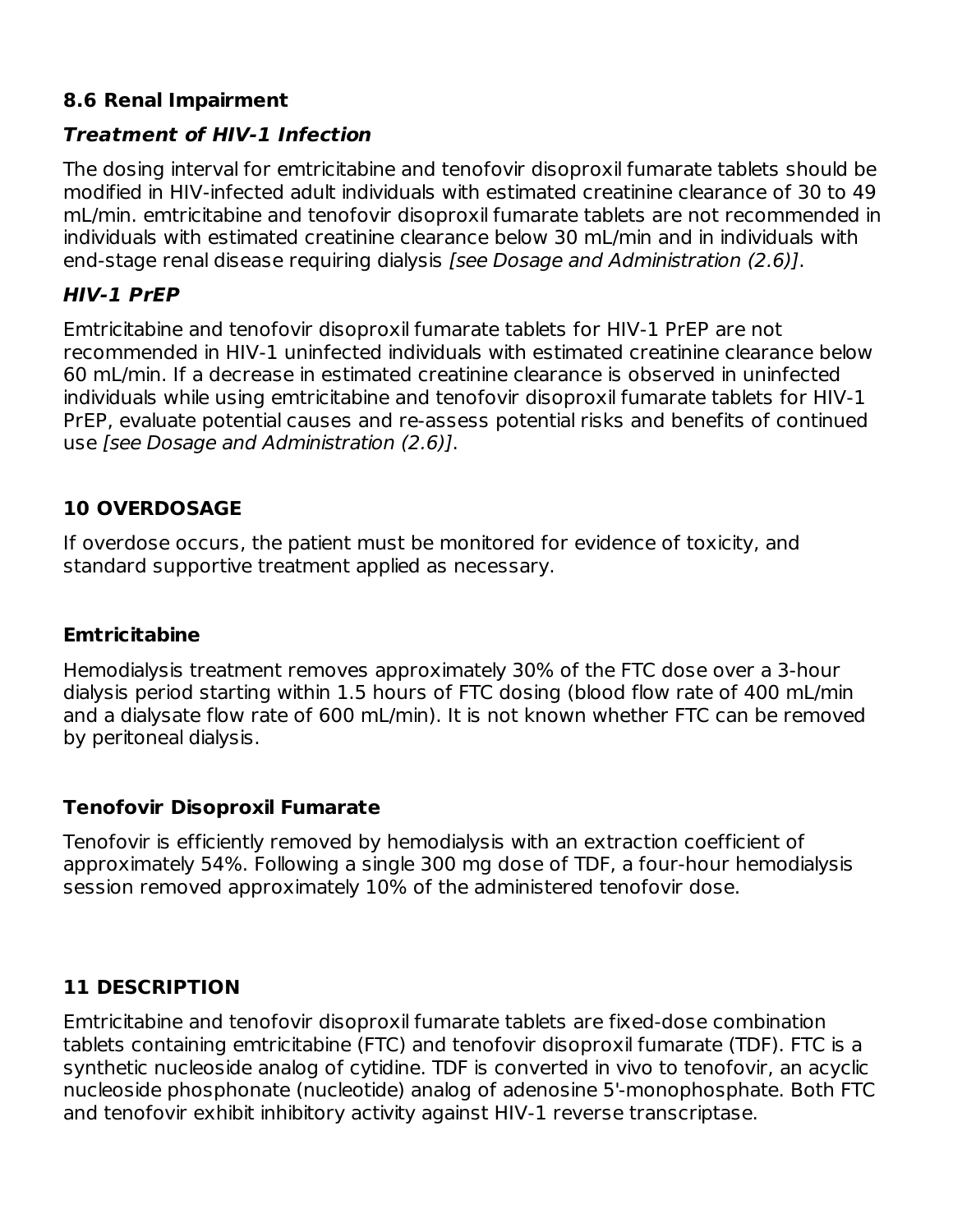#### **Emtricitabine**

The chemical name of FTC is 5-fluoro-1-(2R,5S)-[2-(hydroxymethyl)-1,3-oxathiolan-5 yl]cytosine. FTC is the (-) enantiomer of a thio analog of cytidine, which differs from other cytidine analogs in that it has a fluorine in the 5-position.

It has a molecular formula of  $\mathsf{C}_8\mathsf{H}_{10}\mathsf{FN}_3\mathsf{O}_3\mathsf{S}$  and a molecular weight of 247.24. It has the following structural formula:

$$
H_2N \times N \times O
$$

FTC is a white to off-white colored powder with a solubility of approximately 112 mg/mL in water at 25 C. The partition coefficient (log p) for emtricitabine is -0.43 and the pKa is 2.65.

### **Tenofovir Disoproxil Fumarate**

TDF is a fumaric acid salt of the bis-isopropoxycarbonyloxymethyl ester derivative of tenofovir. The chemical name of tenofovir DF is 9-[(R)-2 [[bis[[(isopropoxycarbonyl)oxy]- methoxy]phosphinyl]methoxy]propyl]adenine fumarate (1:1). It has a molecular formula of  $\mathsf{C}_1$ 9H30N5O $_{10}$ P  $\bullet$  C4H4O4 and a molecular weight of 635.51. It has the following structural formula: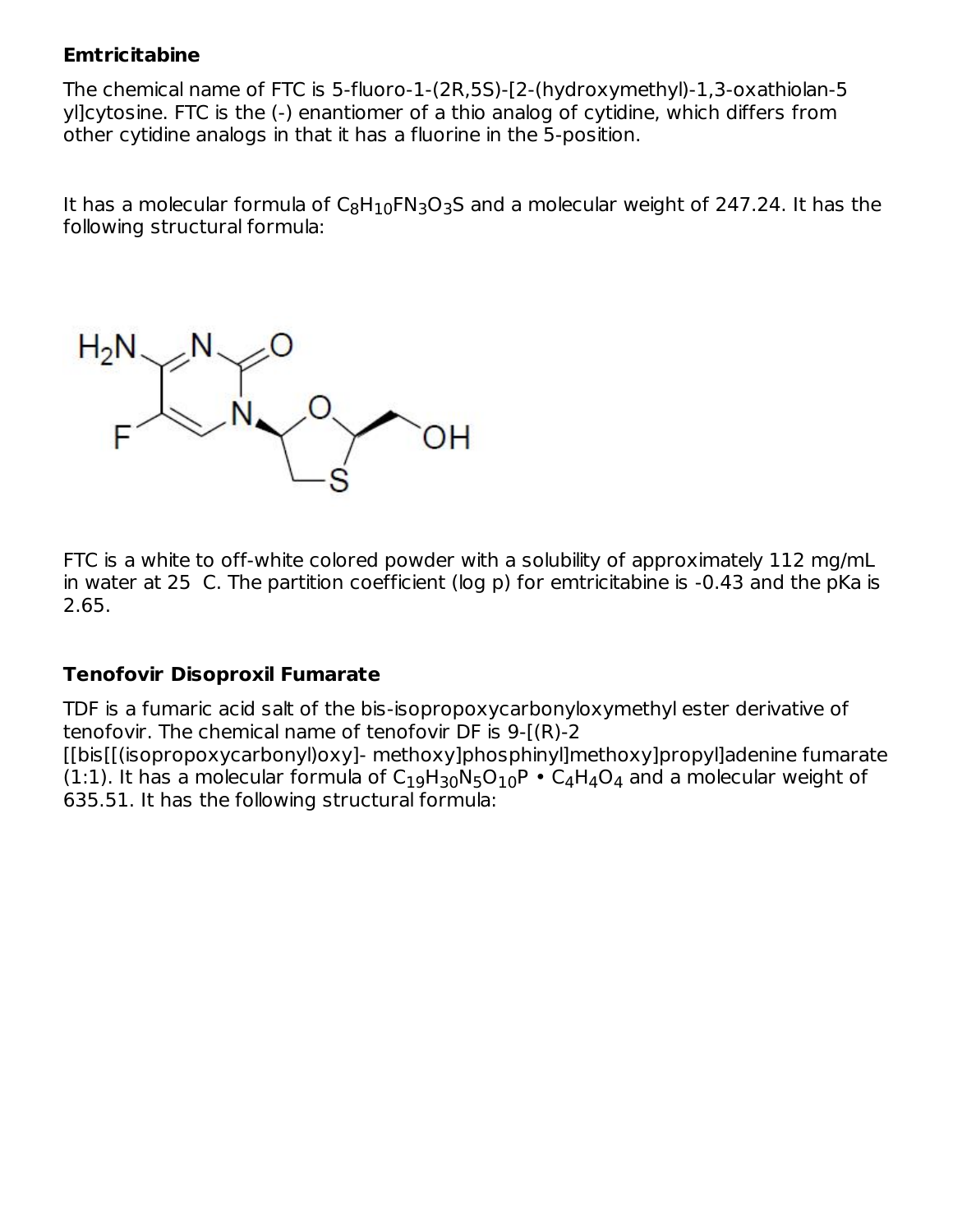

Tenofovir disoproxil fumarate is a white to off-white crystalline powder with a solubility of 9.78 mg/mL in water at 25 C. The partition coefficient (log p) for tenofovir disoproxil is 1.25 and the pKa is 3.75. All dosages are expressed in terms of TDF except where otherwise noted.

Emtricitabine and tenofovir disoproxil fumarate tablets are for oral administration, and are available in the following strengths:

Film-coated tablet containing 200 mg of FTC and 300 mg of TDF (which is equivalent to 245 mg of tenofovir disoproxil) as active ingredients

Emtricitabine and tenofovir disoproxil fumarate tablets also include the following inactive ingredients: colloidal silicon dioxide, croscarmellose sodium, magnesium stearate, mannitol and microcrystalline cellulose. The tablets are coated with Opadry II White 32K180001, which contains hypromellose 2910, lactose monohydrate, titanium dioxide and triacetin.

### **12 CLINICAL PHARMACOLOGY**

### **12.1 Mechanism of Action**

Emtricitabine and tenofovir disoproxil fumarate tablet is a fixed-dose combination of antiviral drugs FTC and TDF [see Microbiology (12.4)].

### **12.3 Pharmacokinetics**

Emtricitabine and tenofovir disoproxil fumarate tablets: One emtricitabine and tenofovir disoproxil fumarate tablet was comparable to one FTC capsule (200 mg) plus one TDF tablet (300 mg) following single-dose administration to fasting healthy subjects (N=39).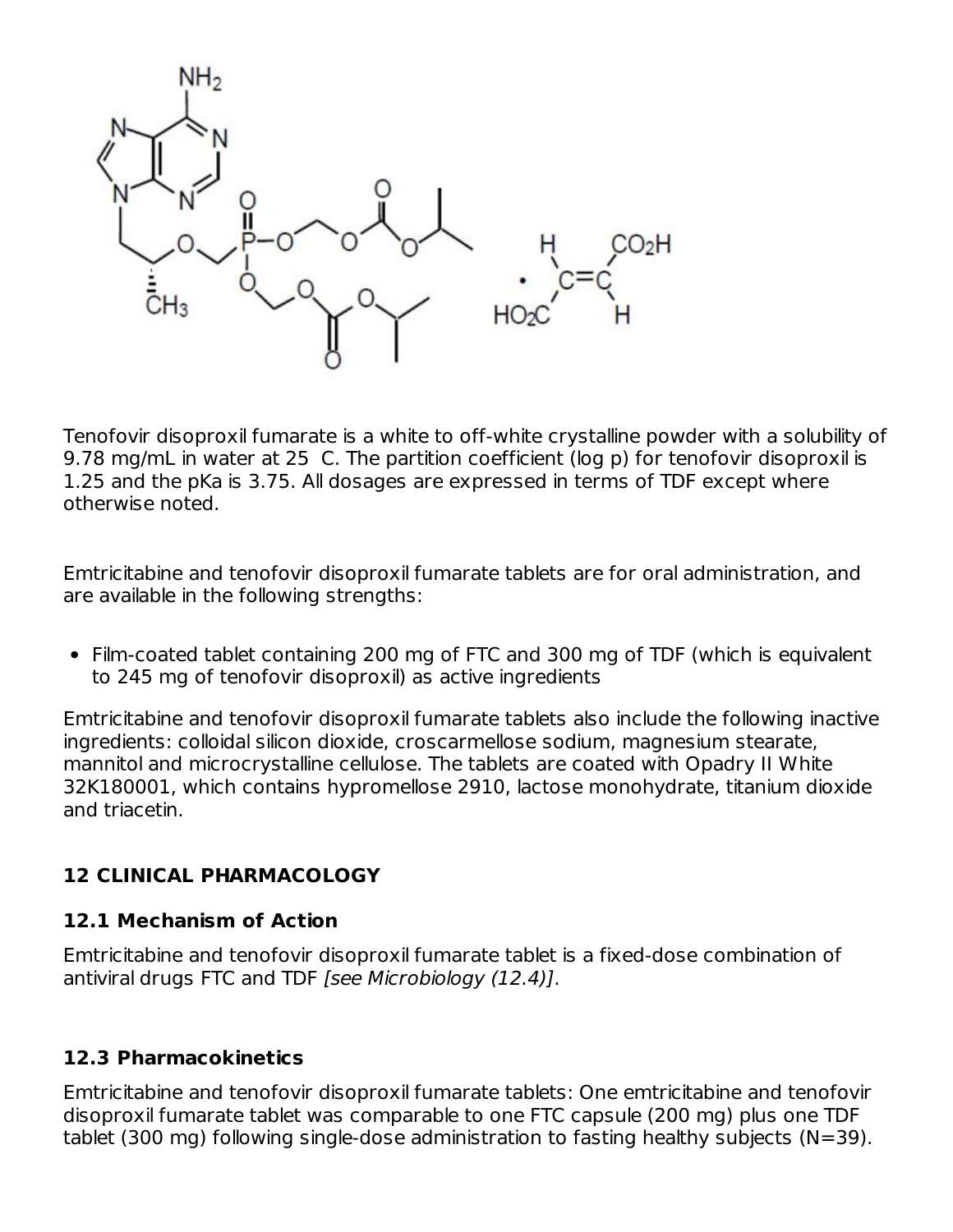### **Emtricitabine**

The pharmacokinetic properties of FTC are summarized in Table 8. Following oral administration of FTC, FTC is rapidly absorbed with peak plasma concentrations occurring at 1 to 2 hours postdose. Less than 4% of FTC binds to human plasma proteins in vitro, and the binding is independent of concentration over the range of 0.02 to 200 μg/mL. Following administration of radiolabelled FTC, approximately 86% is recovered in the urine and 13% is recovered as metabolites. The metabolites of FTC include 3′-sulfoxide diastereomers and their glucuronic acid conjugate.

Emtricitabine is eliminated by a combination of glomerular filtration and active tubular secretion. Following a single oral dose of FTC, the plasma FTC half-life is approximately 10 hours.

### **Tenofovir Disoproxil Fumarate**

The pharmacokinetic properties of TDF are summarized in Table 8. Following oral administration of TDF, maximum tenofovir serum concentrations are achieved in 1.0 0.4 hour. Less than 0.7% of tenofovir binds to human plasma proteins in vitro, and the binding is independent of concentration over the range of 0.01 to 25 mg/mL. Approximately 70 to 80% of the intravenous dose of tenofovir is recovered as unchanged drug in the urine. Tenofovir is eliminated by a combination of glomerular filtration and active tubular secretion. Following a single oral dose of TDF, the terminal elimination half-life of tenofovir is approximately 17 hours.

#### **Table 8 Single Dose Pharmacokinetic Parameters for FTC and Tenofovir in Adults a**

|                                                         | <b>FTC</b>                  | <b>Tenofovir</b>  |
|---------------------------------------------------------|-----------------------------|-------------------|
| Fasted Oral Bioavailability <sup>b</sup> (%)            | 92 (83.1 to 106.4)          | 25 (NC to 45.0)   |
| Plasma Terminal Elimination Half-Life <sup>b</sup> (hr) | 10 (7.4 to 18.0)            | 17 (12.0 to 25.7) |
| $ C_{\text{max}}^{\text{c}}$ (µg/mL)                    | $1.8 \pm 0.72$ <sup>d</sup> | $0.30 \pm 0.09$   |
| $AUCc$ (µg-hr/mL)                                       | $10.0 \pm 3.12^d$           | $2.29 \pm 0.69$   |
| $CL/Fc$ (mL/min)                                        | $302 \pm 94$                | $1043 \pm 115$    |
| $ CLrenalC$ (mL/min)                                    | $213 \pm 89$                | $243 \pm 33$      |
| a NC=Not calculated                                     |                             |                   |
| <sup>b</sup> ·Median (range)                            |                             |                   |

<sup>C</sup>·Mean (SD)

<sup>d.</sup>Data presented as steady state values

### **Effects of Food on Oral Absorption**

Emtricitabine and tenofovir disoproxil fumarate tablets may be administered with or without food. Administration of emtricitabine and tenofovir disoproxil fumarate tablets following a high fat meal (784 kcal; 49 grams of fat) or a light meal (373 kcal; 8 grams of fat) delayed the time of tenofovir C $_{\sf max}$  by approximately 0.75 hour. The mean increases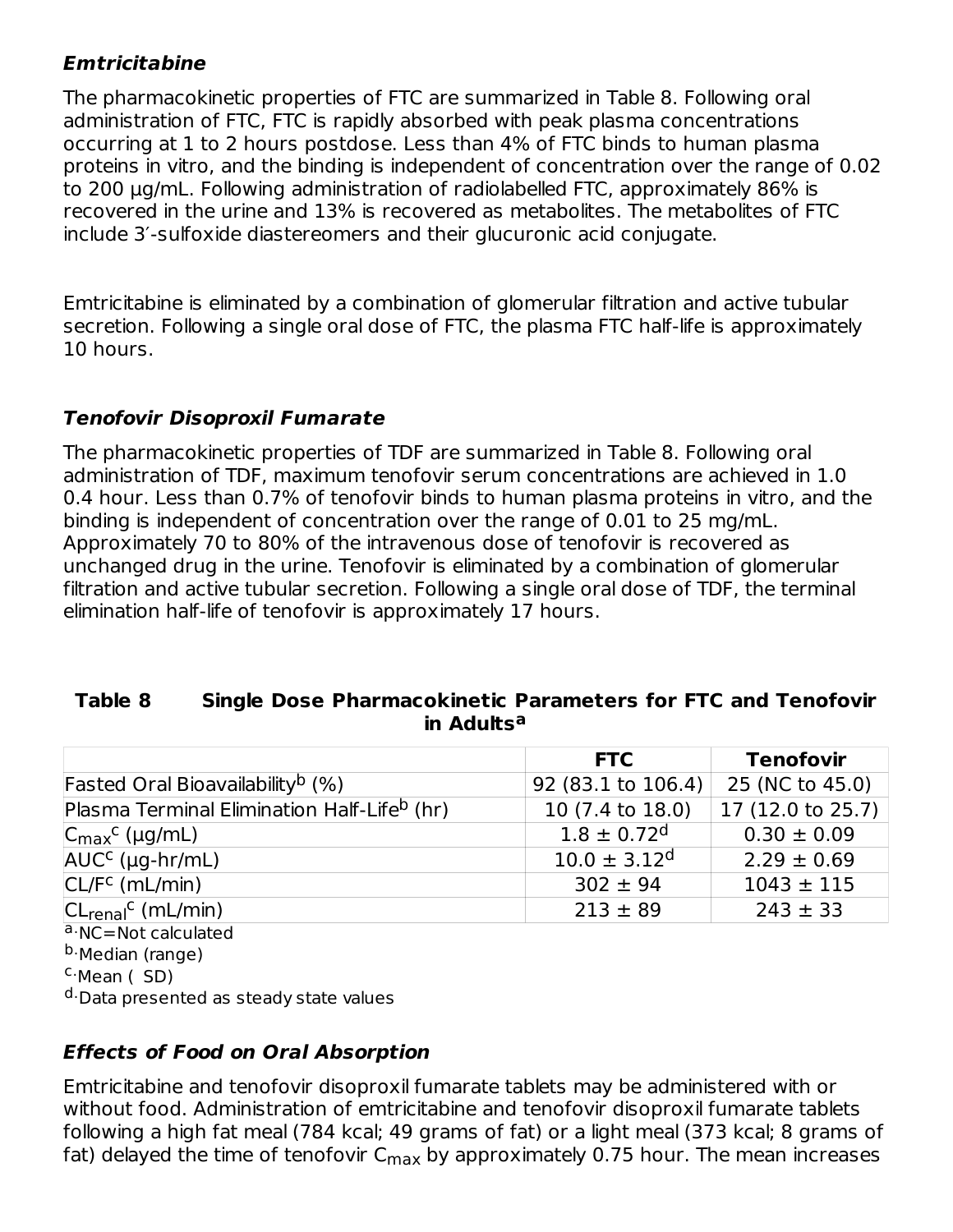in tenofovir AUC and  $\mathsf{C}_{\mathsf{max}}$  were approximately 35% and 15%, respectively, when administered with a high fat or light meal, compared to administration in the fasted state. In previous safety and efficacy trials, TDF (tenofovir) was taken under fed conditions. FTC systemic exposures (AUC and C $_{\sf max}$ ) were unaffected when emtricitabine and tenofovir disoproxil fumarate tablets was administered with either a high fat or a light meal.

### **Specific Populations**

### **Race:**

### Emtricitabine

No pharmacokinetic differences due to race have been identified following the administration of FTC.

### Tenofovir Disoproxil Fumarate

There were insufficient numbers from racial and ethnic groups other than Caucasian to adequately determine potential pharmacokinetic differences among these populations following the administration of TDF.

### **Gender:**

### Emtricitabine and Tenofovir Disoproxil Fumarate

FTC and tenofovir pharmacokinetics are similar in male and female subjects.

# **Pediatric Patients:**

## Treatment of HIV-1 Infection

The pharmacokinetic data for tenofovir and FTC following administration of emtricitabine and tenofovir disoproxil fumarate tablets in pediatric subjects weighing 17 kg and above are not available. The dosage recommendations of emtricitabine and tenofovir disoproxil fumarate tablets in this population are based on the dosage recommendations of FTC and TDF in this population. Refer to the EMTRIVA and VIREAD prescribing information for pharmacokinetic information on the individual products in pediatric patients.

### HIV-1 PrEP

The pharmacokinetic data for tenofovir and FTC following administration of emtricitabine and tenofovir disoproxil fumarate tablets in HIV-1 uninfected adolescents weighing 35 kg and above are not available. The dosage recommendations of emtricitabine and tenofovir disoproxil fumarate tablets for HIV-1 PrEP in this population are based on safety and adherence data from the ATN113 trial [see Use in Specific Populations (8.4)] and known pharmacokinetic information in HIV-infected adolescents taking TDF and FTC for treatment.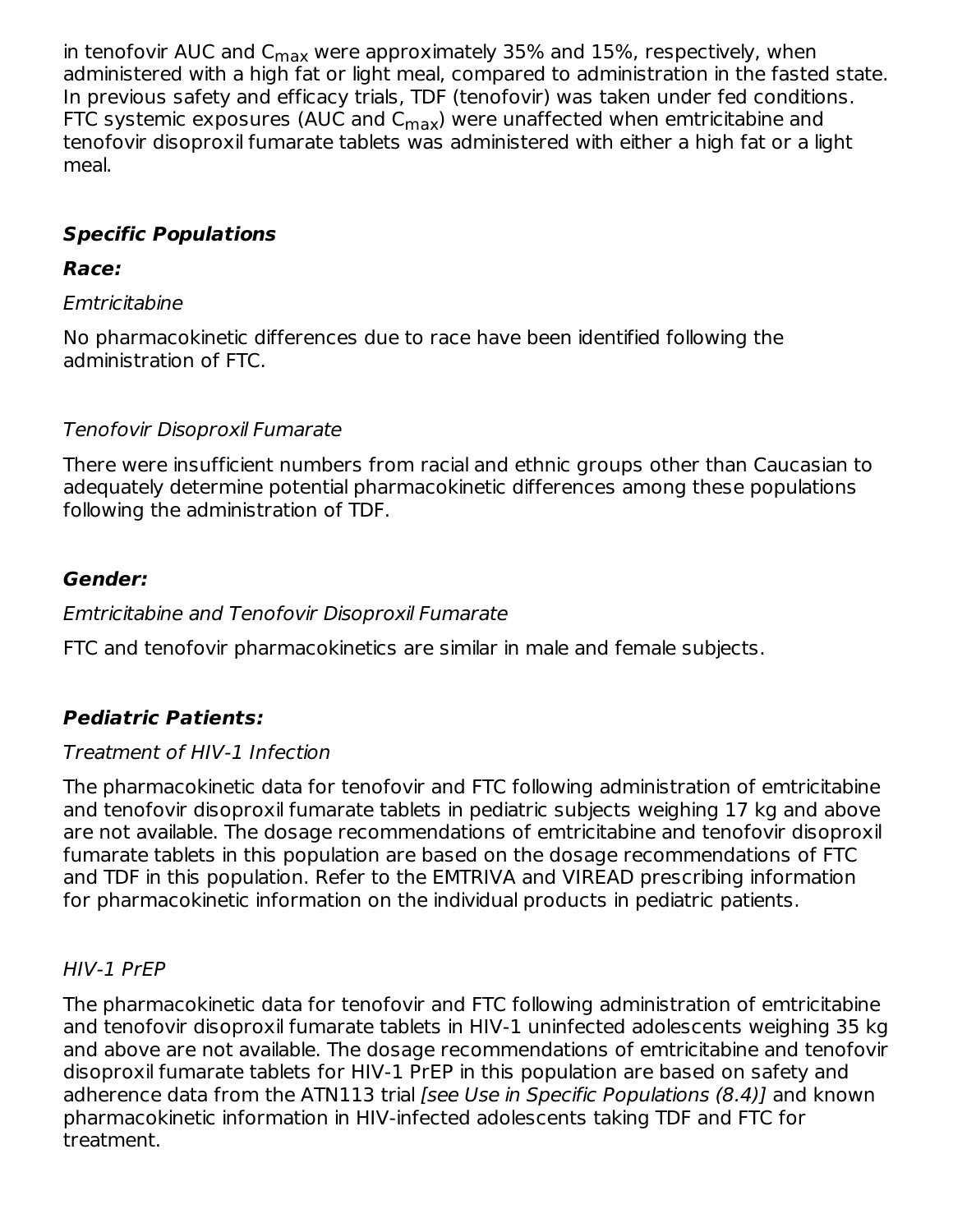#### **Geriatric Patients:**

Pharmacokinetics of FTC and tenofovir have not been fully evaluated in the elderly (65 years of age and older).

#### **Patients with Renal Impairment:**

The pharmacokinetics of FTC and tenofovir are altered in subjects with renal impairment [see Warnings and Precautions (5.3)]. In adult subjects with creatinine clearance below 50 mL/min, C $_{\sf max}$  and AUC $_0$ . of FTC and tenofovir were increased. No data are available to make dosage recommendations in pediatric patients with renal impairment.

#### **Patients with Hepatic Impairment:**

The pharmacokinetics of tenofovir following a 300 mg dose of TDF have been studied in non-HIV infected subjects with moderate to severe hepatic impairment. There were no substantial alterations in tenofovir pharmacokinetics in subjects with hepatic impairment compared with unimpaired subjects. The pharmacokinetics of emtricitabine and tenofovir disoproxil fumarate tablets or FTC have not been studied in subjects with hepatic impairment; however, FTC is not significantly metabolized by liver enzymes, so the impact of liver impairment should be limited.

#### **Assessment of Drug Interactions:**

The steady state pharmacokinetics of FTC and tenofovir were unaffected when FTC and TDF were administered together versus each agent dosed alone.

In vitro studies and clinical pharmacokinetic drug-drug interaction trials have shown that the potential for CYP mediated interactions involving FTC and tenofovir with other medicinal products is low.

TDF is a substrate of P-glycoprotein (P-gp) and breast cancer resistance protein (BCRP) transporters. When TDF is coadministered with an inhibitor of these transporters, an increase in absorption may be observed.

No clinically significant drug interactions have been observed between FTC and famciclovir, indinavir, stavudine, TDF, and zidovudine (Tables 9 and 10). Similarly, no clinically significant drug interactions have been observed between TDF and efavirenz, methadone, nelfinavir, oral contraceptives, ribavirin, or sofosbuvir in trials conducted in healthy volunteers (Tables 11 and 12).

### **Table 9 Drug Interactions: Changes in Pharmacokinetic Parameters for FTC in the Presence of the Coadministered Drug a**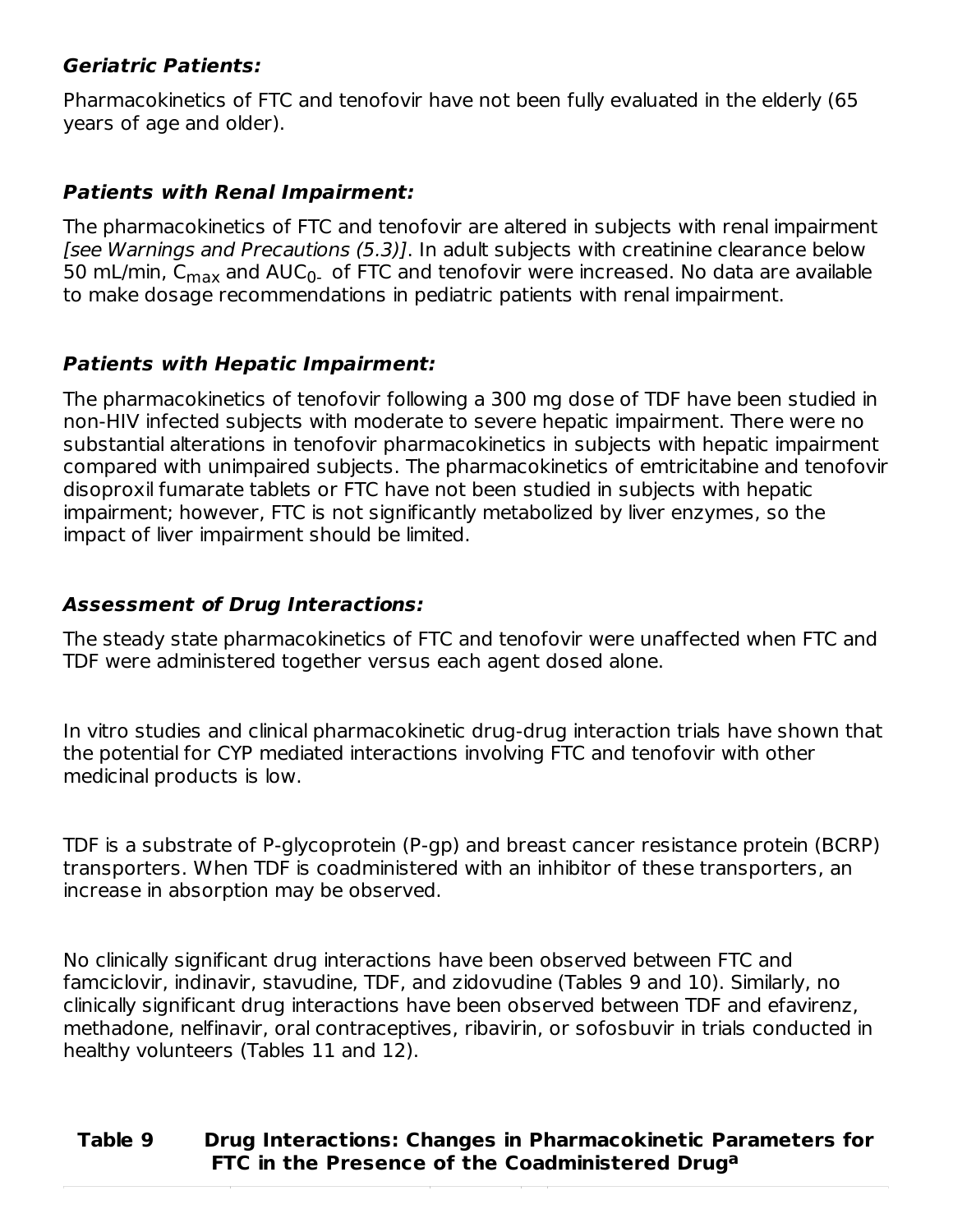| <b>Coadministered</b><br><b>Drug</b> | Dose of<br><b>Coadministered</b><br>Drug (mg) | <b>FTC</b><br><b>Dose</b><br>(mg) |   | N  |                   | % Change of FTC<br><b>Pharmacokinetic</b><br>Parameters <sup>b</sup> (90% CI) |                          |  |
|--------------------------------------|-----------------------------------------------|-----------------------------------|---|----|-------------------|-------------------------------------------------------------------------------|--------------------------|--|
|                                      |                                               |                                   |   |    | $C_{\text{max}}$  | AUC                                                                           | $C_{\text{min}}$         |  |
| <b>TDF</b>                           | 300 once daily x 7<br>days                    | 200 once<br>daily<br>7 days       |   | 17 | $\Leftrightarrow$ | $\Leftrightarrow$                                                             | <b>120</b><br>112 to 129 |  |
| <b>Zidovudine</b>                    | 300 twice daily x 7<br>days                   | 200 oncel<br>daily<br>7 days      |   | 27 | $\Leftrightarrow$ | $\Leftrightarrow$                                                             | $\Leftrightarrow$        |  |
| Indinavir                            | $\mathbf{1}$<br>800                           | 200                               | 1 | 12 | $\Leftrightarrow$ | $\Leftrightarrow$                                                             | <b>NA</b>                |  |
| Famciclovir                          | 1<br>500                                      | 200                               |   | 12 | $\Leftrightarrow$ | $\Leftrightarrow$                                                             | <b>NA</b>                |  |
| Stavudine                            | 40                                            | 200                               |   | 6  | $\Leftrightarrow$ | $\Leftrightarrow$                                                             | <b>NA</b>                |  |

a. All interaction trials conducted in healthy volunteers

 $b.$  ↑ = Increase;  $\Leftrightarrow$  = No Effect; NA = Not Applicable

**Table 10 Drug Interactions: Changes in Pharmacokinetic Parameters for Coadministered Drug in the Presence of FTC a**

| <b>Coadministered</b><br><b>Drug</b> | Dose of<br><b>Coadministered</b><br>Drug (mg) | <b>FTC</b><br><b>Dose</b><br>(mg) | N  |                                        | % Change of Coadministered Drug<br><b>Pharmacokinetic</b><br>Parameters <sup>b</sup> (90% CI) |                   |  |
|--------------------------------------|-----------------------------------------------|-----------------------------------|----|----------------------------------------|-----------------------------------------------------------------------------------------------|-------------------|--|
|                                      |                                               |                                   |    | $C_{\text{max}}$                       | AUC                                                                                           | $C_{min}$         |  |
| <b>TDF</b>                           | 300 once daily<br>7 days                      | 200<br>once<br>daily<br>days      | 17 | $\Leftrightarrow$<br>$\Leftrightarrow$ |                                                                                               | $\Leftrightarrow$ |  |
| <b>Zidovudine</b>                    | 300 twice daily<br>7 days                     | 200<br>once<br>daily<br>days      | 27 | 17<br>(10 to 138)                      | <b>113</b><br>(15 to 120)                                                                     | $\Leftrightarrow$ |  |
| Indinavir                            | 800<br>$\mathbf{1}$                           | $\mathbf{1}$<br>200               | 12 | $\Leftrightarrow$                      | $\Leftrightarrow$                                                                             | <b>NA</b>         |  |
| Famciclovir                          | 500<br>$\mathbf{1}$                           | 200<br>$\mathbf{1}$               | 12 | $\Leftrightarrow$                      | $\Leftrightarrow$                                                                             | <b>NA</b>         |  |
| Stavudine                            | 40<br>1                                       | 200<br>1                          | 6  | $\Leftrightarrow$                      | $\Leftrightarrow$                                                                             | <b>NA</b>         |  |

a. All interaction trials conducted in healthy volunteers

 $b.$  ↑ = Increase; ⇔ = No Effect; NA = Not Applicable

#### **Table 11 Drug Interactions: Changes in Pharmacokinetic Parameters for Tenofovir in the Presence of the Coadministered Drug a**

|                                    | Dose of |              | % Change of Tenofovir  |
|------------------------------------|---------|--------------|------------------------|
| Coadministered Drug Coadministered |         | $\mathbf{A}$ | <b>Pharmacokinetic</b> |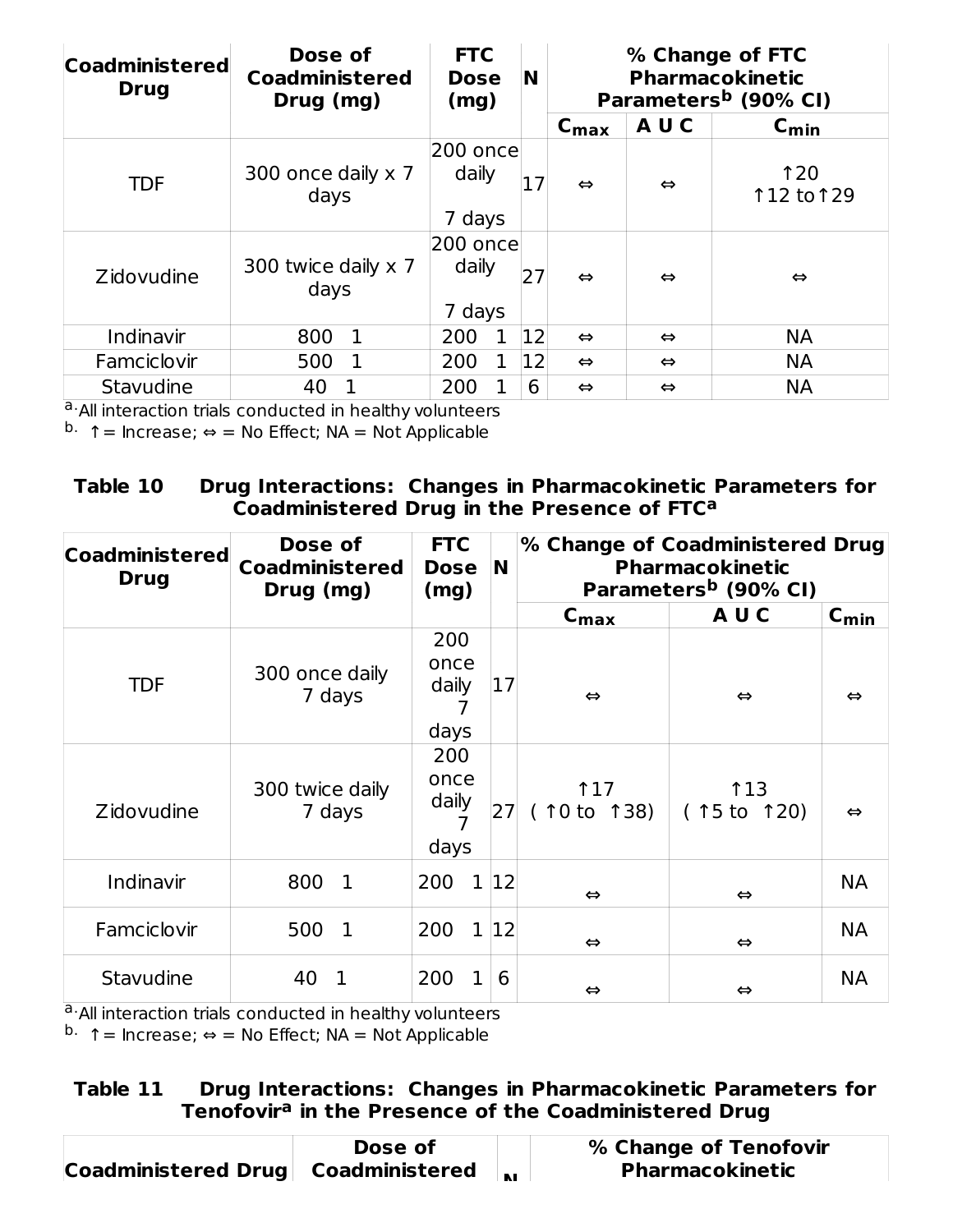|                                                      | Drug (mg)                                                      | IV |                                               |                                      | Parameters <sup>b</sup> (90% CI)              |  |  |
|------------------------------------------------------|----------------------------------------------------------------|----|-----------------------------------------------|--------------------------------------|-----------------------------------------------|--|--|
|                                                      |                                                                |    | $C_{\text{max}}$                              | AUC                                  | $C_{\text{min}}$                              |  |  |
| Atazanavirc                                          | 400 once daily<br>14 days                                      | 33 | 14<br>(1 to 120)                              | 124<br>$(121)$ to<br>128             | 122<br>$(115 \text{ to } 1)$<br>30)           |  |  |
| Atazanavir/ Ritonavir <sup>c</sup>                   | 300/100 once daily                                             | 12 | <b>134</b><br>(1 20 to<br>$\uparrow$<br>51)   | 37<br>(130 to<br>145)                | <b>129</b><br>(121 to<br>$\uparrow$<br>36)    |  |  |
| Darunavir/ Ritonavir <sup>d</sup>                    | 300/100 twice daily                                            | 12 | 124<br>(18 to<br>142)                         | 122<br>$(110)$ to<br>135)            | 137<br>(119t0)<br>57)                         |  |  |
| Indinavir                                            | 800 three times daily<br>7 days                                | 13 | 14<br>3 to<br>$\uparrow$<br>33)               | $\Leftrightarrow$                    | $\Leftrightarrow$                             |  |  |
| Ledipasvir/ Sofosbuvir <sup>e,f</sup><br>Ledipasvir/ | 90/400 once daily                                              | 24 | 147<br>$(137)$ to 1<br>58)<br><b>164</b>      | ↑ 35<br>$(129)$ to<br>142)<br>150    | 147<br>$(138$ to 1<br>57)<br>1 59             |  |  |
| Sofosbuvir <sup>e,g</sup>                            | 10 days                                                        | 23 | $(154$ to<br>$\uparrow$<br>74)                | $(142)$ to<br>159)                   | $(149)$ to<br>↑<br>70)                        |  |  |
| Ledipasvir/ Sofosbuvir <sup>h</sup>                  | 90/400 once daily<br>14 days                                   | 15 | 1 79<br>$(156$ to<br>$\uparrow$<br>104)       | <b>198</b><br>$(177$ to<br>123)      | 163<br>(1 132 to 1<br>197)                    |  |  |
| Ledipasvir/ Sofosbuvir <sup>i</sup>                  | 90/400 once daily<br>10 days                                   | 14 | <b>132</b><br>(125 to<br>$\uparrow$<br>39)    | 140<br>$(131)$ to<br>150)            | ↑ 91<br>$(174$ to 1<br>110)                   |  |  |
| Ledipas vir/ Sofosbuvir <sup>j</sup>                 | 90/400 once daily<br>10 days                                   | 29 | <b>↑ 61</b><br>$(151$ to<br>$\uparrow$<br>72) | 1 65<br>(1 59 to<br>171)             | ↑ 115<br>$(1105)$ to<br>126)                  |  |  |
| Lopinavir/ Ritonavir                                 | 400/100 twice daily<br>14 days                                 | 24 | $\Leftrightarrow$                             | ↑ 32<br>(125 to<br>138)              | î 51<br>$(137)$ to 1<br>66)                   |  |  |
| Saquinavir/ Ritonavir                                | 1000/100 twice daily<br>14 days                                | 35 | $\Leftrightarrow$                             | $\Leftrightarrow$                    | 123<br>$(116 \text{ to } 1)$<br>30)           |  |  |
| Sofosbuvirk                                          | 400 single dose                                                | 16 | 125<br>(18 to 1)<br>45)                       | $\Leftrightarrow$                    | $\Leftrightarrow$                             |  |  |
| Sofosbuvir/Velpatasvir <sup>i</sup>                  | 400/100 once daily                                             | 24 | 144<br>$(133)$ to<br>$\uparrow$<br>55)        | 140<br>(134 to<br>146)               | 184<br>(1 76 to 1<br>92)                      |  |  |
| Sofosbuvir/<br>Velpatas vir <sup>m</sup>             | 400/100 once daily                                             | 30 | 146<br>(1 39 to 1<br>54)                      | 140<br>$(134)$ to<br>$\uparrow$ 45)  | 1 70<br>$(161$ to 1<br>79)                    |  |  |
| Sofosbuvir/Velpatasvir/<br>Voxilaprevir <sup>n</sup> | $400/100/100 +$<br>Voxilaprevir <sup>o</sup> 100<br>once daily | 29 | 1 48<br>$(136 \text{ to } 1)$<br>61)          | ↑ 39<br>$(132)$ to<br>$\uparrow$ 46) | $\uparrow$ 47<br>$(138 \text{ to } 1)$<br>56) |  |  |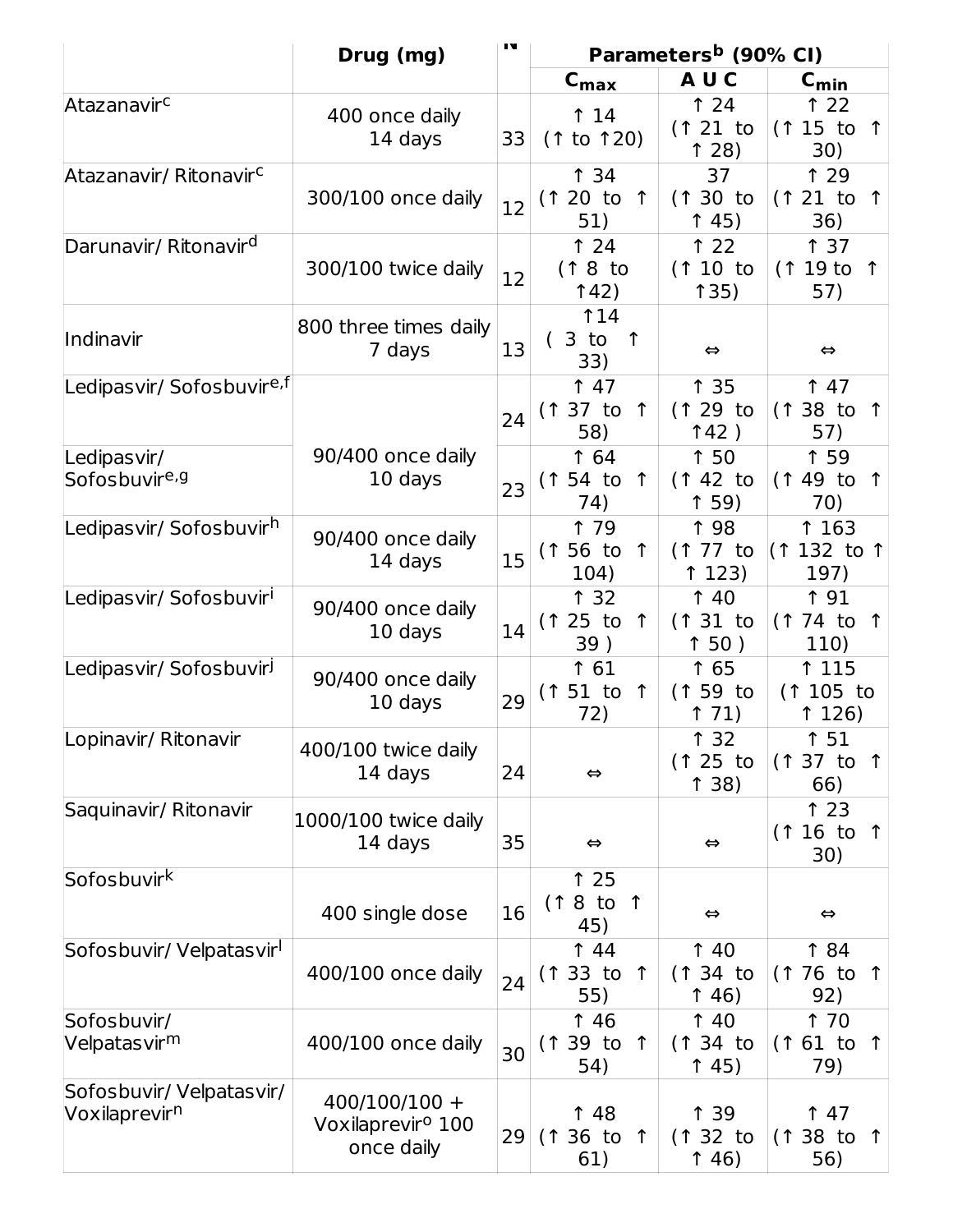| Tacrolimus                         | 0.05 mg/kg twice<br>7 days<br>daily | 21 | ↑ 13<br>1 to $\uparrow$<br>(27) | $\Leftrightarrow$  | $\Leftrightarrow$     |
|------------------------------------|-------------------------------------|----|---------------------------------|--------------------|-----------------------|
| Tipranavir/ Ritonavir <sup>p</sup> | 500/100 twice daily                 |    | 23<br>32 to<br>13)              | 9 to<br>5)         | to<br>17'             |
|                                    | 750/200 twice daily<br>$(23$ doses) | 20 | 38<br>46 to<br>29)              | ↑ つ<br>6 to<br>10) | $\uparrow$ 14<br>1 to |

a. Subjects received VIREAD 300 mg once daily.

 $^{\rm b.}$ Increase = ↑ ; Decrease = ; No Effect = ⇔

<sup>c.</sup>Reyataz Prescribing Information.

<sup>d.</sup>Prezista Prescribing Information.

<sup>e.</sup>Data generated from simultaneous dosing with HARVONI (ledipasvir/sofosbuvir). Staggered administration (12 hours apart) provided similar results.

<sup>f.</sup>Comparison based on exposures when administered as atazanavir/ritonavir + FTC/TDF.

<sup>g.</sup> Comparison based on exposures when administered as darunavir/ritonavir + FTC/TDF.

h.Study conducted with ATRIPLA (efavirenz/FTC/TDF) coadministered with HARVONI.

<sup>i.</sup>Study conducted with COMPLERA (FTC/rilpivirine/TDF) coadministered with HARVONI.

 $^\mathrm{j}$  Study conducted with emtricitabine and tenofovir disoproxil fumarate tablets (FTC/TDF) + dolutegravir coadministered with HARVONI.

 $^{\text{k}}$  Study conducted with ATRIPLA coadministered with SOVALDI $^{\textregistered}$  (sofosbuvir).

- <sup>I.</sup>Study conducted with COMPLERA coadministered with EPCLUSA; coadministration with EPCLUSA also results in comparable increases in tenofovir exposures when TDF is administered as ATRIPLA, STRIBILD, emtricitabine and tenofovir disoproxil fumarate tablets + atazanavir/ritonavir, or emtricitabine and tenofovir disoproxil fumarate tablets + darunavir/ritonavir.
- m. Administered as raltegravir + FTC/TDF.
- n. Comparison based on exposures when administered as darunavir + ritonavir + FTC/TDF.
- <sup>o.</sup>Study conducted with additional voxilaprevir 100 mg to achieve voxilaprevir exposures expected in HCV-infected patients
- <sup>p.</sup>Aptivus Prescribing Information.

No effect on the pharmacokinetic parameters of the following coadministered drugs was observed with emtricitabine and tenofovir disoproxil fumarate tablets: abacavir, didanosine (buffered tablets), FTC, entecavir, and lamivudine.

#### **Table 12 Drug Interactions: Changes in Pharmacokinetic Parameters for Coadministered Drug in the Presence of Tenofovir**

| <b>Coadministered</b><br><b>Drug</b> | Dose of<br><b>Coadministered</b><br>Drug (mg)   | N  | % Change of Coadministered Drug<br>Pharmacokinetic Parameters <sup>a</sup><br>(90% CI) |                                                                   |                                                        |  |
|--------------------------------------|-------------------------------------------------|----|----------------------------------------------------------------------------------------|-------------------------------------------------------------------|--------------------------------------------------------|--|
|                                      |                                                 |    | $C_{\text{max}}$                                                                       | <b>AUC</b>                                                        | $C_{\text{min}}$                                       |  |
| Abacavir                             | 300 once                                        | 8  | <b>112</b><br>$(11$ to 126)                                                            | $\Leftrightarrow$                                                 | <b>NA</b>                                              |  |
| Atazanavir <sup>b</sup>              | 400 once daily x<br>14 days                     | 34 | $\downarrow$ 21                                                                        | $\downarrow$ 25<br>$(127 \text{ to } 14)   (1 30 \text{ to } 19)$ | $\downarrow$ 40<br>$(148 \text{ to } 132)$             |  |
| Atazanavir <sup>b</sup>              | Atazanavir/Ritonavir<br>300/100 once daily $10$ |    | $\downarrow$ 28                                                                        | $\downarrow$ 25 <sup>C</sup><br>$(1.17)$ to                       | $\downarrow$ 23 <sup>C</sup><br>$1.46 \text{ to } 101$ |  |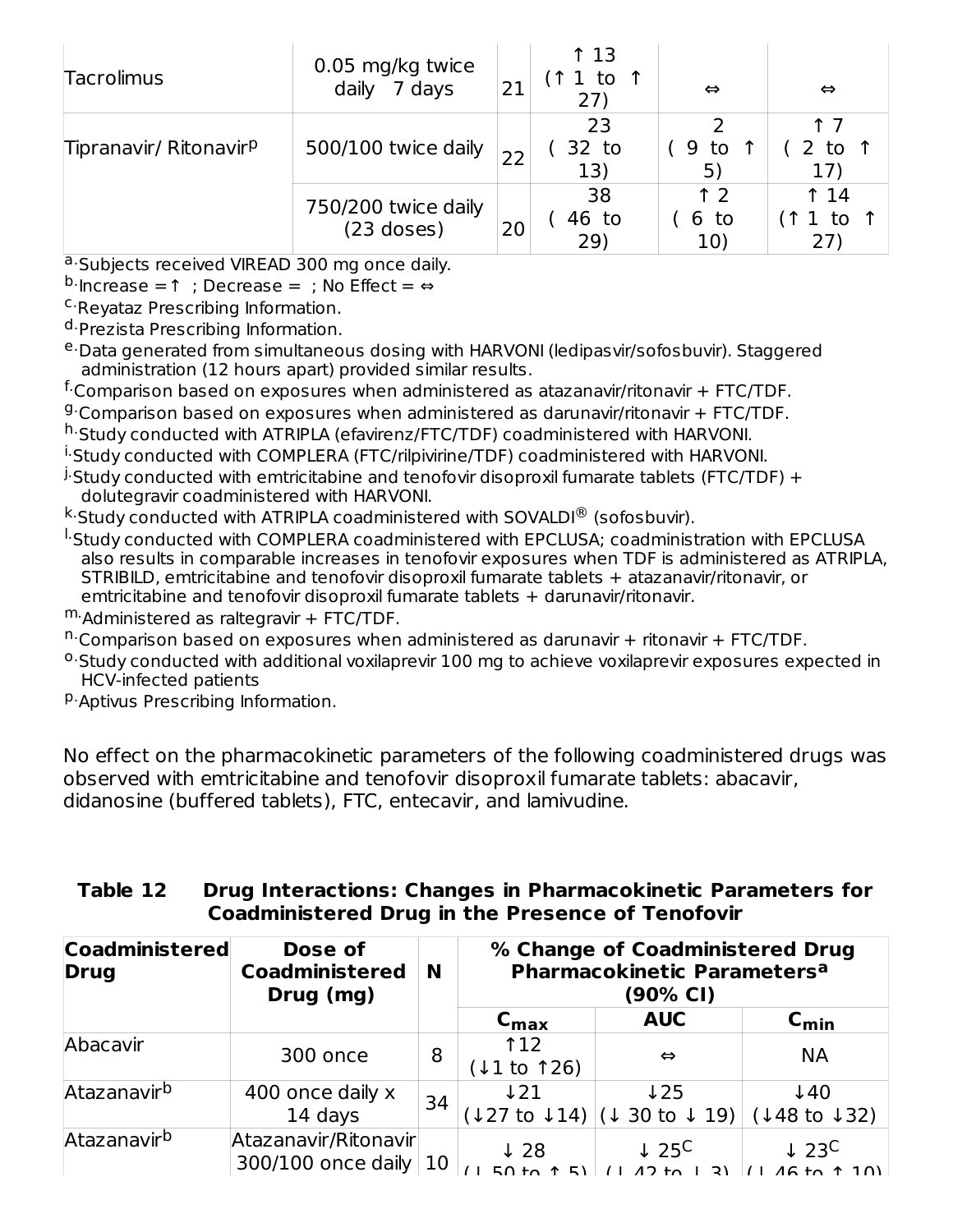|                         | $x$ 42 days                                                      |    |                                           |                                                                | 14 JULU 1 JJ   14 HZ LU + JJ   14 HU LU 1 LUJ                      |
|-------------------------|------------------------------------------------------------------|----|-------------------------------------------|----------------------------------------------------------------|--------------------------------------------------------------------|
| Darunavir <sup>d</sup>  | Darunavir/Ritonavir<br>300/100 mg once<br>daily                  | 12 | 16<br>(16 to 142)                         | $\uparrow$ 21<br>$(15$ to 1 54)                                | $\uparrow$ 24<br>(1 10 to 169)                                     |
| Didanosinee             | 250 once,<br>simultaneously with<br>TDF and a light<br>mealf     | 33 | $\downarrow$ 209<br>(1 32 to 17)          | $\Leftrightarrow$ 9                                            | <b>NA</b>                                                          |
| Emtricitabine           | 200 once daily $\times$ 7<br>days                                | 17 | $\Leftrightarrow$                         | $\Leftrightarrow$                                              | 120<br>$(112 \text{ to } 129)$                                     |
| Indinavir               | 800 three times<br>daily x 7 days                                | 12 | $\downarrow$ 11<br>$(130 \text{ to } 12)$ | $\Leftrightarrow$                                              | $\Leftrightarrow$                                                  |
| Entecavir               | 1 once daily x<br>10 days                                        | 28 | $\Leftrightarrow$                         | 13<br>$(111$ to $15)$                                          | $\Leftrightarrow$                                                  |
| Lamivudine              | 150 twice daily x<br>7 days                                      | 15 | $\sqrt{24}$<br>$(134 \text{ to } 12)$     | $\Leftrightarrow$                                              | $\Leftrightarrow$                                                  |
| Lopinavir<br>Ritonavir  | Lopinavir/Ritonavir<br>400/100 twice daily<br>$x$ 14 days        | 24 | $\Leftrightarrow$<br>$\Leftrightarrow$    | $\Leftrightarrow$<br>$\Leftrightarrow$                         | $\Leftrightarrow$<br>$\Leftrightarrow$                             |
| Saquinavir<br>Ritonavir | Saquinavir/Ritonavir<br>1000/100 twice<br>daily $\times$ 14 days | 32 | 122<br>(16 to 141)<br>$\Leftrightarrow$   | $\uparrow$ 29h<br>$(112 \text{ to } 148)$<br>$\Leftrightarrow$ | $\uparrow$ 47 <sup>h</sup><br>(1 23 to 1 76)<br>123<br>(13 to 146) |
| <b>Tacrolimus</b>       | 0.05 mg/kg twice<br>daily x 7 days                               | 21 | $\Leftrightarrow$                         | $\Leftrightarrow$                                              | $\Leftrightarrow$                                                  |
| Tipranavir <sup>i</sup> | Tipranavir/Ritonavir<br>500/100 twice daily                      | 22 | $\downarrow$ 17<br>(1 26 to 1 6)          | $\downarrow$ 18<br>$(125 \text{ to } 9)$                       | $\downarrow$ 21<br>$(130 \text{ to } 10)$                          |
|                         | Tipranavir/Ritonavir<br>750/200 twice daily<br>$(23$ doses)      | 20 | $\downarrow$ 11<br>(1 16 to 1 4)          | $\downarrow$ 9<br>(1 15 to 13)                                 | $\downarrow$ 12<br>(1 22 to 0)                                     |

 $a \cdot$ Increase = 1; Decrease =  $\downarrow$ ; No Effect = ⇔; NA = Not Applicable

<sup>b.</sup>Reyataz Prescribing Information.

<sup>c.</sup> In HIV-infected subjects, addition of TDF to atazanavir 300 mg plus ritonavir 100 mg resulted in AUC and C<sub>min</sub> values of atazanavir that were 2.3- and 4-fold higher than the respective values observed for atazanavir 400 mg when given alone.

<sup>d.</sup>Prezista Prescribing Information.

<sup>e.</sup>Videx EC Prescribing Information. Subjects received didanosine enteric-coated capsules. When didanosine 250 mg enteric-coated capsules were administered with TDF, systemic exposures of didanosine were similar to those seen with the 400 mg enteric coated capsules alone under fasted conditions.

#### <sup>f.</sup>373 kcal, 8.2 g fat

g.Compared with didanosine (enteric-coated) 400 mg administered alone under fasting conditions.

<sup>h.</sup>Increases in AUC and C<sub>min</sub> are not expected to be clinically relevant; hence, no dose adjustments are required when TDF and ritonavir-boosted saquinavir are coadministered.

<sup>i.</sup>Aptivus Prescribing Information.

### **12.4 Microbiology**

**Mechanism of Action**

**Emtricitabine:**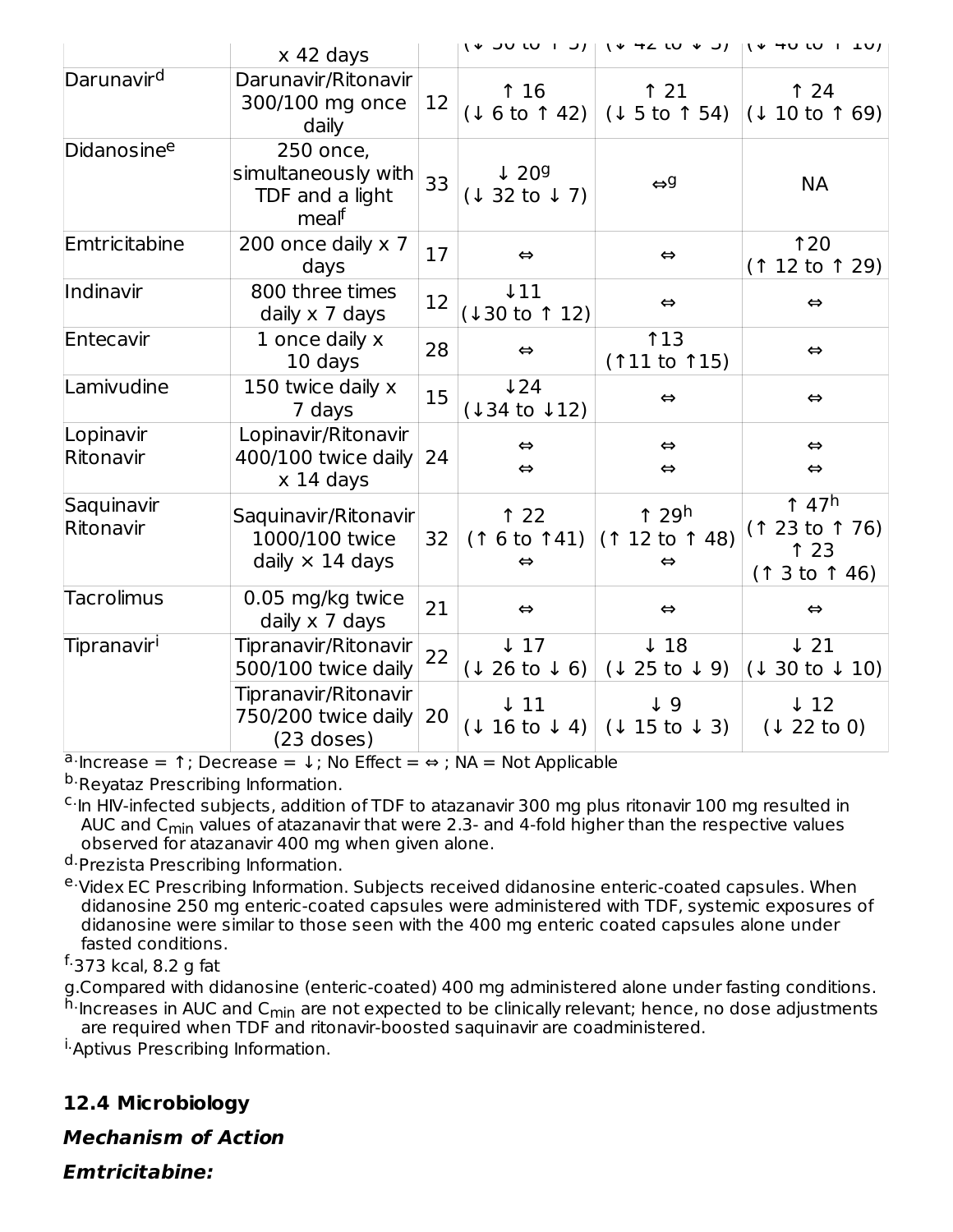FTC, a synthetic nucleoside analog of cytidine, is phosphorylated by cellular enzymes to form emtricitabine 5'-triphosphate (FTC-TP), which inhibits the activity of the HIV-1 reverse transcriptase (RT) by competing with the natural substrate deoxycytidine 5' triphosphate and by being incorporated into nascent viral DNA which results in chain termination. FTC-TP is a weak inhibitor of mammalian DNA polymerases a, b, e and mitochondrial DNA polymerase g.

### **Tenofovir Disoproxil Fumarate:**

TDF is an acyclic nucleoside phosphonate diester analog of adenosine monophosphate. TDF requires initial diester hydrolysis for conversion to tenofovir and subsequent phosphorylations by cellular enzymes to form tenofovir diphosphate (TFV-DP), which inhibits the activity of HIV-1 RT by competing with the natural substrate deoxyadenosine 5' triphosphate and, after incorporation into DNA, by DNA chain termination. TFV-DP is a weak inhibitor of mammalian DNA polymerases a, b, and mitochondrial DNA polymerase g.

### **Antiviral Activity**

### **Emtricitabine and Tenofovir Disoproxil Fumarate:**

No antagonism was observed in combination studies evaluating the cell culture antiviral activity of FTC and tenofovir together.

### **Emtricitabine**:

The antiviral activity of FTC against laboratory and clinical isolates of HIV-1 was assessed in lymphoblastoid cell lines, the MAGI-CCR5 cell line, and peripheral blood mononuclear cells. The 50% effective concentration (EC $_{50}$ ) values for FTC were in the range of 0.0013 to 0.64 mM (0.0003 to 0.158 mg/mL). In drug combination studies of FTC with nucleoside RT inhibitors (abacavir, lamivudine, stavudine, zidovudine), non-nucleoside RT inhibitors (delavirdine, efavirenz, nevirapine), and protease inhibitors (amprenavir, nelfinavir, ritonavir, saquinavir), no antagonism was observed. Emtricitabine displayed antiviral activity in cell culture against HIV-1 clades A, B, C, D, E, F, and G (EC $_{50}$  values ranged from 0.007 to 0.075 mM) and showed strain-specific activity against HIV-2 (EC $_{\rm 50}$ values ranged from 0.007 to 1.5 mM).

### **Tenofovir Disoproxil Fumarate**:

The antiviral activity of tenofovir against laboratory and clinical isolates of HIV-1 was assessed in lymphoblastoid cell lines, primary monocyte/macrophage cells, and peripheral blood lymphocytes. The  $\mathsf{EC}_{50}$  values for tenofovir were in the range of 0.04 to 8.5 mM. In drug combination studies of tenofovir with nucleoside RT inhibitors (abacavir, didanosine, lamivudine, stavudine, zidovudine), non-nucleoside RT inhibitors (delavirdine, efavirenz, nevirapine), and protease inhibitors (amprenavir, indinavir, nelfinavir, ritonavir, saquinavir), no antagonism was observed. Tenofovir displayed antiviral activity in cell culture against HIV-1 clades A, B, C, D, E, F, G, and O ( $\mathsf{EC}_{50}$  values ranged from 0.5 to 2.2 mM) and showed strain-specific activity against HIV-2 (EC $_{50}$  values ranged from  $1.6\,$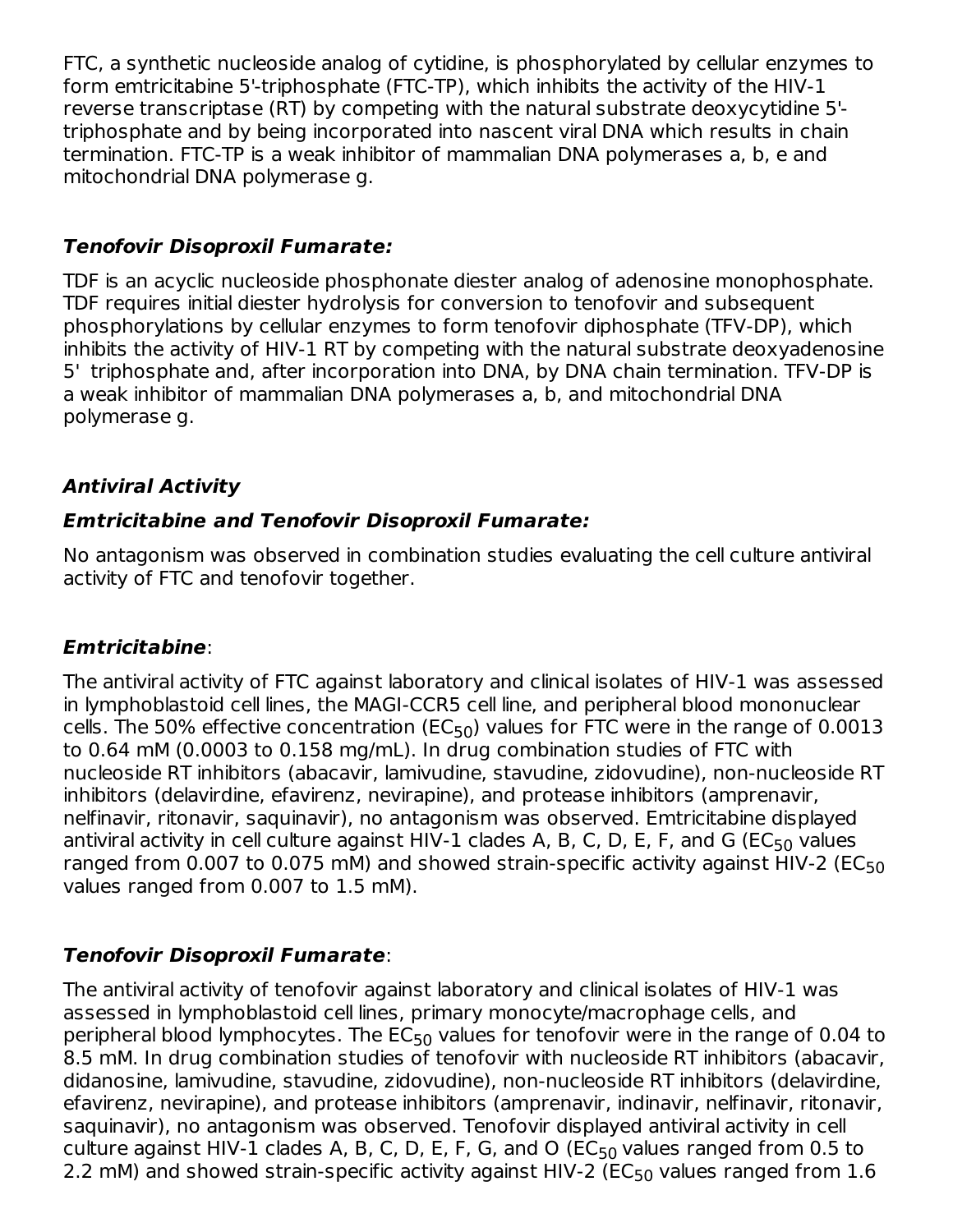### **Prophylactic Activity in a Nonhuman Primate Model of HIV-1 Transmission**

50

### **Emtricitabine and Tenofovir Disoproxil Fumarate:**

The prophylactic activity of the combination of daily oral FTC and TDF was evaluated in a controlled study of macaques inoculated once weekly for 14 weeks with SIV/HIV-1 chimeric virus (SHIV) applied to the rectal surface. Of the 18 control animals, 17 became infected after a median of 2 weeks. In contrast, 4 of the 6 animals treated daily with oral FTC and TDF remained uninfected and the two infections that did occur were significantly delayed until 9 and 12 weeks and exhibited reduced viremia. An M184Iexpressing FTC-resistant variant emerged in 1 of the 2 macaques after 3 weeks of continued drug exposure.

### **Resistance**

### **Emtricitabine and Tenofovir Disoproxil Fumarate:**

HIV-1 isolates with reduced susceptibility to the combination of FTC and tenofovir have been selected in cell culture. Genotypic analysis of these isolates identified the M184V/I and/or K65R amino acid substitutions in the viral RT. In addition, a K70E substitution in the HIV-1 RT has been selected by tenofovir and results in reduced susceptibility to tenofovir.

In Study 934, a clinical trial of treatment-naïve subjects [see Clinical Studies (14.2)], resistance analysis was performed on HIV-1 isolates from all confirmed virologic failure subjects with greater than 400 copies/mL of HIV-1 RNA at Week 144 or early discontinuation. Development of efavirenz resistance-associated substitutions occurred most frequently and was similar between the treatment arms. The M184V amino acid substitution, associated with resistance to FTC and lamivudine, was observed in 2/19 analyzed subject isolates in the FTC+TDF group and in 10/29 analyzed subject isolates in the zidovudine/lamivudine group. Through 144 weeks of Study 934, no subjects have developed a detectable K65R or K70E substitution in their HIV-1 as analyzed through standard genotypic analysis.

### **Emtricitabine**:

FTC-resistant isolates of HIV-1 have been selected in cell culture and in vivo. Genotypic analysis of these isolates showed that the reduced susceptibility to FTC was associated with a substitution in the HIV-1 RT gene at codon 184 which resulted in an amino acid substitution of methionine by valine or isoleucine (M184V/I).

### **Tenofovir Disoproxil Fumarate**:

HIV-1 isolates with reduced susceptibility to tenofovir have been selected in cell culture. These viruses expressed a K65R substitution in RT and showed a 2- to 4-fold reduction in susceptibility to tenofovir.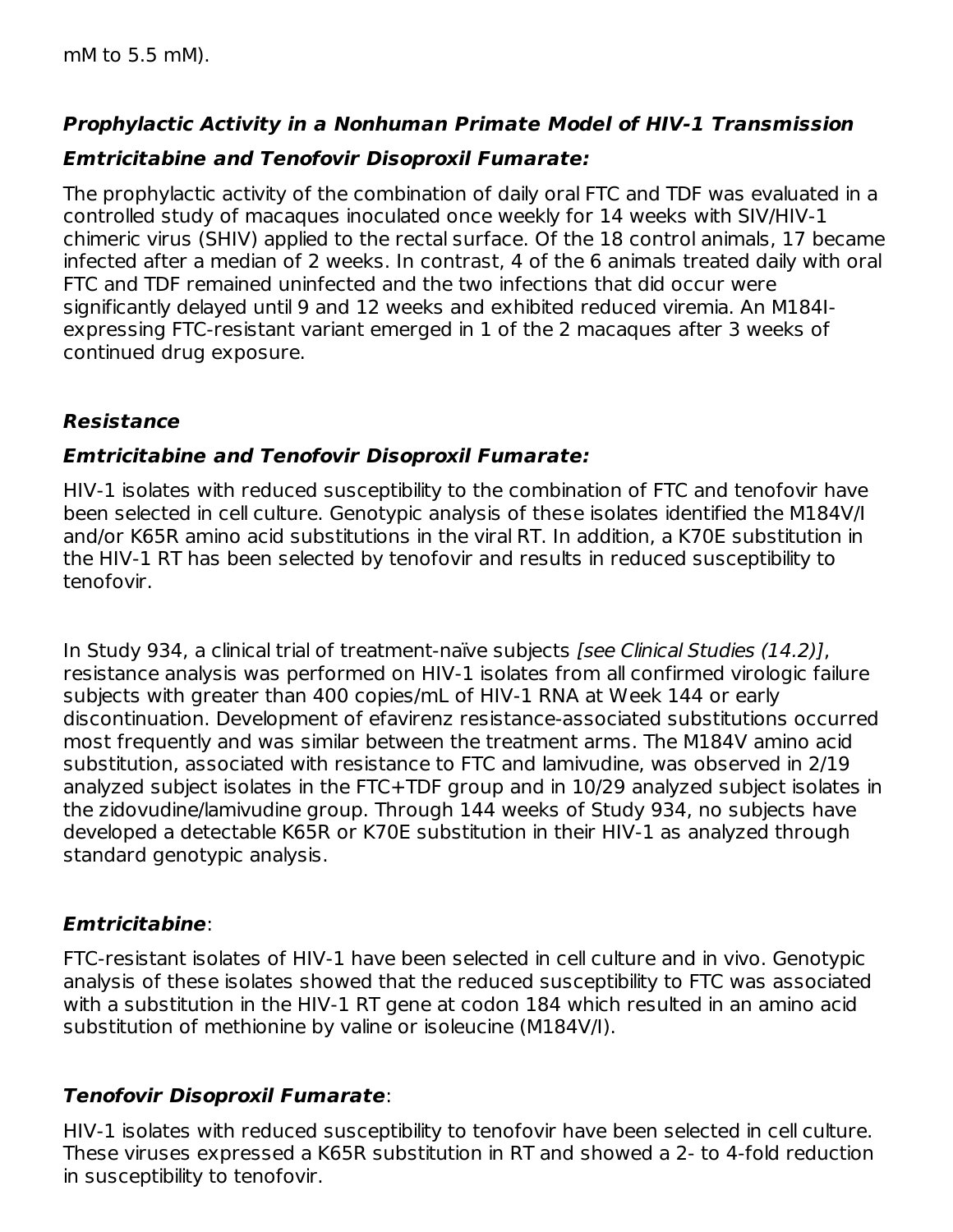In treatment-naïve subjects, isolates from 8/47 (17%) analyzed subjects developed the K65R substitution in the TDF arm through 144 weeks; 7 occurred in the first 48 weeks of treatment and 1 at Week 96. In treatment-experienced subjects, 14/304 (5%) isolates from subjects failing TDF through Week 96 showed greater than 1.4-fold (median 2.7) reduced susceptibility to tenofovir. Genotypic analysis of the resistant isolates showed a K65R amino acid substitution in the HIV-1 RT.

### **iPrEx Trial:**

In the iPrEx trial, a clinical trial of HIV-1 seronegative adult subjects [see Clinical Studies (14.3)], no amino acid substitutions associated with resistance to FTC or TDF were detected at the time of seroconversion among 48 subjects in the emtricitabine and tenofovir disoproxil fumarate tablets group and 83 subjects in the placebo group who became infected with HIV-1 during the trial. Ten subjects were observed to be HIV-1 infected at time of enrollment. The M184V/I substitutions associated with resistance to FTC were observed in 3 of the 10 subjects (2 of 2 in the emtricitabine and tenofovir disoproxil fumarate tablets group and 1 of 8 in the placebo group). One of the two subjects in the emtricitabine and tenofovir disoproxil fumarate tablets group harbored wild type virus at enrollment and developed the M184V substitution 4 weeks after enrollment. The other subject had indeterminate resistance at enrollment but was found to have the M184I substitution 4 weeks after enrollment.

### **Partners PrEP Trial:**

In the Partners PrEP trial, a clinical trial of HIV-1 seronegative adult subjects [see Clinical Studies (14.4)], no variants expressing amino acid substitutions associated with resistance to FTC or TDF were detected at the time of seroconversion among 12 subjects in the emtricitabine and tenofovir disoproxil fumarate tablets group, 15 subjects in the TDF group, and 51 subjects in the placebo group. Fourteen subjects were observed to be HIV-1 infected at the time of enrollment (3 in the emtricitabine and tenofovir disoproxil fumarate tablets group, 5 in the TDF group, and 6 in the placebo group). One of the three subjects in the emtricitabine and tenofovir disoproxil fumarate tablets group who was infected with wild type virus at enrollment selected an M184V expressing virus by Week 12. Two of the five subjects in the TDF group had tenofovirresistant viruses at the time of seroconversion; one subject infected with wild type virus at enrollment developed a K65R substitution by Week 16, while the second subject had virus expressing the combination of D67N and K70R substitutions upon seroconversion at Week 60, although baseline virus was not genotyped and it is unclear if the resistance emerged or was transmitted. Following enrollment, 4 subjects (2 in the TDF group, 1 in the emtricitabine and tenofovir disoproxil fumarate tablets group, and 1 in the placebo group) had virus expressing K103N or V106A substitutions, which confer high-level resistance to NNRTIs but have not been associated with FTC or TDF and may have been present in the infecting virus.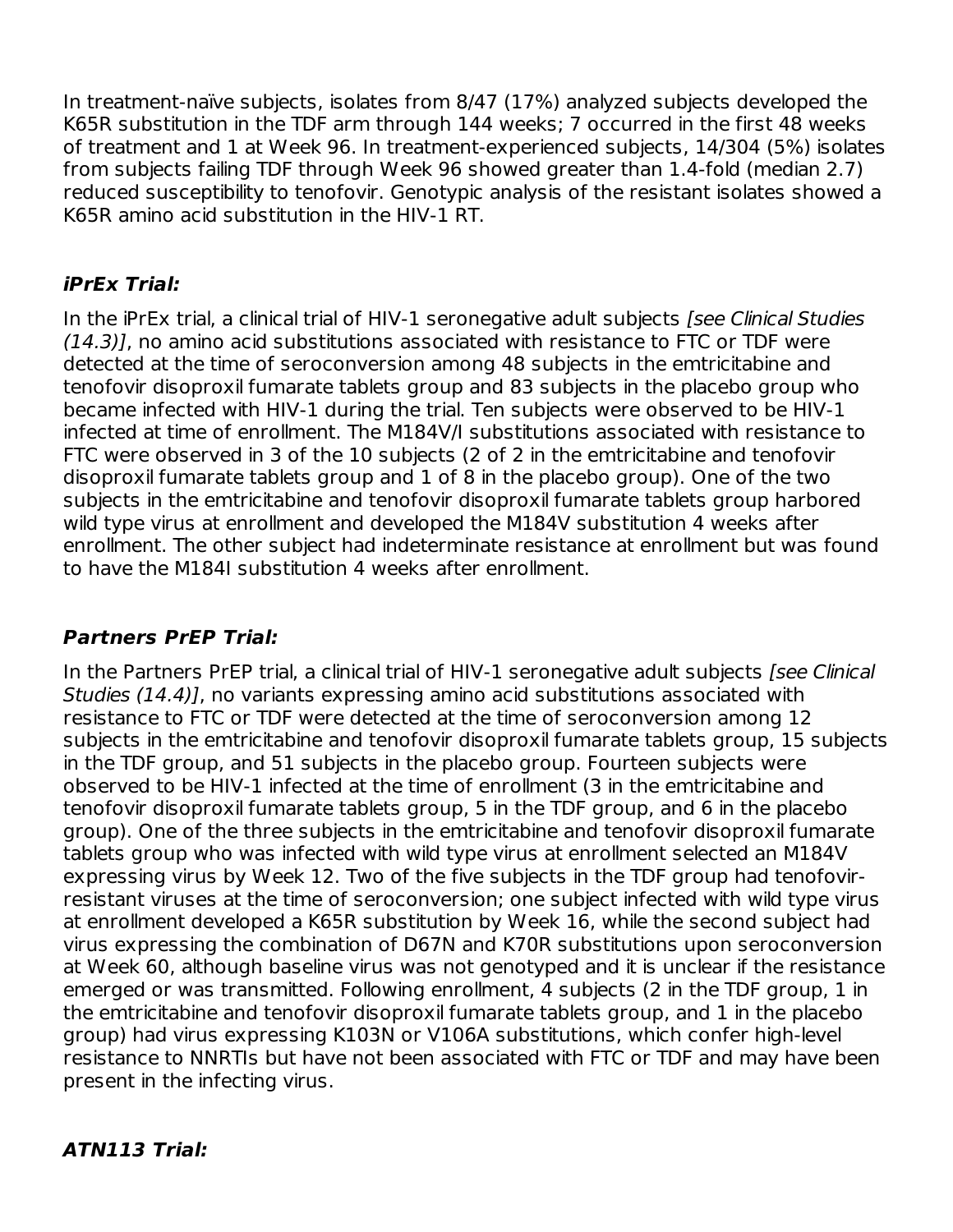In ATN113, a clinical trial of HIV-1 seronegative adolescent subjects [see Use in Specific Populations (8.4)], no amino acid substitutions associated with resistance to FTC or TDF were detected at the time of seroconversion from any of the 3 subjects who became infected with HIV-1 during the trial. All 3 subjects who seroconverted were nonadherent to the recommended emtricitabine and tenofovir disoproxil fumarate tablets dosage.

### **Cross Resistance**

### **Emtricitabine and Tenofovir Disoproxil Fumarate:**

Cross-resistance among certain NRTIs has been recognized. The M184V/I and/or K65R substitutions selected in cell culture by the combination of FTC and tenofovir are also observed in some HIV-1 isolates from subjects failing treatment with tenofovir in combination with either FTC or lamivudine, and either abacavir or didanosine. Therefore, cross-resistance among these drugs may occur in patients whose virus harbors either or both of these amino acid substitutions.

### **Emtricitabine**:

FTC-resistant isolates (M184V/I) were cross-resistant to lamivudine but retained susceptibility in cell culture to the NRTIs didanosine, stavudine, tenofovir, and zidovudine, and to NNRTIs (delavirdine, efavirenz, and nevirapine). HIV-1 isolates containing the K65R substitution, selected in vivo by abacavir, didanosine, and tenofovir, demonstrated reduced susceptibility to inhibition by FTC. Viruses harboring substitutions conferring reduced susceptibility to stavudine and zidovudine (M41L, D67N, K70R, L210W, T215Y/F, K219Q/E), or didanosine (L74V) remained sensitive to FTC. HIV-1 containing the K103N substitution associated with resistance to NNRTIs was susceptible to FTC.

### **Tenofovir Disoproxil Fumarate**:

The K65R and K70E substitutions selected by tenofovir are also selected in some HIV-1 infected patients treated with abacavir or didanosine. HIV-1 isolates with the K65R and K70E substitutions also showed reduced susceptibility to FTC and lamivudine. Therefore, cross-resistance among these NRTIs may occur in patients whose virus harbors the K65R or K70E substitutions. HIV-1 isolates from subjects (N=20) whose HIV-1 expressed a mean of 3 zidovudine associated RT amino acid substitutions (M41L, D67N, K70R, L210W, T215Y/F, or K219Q/E/N) showed a 3.1-fold decrease in the susceptibility to tenofovir. Subjects whose virus expressed an L74V substitution without zidovudine resistance-associated substitutions (N=8) had reduced response to TDF. Limited data are available for patients whose virus expressed a Y115F substitution  $(N=3)$ , Q151M substitution  $(N=2)$ , or T69 insertion  $(N=4)$ , all of whom had a reduced response.

# **13 NONCLINICAL TOXICOLOGY**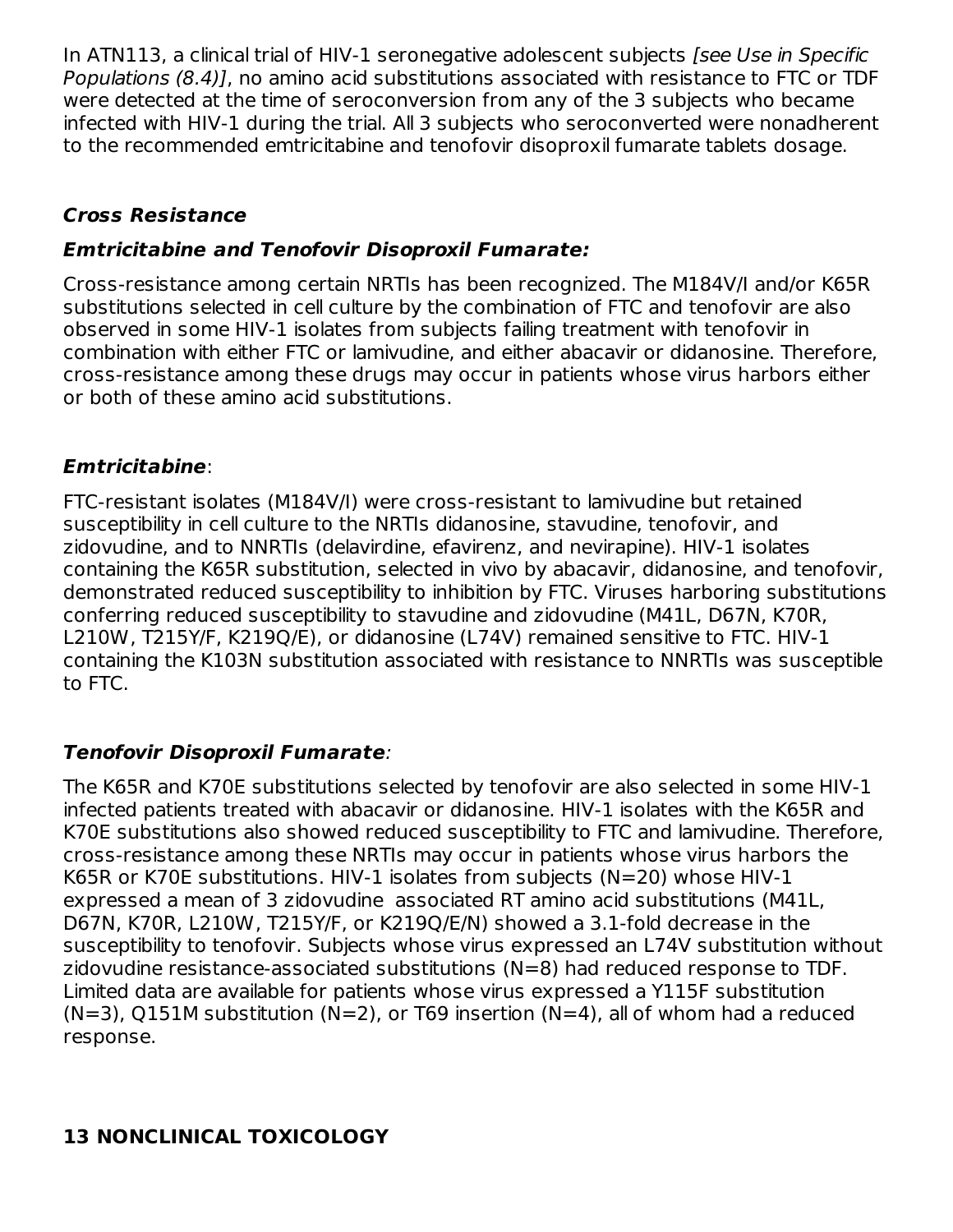### **13.1 Carcinogenesis, Mutagenesis, Impairment of Fertility**

#### **Emtricitabine**

In long-term oral carcinogenicity studies of FTC, no drug-related increases in tumor incidence were found in mice at doses up to 750 mg/kg/day (26 times the human systemic exposure at the therapeutic dose of 200 mg/day) or in rats at doses up to 600 mg/kg/day (31 times the human systemic exposure at the therapeutic dose).

FTC was not genotoxic in the reverse mutation bacterial test (Ames test), or the mouse lymphoma or mouse micronucleus assays.

FTC did not affect fertility in male rats at approximately 140-fold or in male and female mice at approximately 60-fold higher exposures (AUC) than in humans given the recommended 200 mg daily dose. Fertility was normal in the offspring of mice exposed daily from before birth (in utero) through sexual maturity at daily exposures (AUC) of approximately 60-fold higher than human exposures at the recommended 200 mg daily dose.

### **Tenofovir Disoproxil Fumarate**

Long-term oral carcinogenicity studies of TDF in mice and rats were carried out at exposures up to approximately 16 times (mice) and 5 times (rats) those observed in humans at the therapeutic dose for HIV-1 infection. At the high dose in female mice, liver adenomas were increased at exposures 16 times that in humans. In rats, the study was negative for carcinogenic findings at exposures up to 5 times that observed in humans at the therapeutic dose.

TDF was mutagenic in the in vitro mouse lymphoma assay and negative in an in vitro bacterial mutagenicity test (Ames test). In an in vivo mouse micronucleus assay, TDF was negative when administered to male mice.

There were no effects on fertility, mating performance, or early embryonic development when TDF was administered to male rats at a dose equivalent to 10 times the human dose based on body surface area comparisons for 28 days prior to mating and to female rats for 15 days prior to mating through day 7 of gestation. There was, however, an alteration of the estrous cycle in female rats.

### **13.2 Animal Toxicology and/or Pharmacology**

Tenofovir and TDF administered in toxicology studies to rats, dogs, and monkeys at exposures (based on AUCs) greater than or equal to 6-fold those observed in humans caused bone toxicity. In monkeys the bone toxicity was diagnosed as osteomalacia. Osteomalacia observed in monkeys appeared to be reversible upon dose reduction or discontinuation of tenofovir. In rats and dogs, the bone toxicity manifested as reduced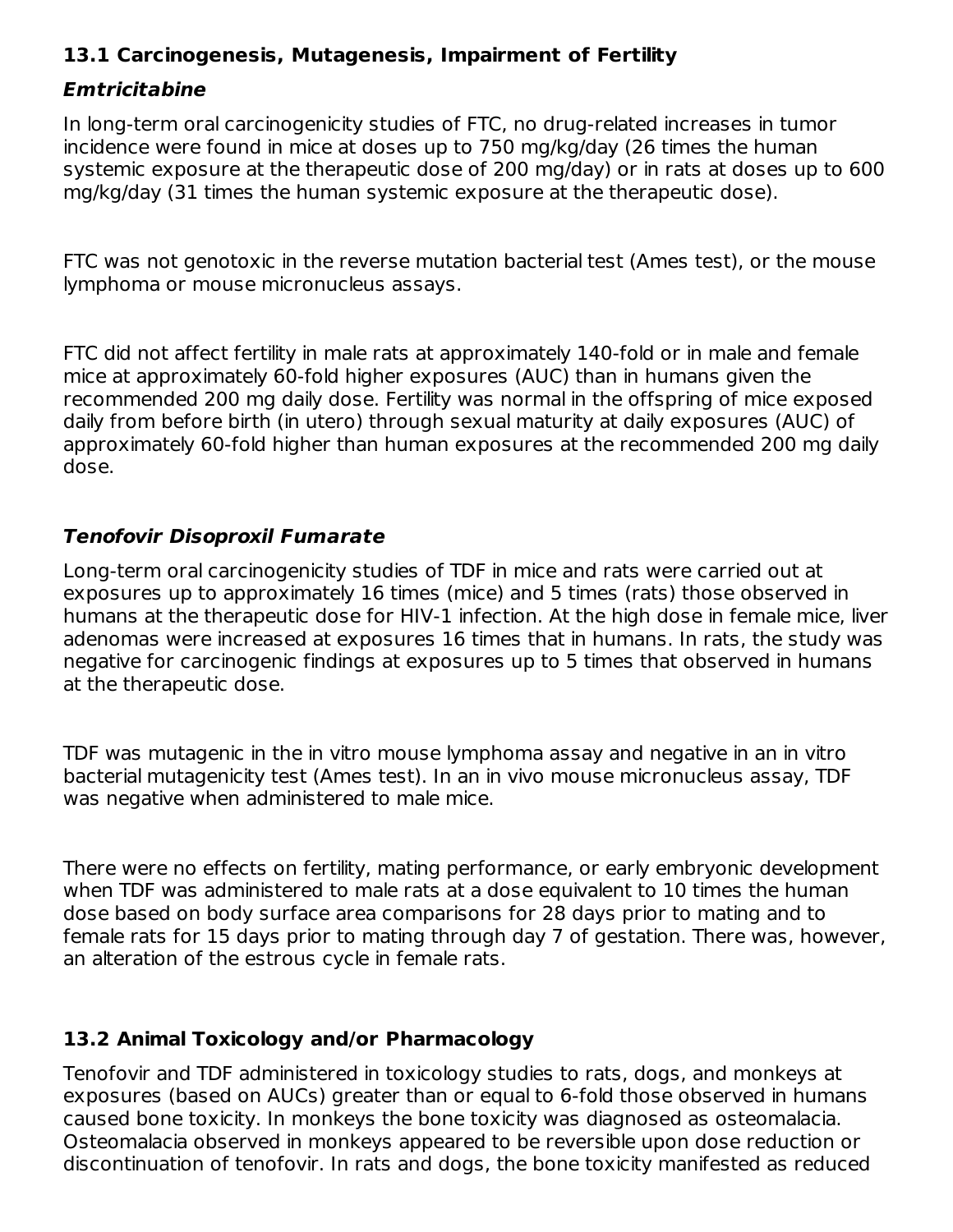bone mineral density. The mechanism(s) underlying bone toxicity is unknown.

Evidence of renal toxicity was noted in four animal species. Increases in serum creatinine, BUN, glycosuria, proteinuria, phosphaturia, and/or calciuria and decreases in serum phosphate were observed to varying degrees in these animals. These toxicities were noted at exposures (based on AUCs) 2 to 20 times higher than those observed in humans. The relationship of the renal abnormalities, particularly the phosphaturia, to the bone toxicity is not known.

### **14 CLINICAL STUDIES**

### **14.1 Overview of Clinical Trials**

The efficacy and safety of emtricitabine and tenofovir disoproxil fumarate tablets have been evaluated in the studies summarized in Table 13.

#### **Table 13 Trials Conducted with Emtricitabine and Tenofovir Disoproxil Fumarate Tablets for HIV-1 Treatment and HIV-1 PrEP**

| <b>Trial</b>                                | <b>Population</b>                                                        | <b>Study Arms (N)a</b>                                                                               | <b>Timepoint</b>       |
|---------------------------------------------|--------------------------------------------------------------------------|------------------------------------------------------------------------------------------------------|------------------------|
| Study 934b<br>(NCT00112047)                 | HIV-infected,<br>treatment-naïve<br>adults                               | $FTC+TDF + e$ favirenz<br>(257)<br>zidovudine/lamivudine<br>+ efavirenz (254)                        | 48 Weeks               |
| iPrEx <sup>c</sup><br>(NCT00458393)         | HIV-seronegative<br>men or transgender<br>women who have<br>sex with men | Emtricitabine and<br>Tenofovir Disoproxil<br><b>Fumarate Tablets</b><br>$(1,251)$ Placebo<br>(1,248) | 4,237 person-<br>years |
| Partners PrEP <sup>c</sup><br>(NCT00557245) | HIV serodiscordant<br>heterosexual<br>couples                            | Emtricitabine and<br>Tenofovir Disoproxil<br><b>Fumarate Tablets</b><br>$(1,583)$ Placebo<br>(1,586) | 7,827 person-<br>years |

a.Randomized and dosed.

<sup>b.</sup>Randomized, open label, active-controlled trial.

<sup>c.</sup>Randomized, double-blind, placebo-controlled trial

## **14.2 Clinical Trial Results for Treatment of HIV-1: Study 934**

Data through 144 weeks are reported for Study 934, a randomized, open-label, activecontrolled multicenter trial comparing FTC+TDF administered in combination with efavirenz (EFV) versus zidovudine (AZT)/lamivudine (3TC) fixed-dose combination administered in combination with EFV in 511 antiretroviral-naïve adult subjects. From Weeks 96 to 144 of the trial, subjects received emtricitabine and tenofovir disoproxil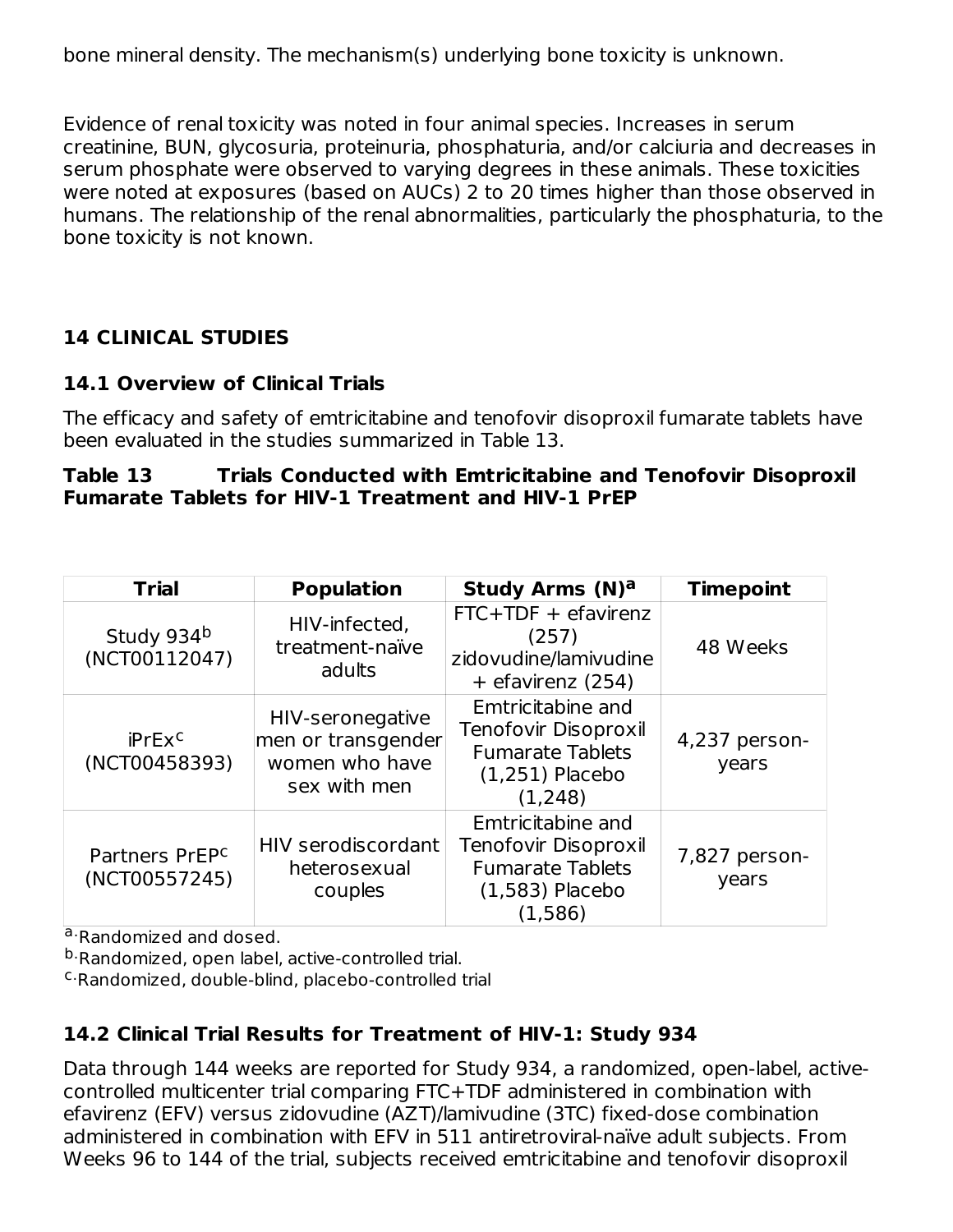fumarate tablets with EFV in place of FTC+TDF with EFV. Subjects had a mean age of 38 years (range 18 to 80); 86% were male, 59% were Caucasian, and 23% were Black. The mean baseline CD4+ cell count was 245 cells/mm<sup>3</sup> (range 2 to 1,191) and median baseline plasma HIV-1 RNA was 5.01  $log_{10}$  copies/mL (range 3.56 to 6.54). Subjects were stratified by baseline CD4+ cell count (< or  $200$  cells/mm<sup>3</sup>); 41% had CD4+ cell counts  $<$ 200 cells/mm $^3$  and 51% of subjects had baseline viral loads $>$ 100,000 copies/mL. Treatment outcomes through 48 and 144 weeks for those subjects who did not have EFV resistance at baseline are presented in Table 14.

|                                                | At Week 48                                      |       | At Week 144                    |                                   |  |
|------------------------------------------------|-------------------------------------------------|-------|--------------------------------|-----------------------------------|--|
| <b>Outcomes</b>                                | AZT/3TC<br>FTC+TDF<br>+EFV (N=244) +EFV (N=243) |       | FTC+TDF<br>+EFV<br>$(N=227)^a$ | AZT/3TC<br>$+$ EFV<br>$(N=229)^a$ |  |
| Responder <sup>b</sup>                         | 84%                                             | 73%   | 71%                            | 58%                               |  |
| Virologic failure <sup>c</sup>                 | 2%                                              | 4%    | 3%                             | 6%                                |  |
| Rebound                                        | 1%                                              | 3%    | 2%                             | 5%                                |  |
| Never suppressed                               | $0\%$                                           | $0\%$ | $0\%$                          | $0\%$                             |  |
| Change in antiretroviral<br>regimen            | $1\%$                                           | $1\%$ | $1\%$                          | $1\%$                             |  |
| Death                                          | <1%                                             | $1\%$ | 1%                             | $1\%$                             |  |
| Discontinued due to<br>adverse event           | 4%                                              | 9%    | 5%                             | 12%                               |  |
| Discontinued for other<br>reasons <sup>d</sup> | 10%                                             | 14%   | 20%                            | 22%                               |  |
|                                                |                                                 |       |                                |                                   |  |

#### **Table 14 Virologic Outcomes of Randomized Treatment at Weeks 48 and 144 (Study 934)**

a. Subjects who were responders at Week 48 or Week 96 (HIV-1 RNA <400 copies/mL) but did not consent to continue trial after Week 48 or Week 96 were excluded from analysis.

<sup>b.</sup>Subjects achieved and maintained confirmed HIV-1 RNA <400 copies/mL through Weeks 48 and 144.

 $\rm ^c$ ·Includes confirmed viral rebound and failure to achieve confirmed  $<$ 400 copies/mL through Weeks 48 and 144.

<sup>d.</sup>Includes lost to follow-up, subject withdrawal, noncompliance, protocol violation, and other reasons.

Through Week 48, 84% and 73% of subjects in the FTC+TDF group and the AZT/3TC group, respectively, achieved and maintained HIV-1 RNA <400 copies/mL (71% and 58% through Week 144). The difference in the proportion of subjects who achieved and maintained HIV-1 RNA <400 copies/mL through 48 weeks is largely due to the higher number of discontinuations due to adverse events and other reasons in the AZT/3TC group in this open-label trial. In addition, 80% and 70% of subjects in the FTC+TDF group and the AZT/3TC group, respectively, achieved and maintained HIV-1 RNA <50 copies/mL through Week 48 (64% and 56% through Week 144). The mean increase from baseline in CD4+ cell count was 190 cells/mm $^3$  in the FTC+TDF group and 158  $\,$ cells/mm $^3$  in the AZT/3TC group at Week 48 (312 and 271 cells/mm $^3$  at Week 144).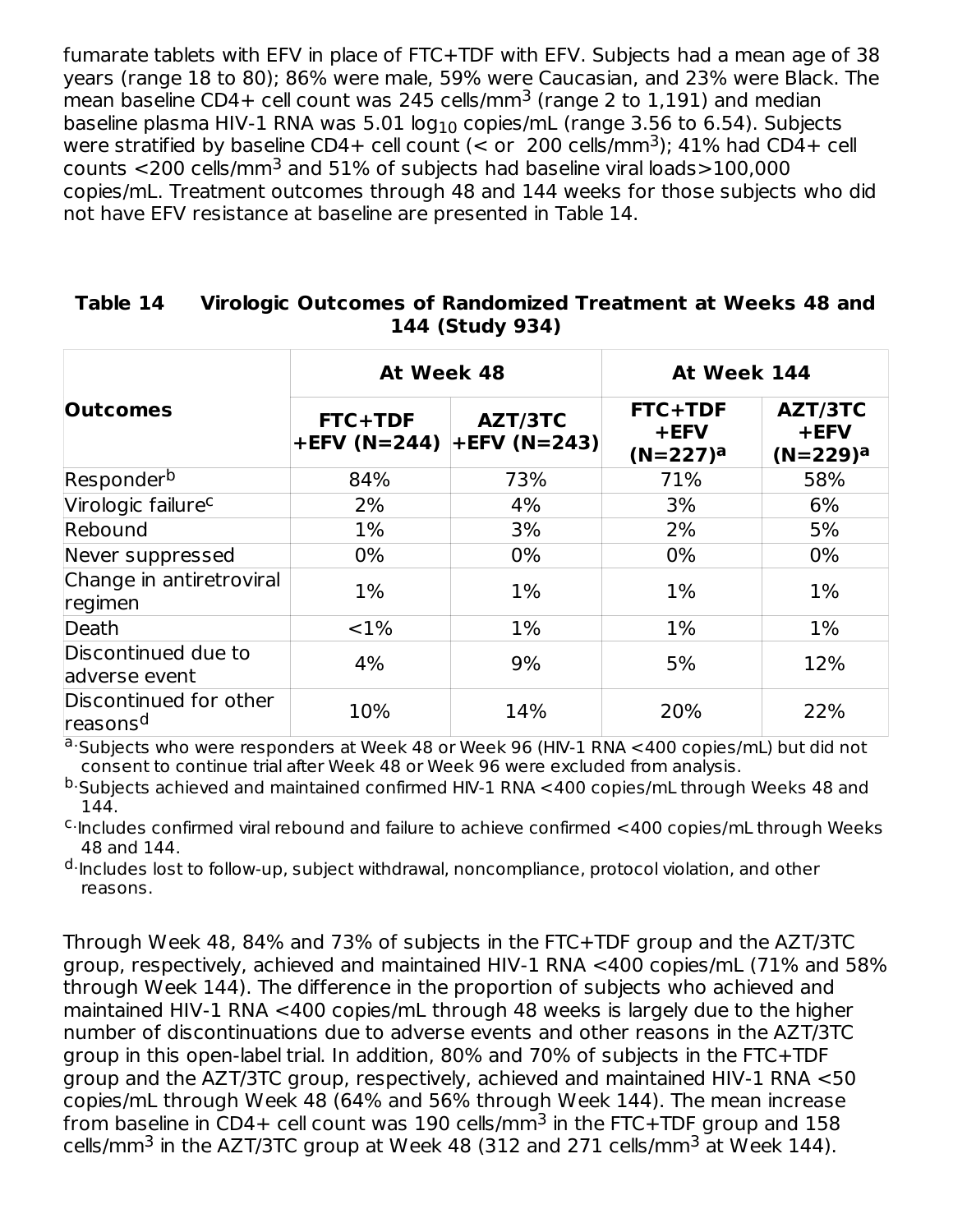Through 48 weeks, 7 subjects in the FTC+TDF group and 5 subjects in the AZT/3TC group experienced a new CDC Class C event (10 and 6 subjects through 144 weeks).

### **14.3 Clinical Trial Results for HIV-1 PrEP: iPrEx**

The iPrEx trial was a randomized, double-blind, placebo-controlled multinational study evaluating emtricitabine and tenofovir disoproxil fumarate tablets in 2,499 HIVseronegative men or transgender women who have sex with men and with evidence of high-risk behavior for HIV-1 infection. Evidence of high-risk behavior included any one of the following reported to have occurred up to six months prior to study screening: no condom use during anal intercourse with an HIV-1 positive partner or a partner of unknown HIV status; anal intercourse with more than 3 sex partners; exchange of money, gifts, shelter, or drugs for anal sex; sex with male partner and diagnosis of sexually transmitted infection; no consistent use of condoms with sex partner known to be HIV-1 positive.

All subjects received monthly HIV-1 testing, risk-reduction counseling, condoms, and management of sexually transmitted infections. Of the 2,499 enrolled subjects, 1,251 received emtricitabine and tenofovir disoproxil fumarate tablets and 1,248 received placebo. The mean age of subjects was 27 years; 5% were Asian, 9% Black, 18% White, and 72% Hispanic/Latino.

Subjects were followed for 4,237 person-years. The primary outcome measure was the incidence of documented HIV seroconversion. At the end of treatment, emergent HIV-1 seroconversion was observed in 131 subjects, of which 48 occurred in the emtricitabine and tenofovir disoproxil fumarate tablets group and 83 occurred in the placebo group, indicating a 42% (95% CI: 18 to 60%) reduction in risk. Risk reduction was found to be higher (53%; 95% CI: 34 to 72%) among subjects who reported previous unprotected anal intercourse (URAI) at screening (732 and 753 subjects reported URAI within the last 12 weeks at screening in the emtricitabine and tenofovir disoproxil fumarate tablets and placebo groups, respectively). In a post-hoc case control study of plasma and intracellular drug levels in about 10% of study subjects, risk reduction appeared to be greatest in subjects with detectable intracellular tenofovir diphosphate concentrations. Efficacy was therefore strongly correlated with adherence.

#### **14.4 Clinical Trial Results for HIV-1 PrEP: Partners PrEP**

The Partners PrEP trial was a randomized, double-blind, placebo-controlled 3-arm trial conducted in 4,758 HIV-1 serodiscordant heterosexual couples in Kenya and Uganda to evaluate the efficacy and safety of TDF (N=1,589) and FTC/TDF (N=1,583) versus (parallel comparison) placebo ( $N=1,586$ ) in preventing HIV-1 acquisition by the uninfected partner.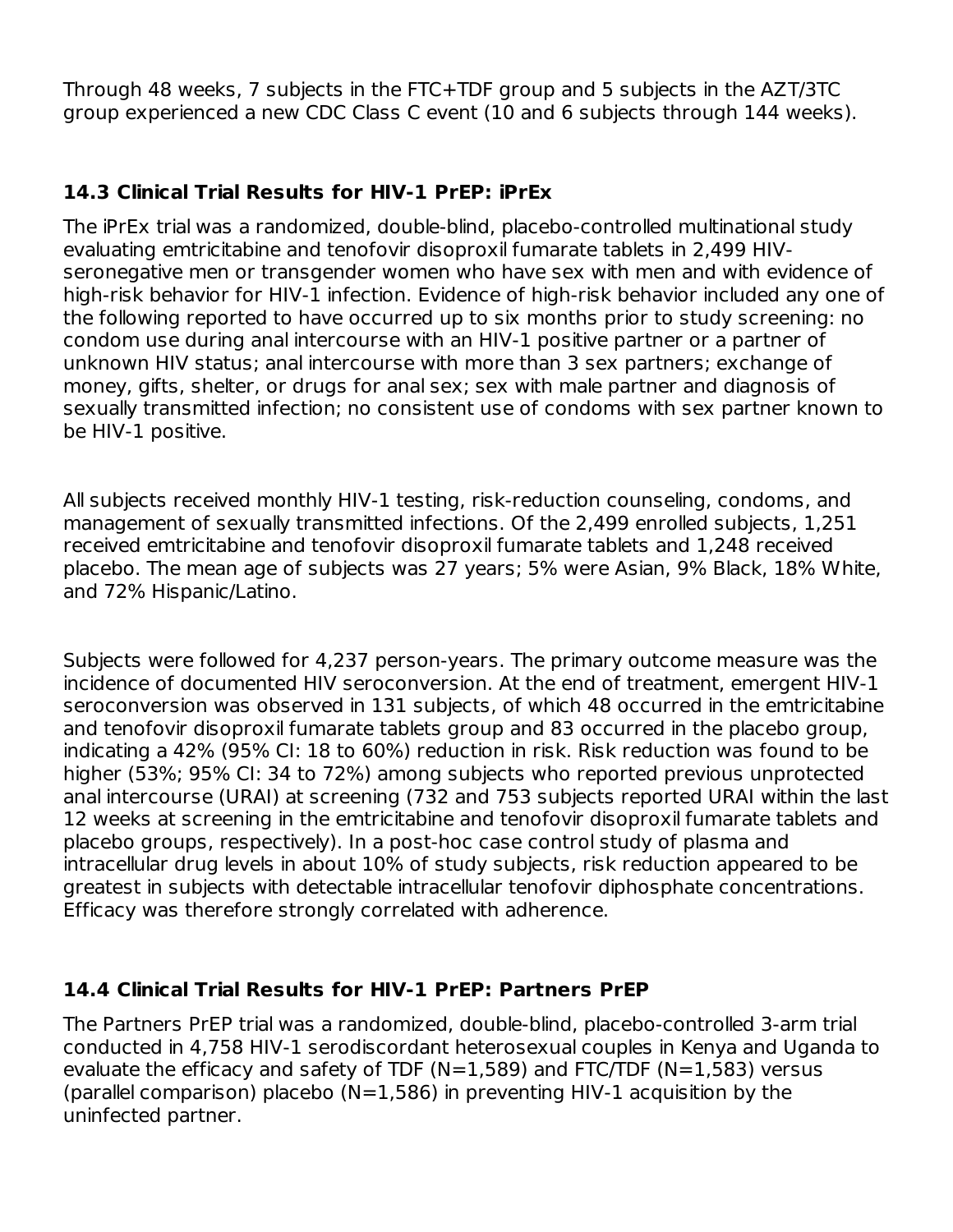All uninfected partner subjects received monthly HIV-1 testing, evaluation of adherence, assessment of sexual behavior, and safety evaluations. Women were also tested monthly for pregnancy. Women who became pregnant during the trial had study drug interrupted for the duration of the pregnancy and while breastfeeding. The uninfected partner subjects were predominantly male (61 to 64% across study drug groups) and had a mean age of 33 to 34 years.

Following 7,827 person-years of follow-up, 82 emergent HIV-1 seroconversions were reported, with an overall observed seroincidence rate of 1.05 per 100 person-years. Of the 82 seroconversions, 13 and 52 occurred in partner subjects randomized to emtricitabine and tenofovir disoproxil fumarate tablets and placebo, respectively. Two of the 13 seroconversions in the emtricitabine and tenofovir disoproxil fumarate tablets arm and 3 of the 52 seroconversions in the placebo arm occurred in women during treatment interruptions for pregnancy. The risk reduction for emtricitabine and tenofovir disoproxil fumarate tablets relative to placebo was 75% (95% CI: 55 to 87%). In a posthoc case control study of plasma drug levels in about 10% of study subjects, risk reduction appeared to be greatest in subjects with detectable plasma tenofovir concentrations. Efficacy was therefore strongly correlated with adherence.

### **16 HOW SUPPLIED/STORAGE AND HANDLING**

Emtricitabine and tenofovir disoproxil fumarate tablets are available in bottles containing 30 and 100 tablets with child-resistant closure as follows:

200 mg of FTC and 300 mg of TDF (equivalent to 245 mg of tenofovir disoproxil) tablets are white, capsule shaped, biconvex, film-coated, debossed with "LU" on one side and "Q31" on the other side.

| Bottles of 30  | 68180-287-06 |
|----------------|--------------|
| Bottles of 100 | 68180-287-01 |

Store at 25 C (77 F); excursions permitted to  $15^{\circ}$  to 30 C (59 to 86 F) [See USP Controlled Room Temperature].

- Keep container tightly closed
- Dispense only in original container

### **17 PATIENT COUNSELING INFORMATION**

Advise the patient to read the FDA-approved patient labeling (Medication Guide).

#### **Important Information for Uninfected Individuals Taking Emtricitabine and Tenofovir Disoproxil Fumarate Tablets for HIV-1 PrEP**

Advise HIV-uninfected individuals about the following [see Warnings and Precautions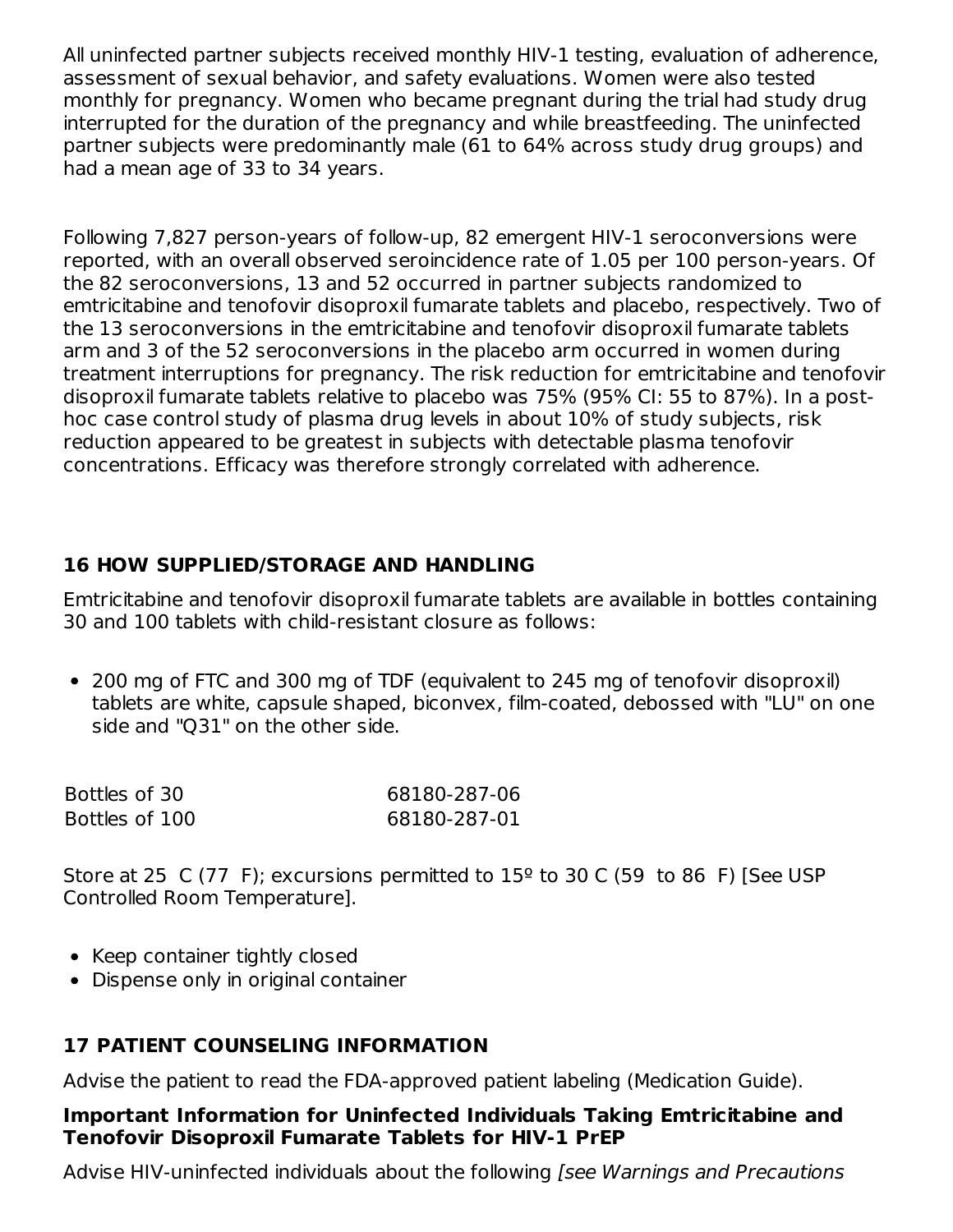$(5.2)$ :

- The need to confirm that they are HIV-negative before starting to take emtricitabine and tenofovir disoproxil fumarate tablets to reduce the risk of acquiring HIV-1.
- That HIV-1 resistance substitutions may emerge in individuals with undetected HIV-1 infection who are taking emtricitabine and tenofovir disoproxil fumarate tablets, because emtricitabine and tenofovir disoproxil fumarate tablets alone does not constitute a complete regimen for HIV-1 treatment.
- The importance of taking emtricitabine and tenofovir disoproxil fumarate tablets on a regular dosing schedule and strict adherence to the recommended dosing schedule to reduce the risk of acquiring HIV-1. Uninfected individuals who miss doses are at greater risk of acquiring HIV-1 than those who do not miss doses.
- That emtricitabine and tenofovir disoproxil fumarate tablets does not prevent other sexually acquired infections and should only be used as part of a complete prevention strategy including other prevention measures.
- To use condoms consistently and correctly to lower the chances of sexual contact with any body fluids such as semen, vaginal secretions, or blood.
- The importance of knowing their HIV-1 status and the HIV-1 status of their partner(s).
- The importance of virologic suppression in their partner(s) with HIV-1.
- The need to get tested regularly for HIV-1 (at least every 3 months, or more frequently for some individuals such as adolescents) and to ask their partner(s) to get tested as well.
- To report any symptoms of acute HIV-1 infection (flu-like symptoms) to their healthcare provider immediately.
- That the signs and symptoms of acute infection include fever, headache, fatigue, arthralgia, vomiting, myalgia, diarrhea, pharyngitis, rash, night sweats, and adenopathy (cervical and inguinal).
- To get tested for other sexually transmitted infections, such as syphilis, chlamydia, and gonorrhea, that may facilitate HIV-1 transmission.
- To assess their sexual risk behavior and get support to help reduce sexual risk behavior.

# **Severe Acute Exacerbation of Hepatitis B in Patients Infected with HBV**

Inform individuals that severe acute exacerbations of hepatitis B have been reported in patients who are infected with HBV and have discontinued emtricitabine and tenofovir disoproxil fumarate tablets [see Warnings and Precautions (5.1)]. Advise HBV-infected individuals to not discontinue emtricitabine and tenofovir disoproxil fumarate tablets without first informing their healthcare provider.

# **New Onset or Worsening Renal Impairment**

Inform HIV-1 infected patients and uninfected individuals that renal impairment, including cases of acute renal failure and Fanconi syndrome, has been reported in association with the use of TDF, a component of emtricitabine and tenofovir disoproxil fumarate tablets. Advise patients to avoid emtricitabine and tenofovir disoproxil fumarate tablets with concurrent or recent use of a nephrotoxic agent (e.g., high-dose or multiple NSAIDs) [see Warnings and Precautions (5.3)]. The dosing interval of emtricitabine and tenofovir disoproxil fumarate tablets may need adjustment in HIV-1 infected patients with renal impairment. emtricitabine and tenofovir disoproxil fumarate tablets for HIV-1 PrEP should not be used in HIV-1 uninfected individuals if estimated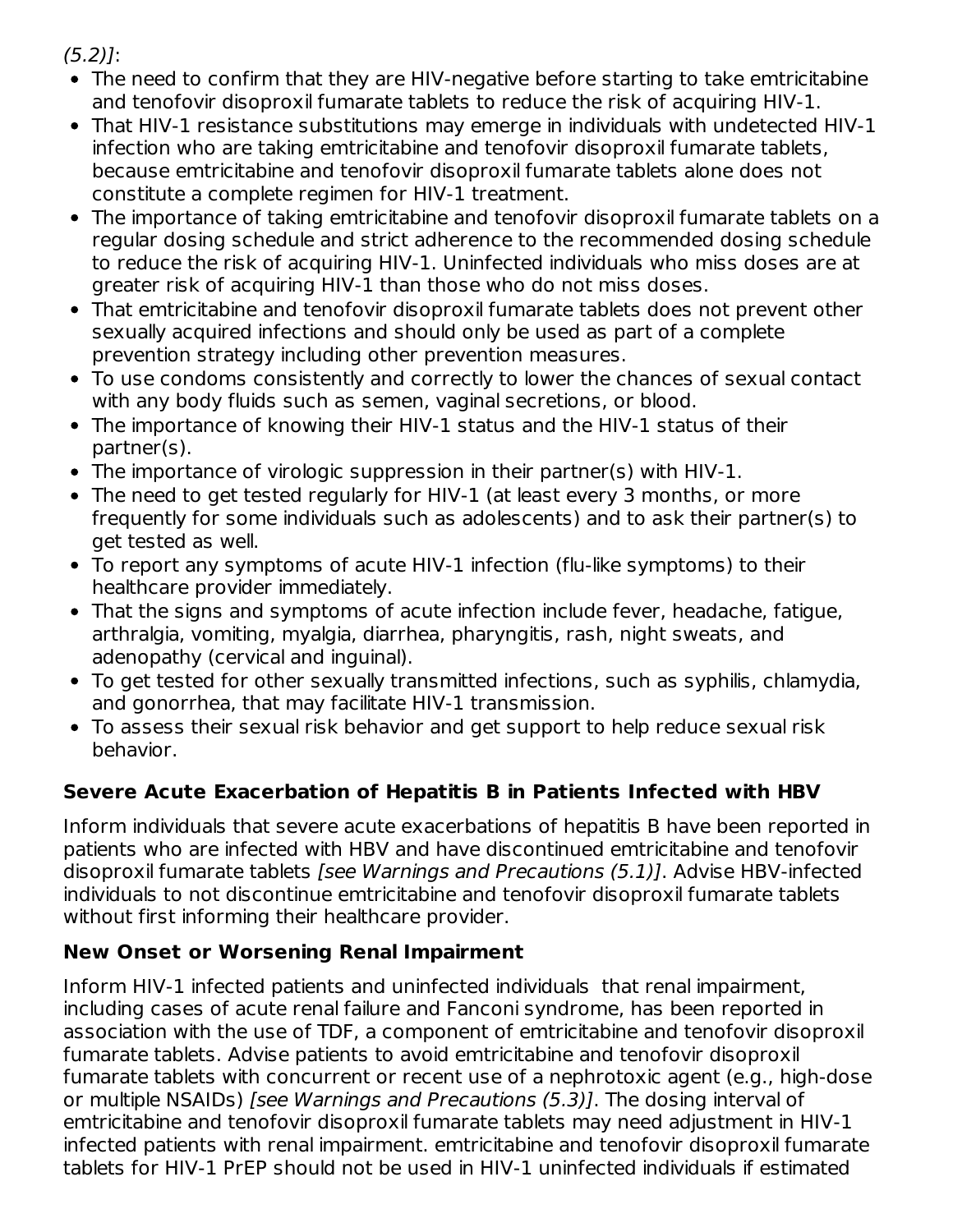creatinine clearance is less than 60 mL/min. If a decrease in estimated creatinine clearance is observed in uninfected individuals while using emtricitabine and tenofovir disoproxil fumarate tablets for HIV-1 PrEP, evaluate potential causes and re-assess potential risks and benefits of continued use [see Dosage and Administration (2.6)].

## **Immune Reconstitution Syndrome**

Inform HIV-1 infected patients that in some patients with advanced HIV infection (AIDS), signs and symptoms of inflammation from previous infections may occur soon after anti-HIV treatment is started. It is believed that these symptoms are due to an improvement in the body's immune response, enabling the body to fight infections that may have been present with no obvious symptoms. Advise patients to inform their healthcare provider immediately of any symptoms of infection [see Warnings and Precautions (5.4)].

# **Bone Loss and Mineralization Defects**

Inform patients that decreases in bone mineral density have been observed with the use of TDF or emtricitabine and tenofovir disoproxil fumarate tablets. Consider bone monitoring in patients and uninfected individuals who have a history of pathologic bone fracture or at risk for osteopenia [see Warnings and Precautions (5.5)].

# **Lactic Acidosis and Severe Hepatomegaly**

Inform HIV-1 infected patients and uninfected individuals that lactic acidosis and severe hepatomegaly with steatosis, including fatal cases, have been reported. Treatment with emtricitabine and tenofovir disoproxil fumarate tablets should be suspended in any person who develops clinical symptoms suggestive of lactic acidosis or pronounced hepatotoxicity [see Warnings and Precautions (5.6)].

# **Drug Interactions**

Advise individuals that emtricitabine and tenofovir disoproxil fumarate tablets may interact with many drugs; therefore, advise individuals to report to their healthcare provider the use of any other medication, including other HIV drugs and drugs for treatment of hepatitis C virus [see Warnings and Precautions (5.7) and Drug Interactions  $(7)$ ].

# **Dosage Recommendations for Treatment of HIV-1 Infection**

Inform HIV-1 infected patients that it is important to take emtricitabine and tenofovir disoproxil fumarate tablets with other antiretroviral drugs for the treatment of HIV-1 on a regular dosing schedule with or without food and to avoid missing doses as it can result in development of resistance.

## **Pregnancy Registry**

Inform individuals using emtricitabine and tenofovir disoproxil fumarate tablets for HIV-1 treatment or HIV-1 PrEP that there is an antiretroviral pregnancy registry to monitor fetal outcomes of pregnant women exposed to emtricitabine and tenofovir disoproxil fumarate tablets [see Use in Specific Populations (8.1)].

## **Lactation**

Instruct mothers not to breastfeed if they are taking emtricitabine and tenofovir disoproxil fumarate tablets for the treatment of HIV-1 infection or if acute HIV-1 infection is suspected in a mother taking emtricitabine and tenofovir disoproxil fumarate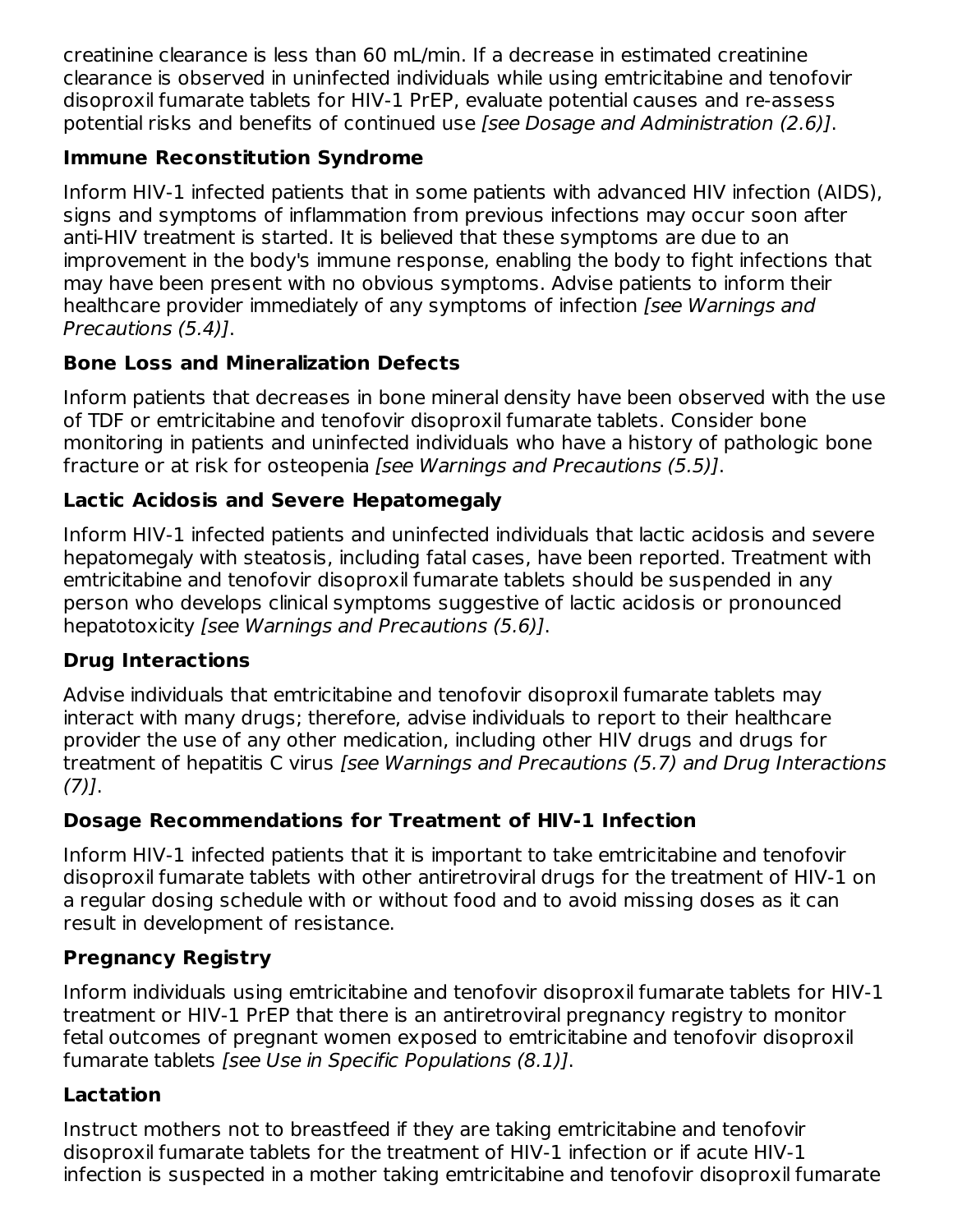tablets for HIV-1 PrEP because of the risk of passing the HIV-1 virus to the baby. In HIVuninfected women, the benefits and risks of emtricitabine and tenofovir disoproxil fumarate tablets while breastfeeding should be evaluated, including the risk of HIV-1 acquisition due to medication nonadherence and subsequent mother to child transmission [see Use in Specific Populations (8.2)].

The brands listed are trademarks of their respective owners and are not trademarks of Lupin Pharmaceuticals, Inc. The makers of these brands are not affiliated with and do not endorse Lupin Pharmaceuticals, Inc. or its products.

Manufactured for:

### **Lupin Pharmaceuticals, Inc.**

Baltimore, Maryland 21202

United States

### **MADE IN INDIA**

Revised: December 2020 ID#:266568

### **Medication Guide**

### **Emtricitabine and Tenofovir Disoproxil Fumarate**

### **(EM-trye-SYE-ta-been and ten-OF-oh-vir DYE-soe-PROX-il FUE-ma-rate)**

### **Tablets**

Read this Medication Guide before you start taking emtricitabine and tenofovir disoproxil fumarate tablets and each time you get a refill. There may be new information. This information does not take the place of talking to your healthcare provider about your medical condition or your treatment.

This Medication Guide provides information about **two different ways** that emtricitabine and tenofovir disoproxil fumarate tablets may be used. See the section "**What is emtricitabine and tenofovir disoproxil fumarate tablet?"** for detailed information about how emtricitabine and tenofovir disoproxil fumarate tablets may be used.

**What is the most important information I should know about emtricitabine and tenofovir disoproxil fumarate tablets?**

**Emtricitabine and tenofovir disoproxil fumarate tablets can cause serious side effects, including:**

**Worsening of hepatitis B virus infection (HBV). Your healthcare provider will test you for HBV before start or when you start treatment with emtricitabine and tenofovir disoproxil fumarate tablets. If you have HBV infection and take emtricitabine and tenofovir disoproxil fumarate tablets,**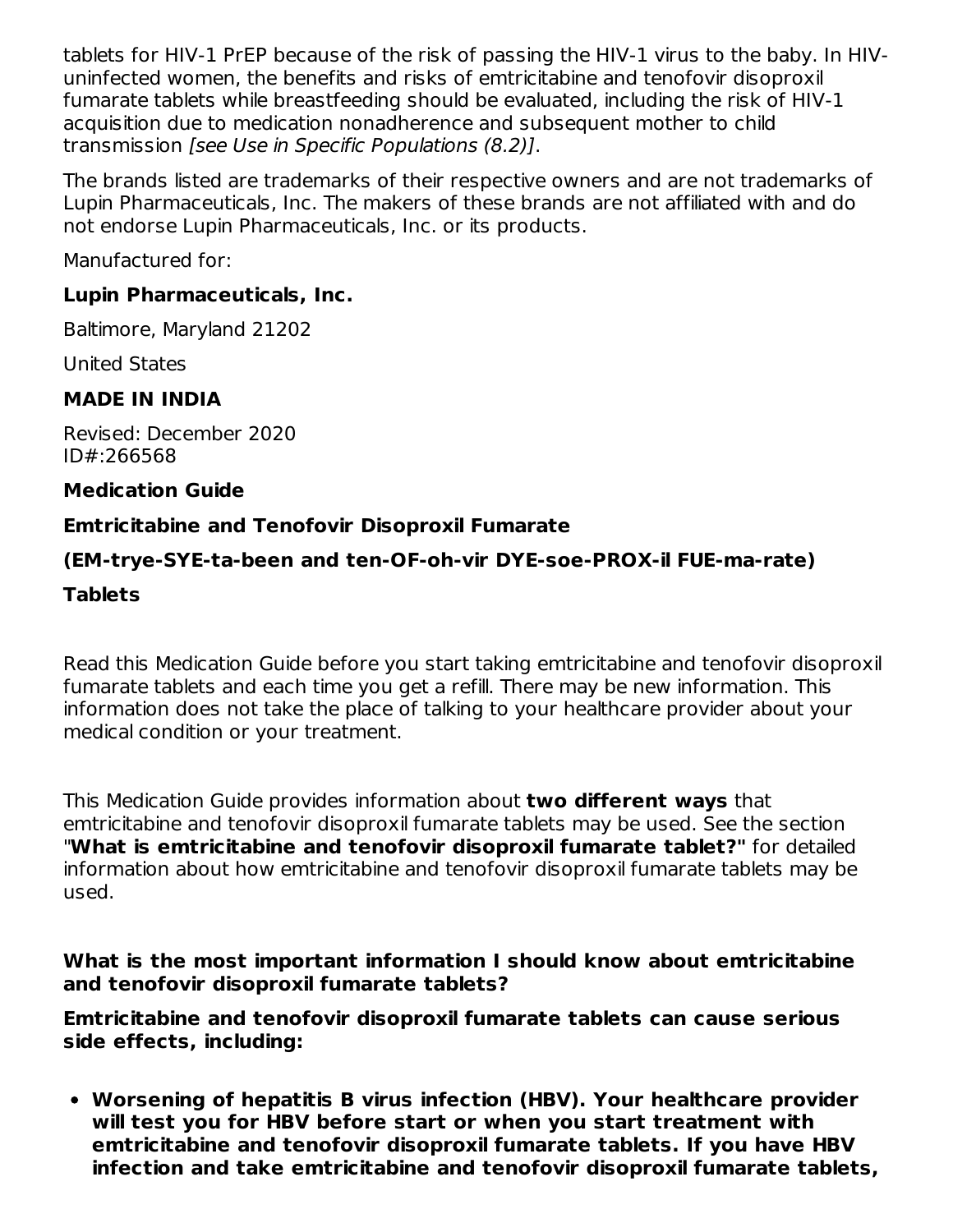**your HBV may get worse (flare-up) if you stop taking emtricitabine and tenofovir disoproxil fumarate tablets. A "flare-up" is when your HBV infection suddenly returns in a worse way than before.**

- Do not run out of emtricitabine and tenofovir disoproxil fumarate tablets. Refill your prescription or talk to your healthcare provider before your emtricitabine and tenofovir disoproxil fumarate tablets are all gone.
- Do not stop taking emtricitabine and tenofovir disoproxil fumarate tablets without first talking to your healthcare provider.
- If you stop taking emtricitabine and tenofovir disoproxil fumarate tablets, your healthcare provider will need to check your health often and do blood tests regularly for several months to check your HBV infection, or give you a medicine to treat hepatitis B. Tell your healthcare provider about any new or unusual symptoms you may have after you stop taking emtricitabine and tenofovir disoproxil fumarate tablets.

#### **For more information about side effects, see the section "What are the possible side effects of emtricitabine and tenofovir disoproxil fumarate tablets?".**

**Other important information for people who take emtricitabine and tenofovir disoproxil fumarate tablets to help reduce their risk of getting human immunodeficiency virus-1 (HIV-1) infection, also called pre-exposure prophylaxis or "PrEP":**

**Before taking emtricitabine and tenofovir disoproxil fumarate tablets to reduce your risk of getting HIV-1:**

- **You must be HIV-1 negative to start emtricitabine and tenofovir disoproxil fumarate tablets. You must get tested to make sure that you do not already have HIV-1 infection.**
- **Do not take emtricitabine and tenofovir disoproxil fumarate tablets for HIV-1 PrEP unless you are confirmed to be HIV-1 negative.**
- Some HIV-1 tests can miss HIV-1 infection in a person who has recently become infected. If you have flu-like symptoms, you could have recently become infected with HIV-1. Tell your healthcare provider if you had a flu-like illness within the last month before starting emtricitabine and tenofovir disoproxil fumarate tablets or at any time while taking emtricitabine and tenofovir disoproxil fumarate tablets. Symptoms of new HIV 1 infection include:
	- tiredness
	- fever
	- o joint or muscle aches
	- headache
	- sore throat
	- vomiting or diarrhea
	- o rash
	- night sweats
	- $\circ$  enlarged lymph nodes in the neck or groin

### **While you are taking emtricitabine and tenofovir disoproxil fumarate tablets for HIV-1 PrEP:**

**Emtricitabine and tenofovir disoproxil fumarate tablets does not prevent**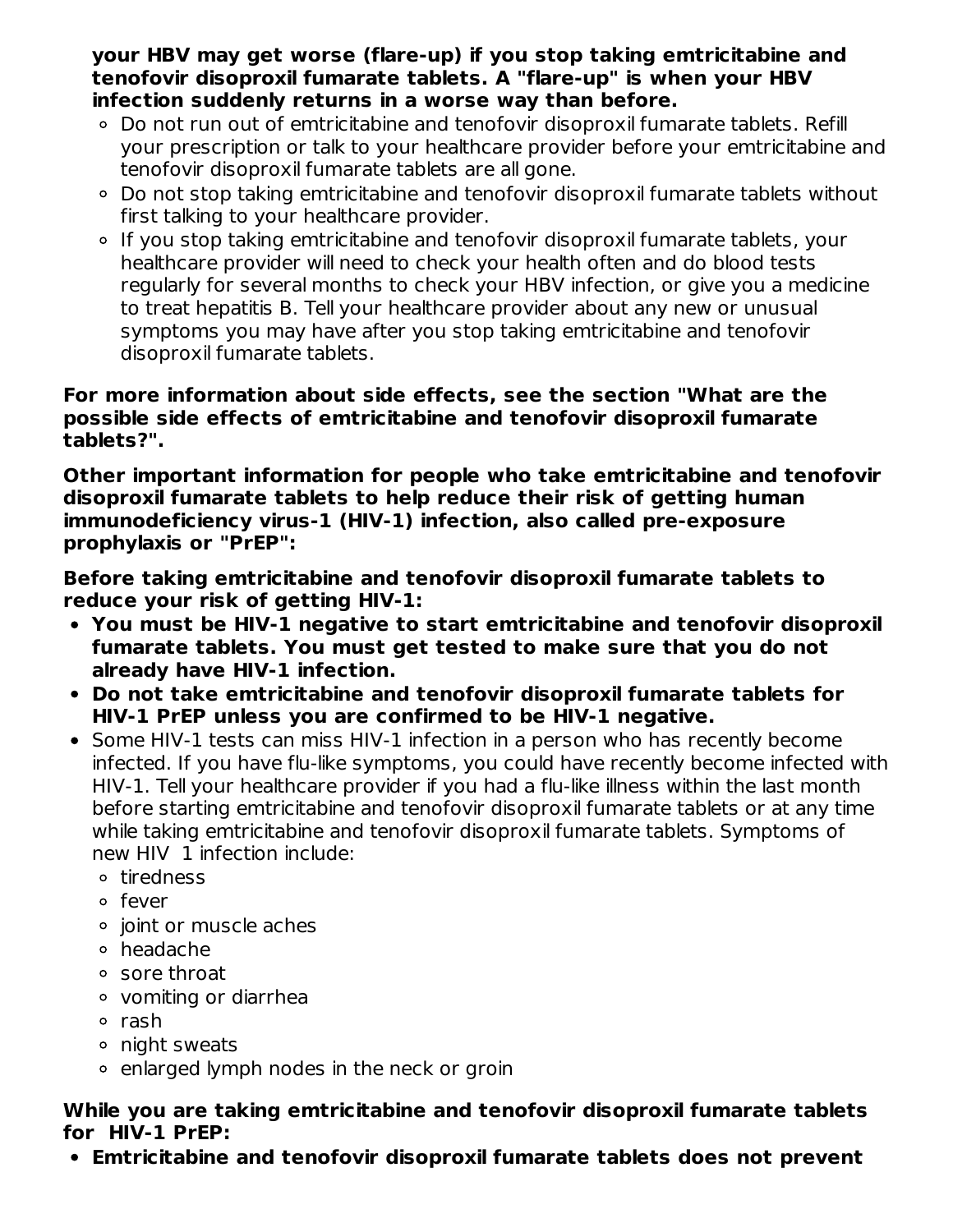**other sexually transmitted infections (STIs). Practice safer sex by using a latex or polyurethane condom to reduce the risk of getting STIs.**

- **You must stay HIV-negative to keep taking emtricitabine and tenofovir disoproxil fumarate tablets for HIV-1 PrEP.**
	- $\circ$  Know your HIV-1 status and the HIV-1 status of your partners.
	- Ask your partners with HIV-1 if they are taking anti-HIV-1 medicines and have an undetectable viral load. An undetectable viral load is when the amount of virus in the blood is too low to be measured in a lab test. To maintain an undetectable viral load, your partners must keep taking HIV-1 medicines every day. Your risk of getting HIV-1 is lower if your partners with HIV-1 are taking effective treatment.
	- Get tested for HIV-1 at least every 3 months or when your healthcare provider tells you.
	- Get tested for other STIs such as syphilis, chlamydia, and gonorrhea. These infections make it easier for HIV-1 to infect you.
	- If you think you were exposed to HIV-1, tell your healthcare provider right away. They may want to do more tests to be sure you are still HIV-1 negative.
	- Get information and support to help reduce sexual risk rbehaviors.
	- Do not miss any doses of emtricitabine and tenofovir disoproxil fumarate tablets. Missing doses increases your risk of getting HIV-1 infection.
- If you do become HIV-1 positive, you need more medicine than emtricitabine and tenofovir disoproxil fumarate tablets alone to treat HIV-1. Emtricitabine and tenofovir disoproxil fumarate tablets by itself is not a complete treatment for HIV-1.

### **If you have HIV-1 and take only emtricitabine and tenofovir disoproxil fumarate tablets, over time your HIV-1 may become harder to treat.**

## **What are emtricitabine and tenofovir disoproxil fumarate tablets?**

Emtricitabine and tenofovir disoproxil fumarate tablet is a prescription medicine that may be used in two different ways. Emtricitabine and tenofovir disoproxil fumarate tablet is used:

- to treat HIV-1 infection when used with other anti-HIV-1 medicines in adults and children who weigh at least 37 pounds (at least 17 kg).
- for HIV-1 PrEP to reduce the risk of getting HIV-1 infection in adults and adolescents who weigh at least 77 pounds (at least 35 kg).

HIV-1 is the virus that causes Acquired Immune Deficiency Syndrome(AIDS).

Emtricitabine and tenofovir disoproxil fumarate tablets contains the medicines emtricitabine and tenofovir disoproxil fumarate.

It is not known if emtricitabine and tenofovir disoproxil fumarate tablets for treatment of HIV-1 infection are safe and effective in children who weigh less than 37 pounds (17 kg).

It is not known if emtricitabine and tenofovir disoproxil fumarate tablets are safe and effective in reducing the risk of HIV-1 infection in people who weigh less than 77 pounds (35 kg)

#### **For people taking emtricitabine and tenofovir disoproxil fumarate tablets for HIV-1 PrEP:**

**Do not take emtricitabine and tenofovir disoproxil fumarate tablets for HIV-1**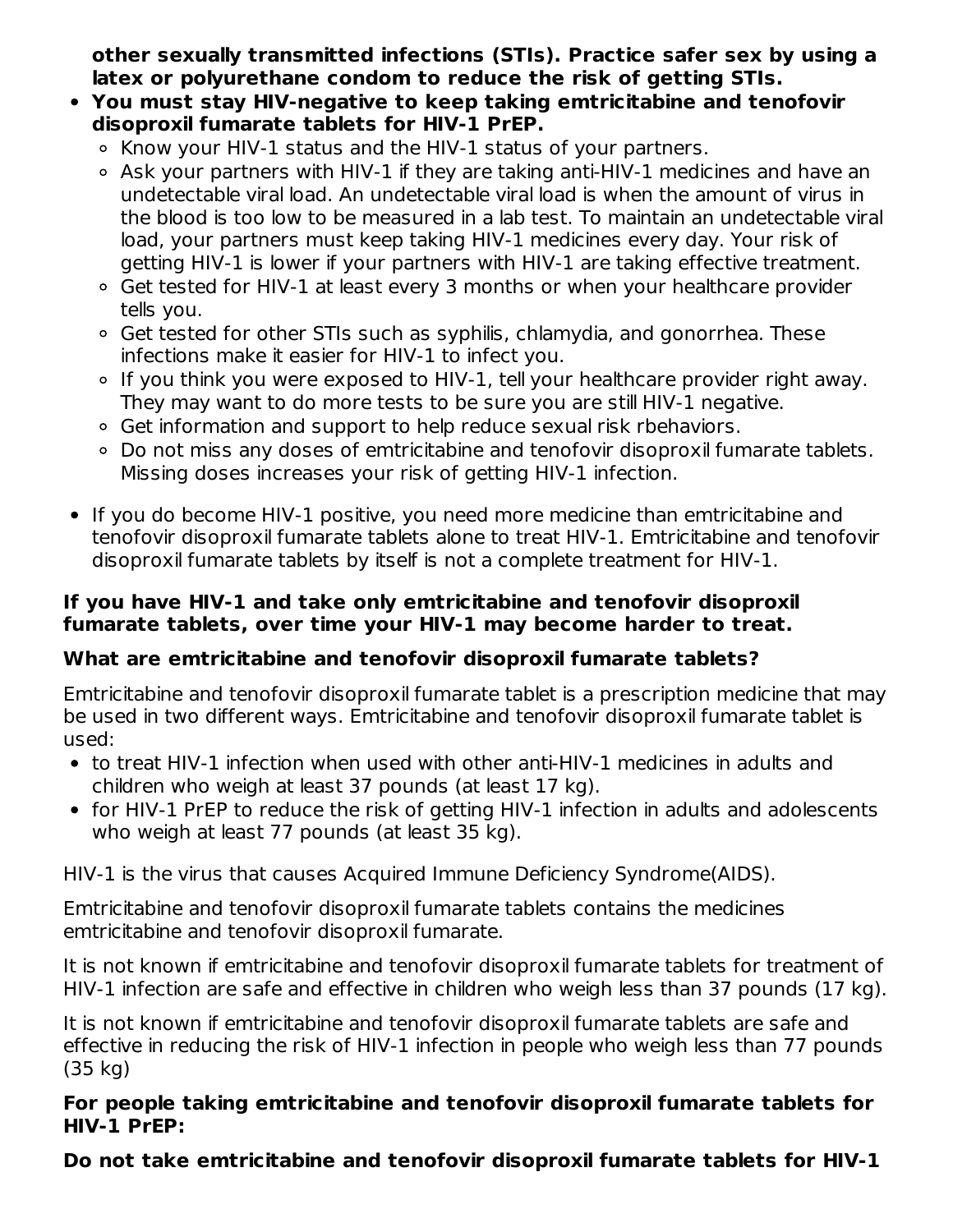### **PrEP if:**

- **you already have HIV-1 infection** . If you are HIV-1 positive, you need to take other medicines with emtricitabine and tenofovir disoproxil fumarate tablets to treat HIV-1. Emtricitabine and tenofovir disoproxil fumarate tablet by itself is not a complete treatment for HIV-1.
- **you do not know your HIV-1 infection status** . You may already be HIV-1 positive. You need to take other HIV-1 medicines with emtricitabine and tenofovir disoproxil fumarate tablets to treat HIV-1.

Emtricitabine and tenofovir disoproxil fumarate tablets can only help reduce your risk of getting HIV-1 **before** you are infected.

#### **What should I tell my healthcare provider before taking emtricitabine and tenofovir disoproxil fumarate tablets?**

#### **Before taking emtricitabine and tenofovir disoproxil fumarate tablets, tell your healthcare provider about all of your medical conditions, including if you:**

- have liver problems, including HBV infection
- have kidney problems or receive kidney dialysis treatment
- have bone problems
- are pregnant or plan to become pregnant. It is not known if emtricitabine and tenofovir disoproxil fumarate tablets can harm your unborn baby. Tell your healthcare provider if you become pregnant during treatment with emtricitabine and tenofovir disoproxil fumarate tablets.

**Pregnancy Registry:** There is a pregnancy registry for people who take emtricitabine and tenofovir disoproxil fumarate tablets during pregnancy. The purpose of this registry is to collect information about the health of you and your baby. Talk with your healthcare provider about how you can take part in this registry.

- are breastfeeding or plan to breastfeed. Emtricitabine and tenofovir disoproxil fumarate can pass to your baby in your breast milk.
	- Do not breastfeed if you have HIV-1 or if you think you have recently become infected with HIV-1 because of the risk of passing HIV-1 to your baby.
	- If you take emtricitabine and tenofovir disoproxil fumarate tablets for HIV-1 PrEP, talk with your healthcare provider about the best way to feed your baby.

**Tell your healthcare provider about all the medicines you take,** including prescription and over-the-counter medicines, vitamins, and herbal supplements.

Some medicines may interact with emtricitabine and tenofovir disoproxil fumarate tablets. Keep a list of your medicines and show it to your healthcare provider and pharmacist when you get a new medicine.

You can ask your healthcare provider or pharmacist for a list of medicines that interact with emtricitabine and tenofovir disoproxil fumarate tablets.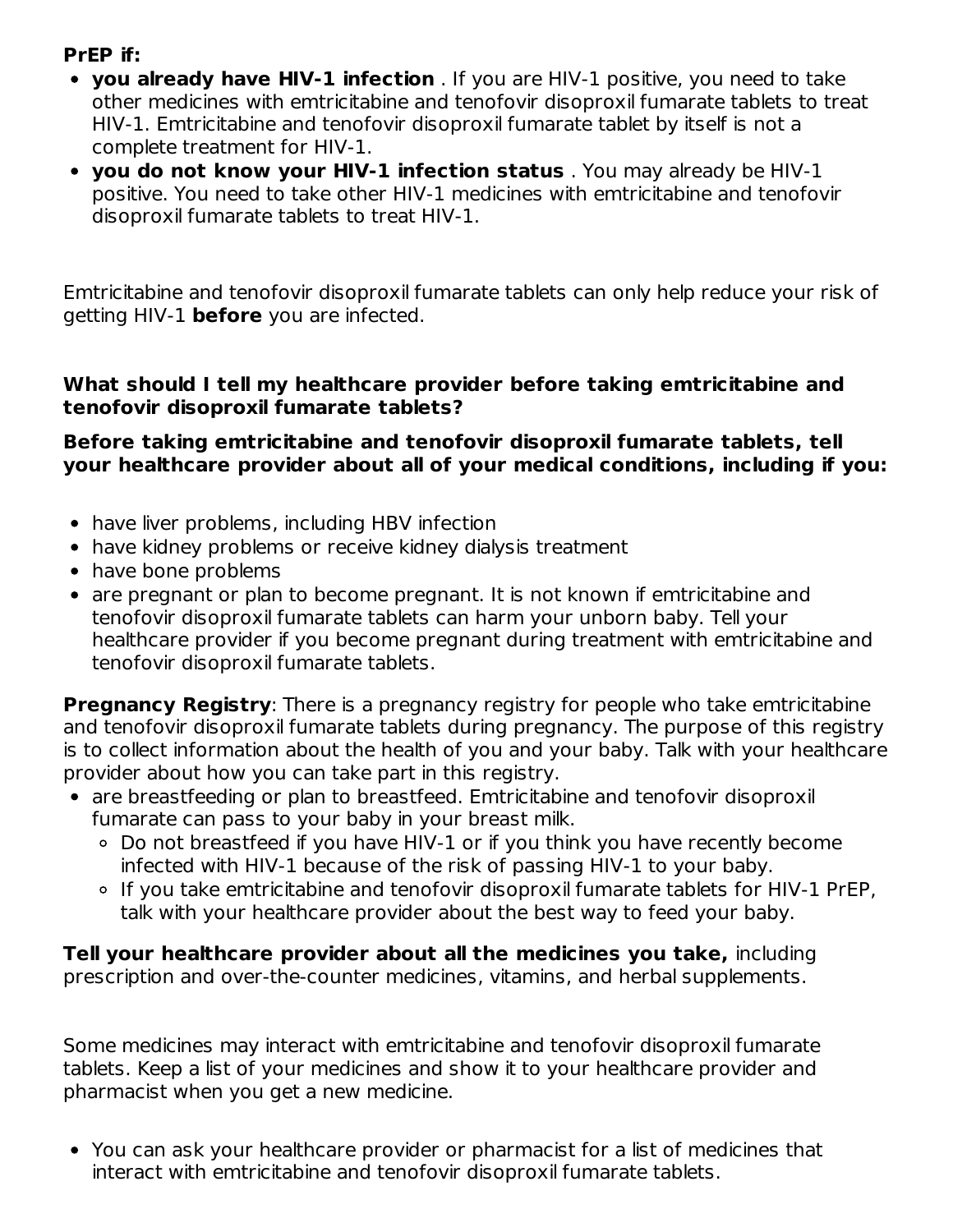Do not start a new medicine without telling your healthcare provider. Your healthcare provider can tell you if it is safe to take emtricitabine and tenofovir disoproxil fumarate tablets with other medicines.

### **How should I take emtricitabine and tenofovir disoproxil fumarate tablets?**

- Take emtricitabine and tenofovir disoproxil fumarate tablets exactly as your healthcare provider tells you to take it.
- If you take emtricitabine and tenofovir disoproxil fumarate tablets to treat HIV-1 infection, you need to take other HIV-1 medicines. Your healthcare provider will tell you what medicines to take and how to take them.
- Take emtricitabine and tenofovir disoproxil fumarate tablets 1 time each day with or without food.
- Do not change your dose or stop taking emtricitabine and tenofovir disoproxil fumarate tablets without first talking with your healthcare provider. Stay under a healthcare provider's care when taking emtricitabine and tenofovir disoproxil fumarate tablets. Do not miss a dose of emtricitabine and tenofovir disoproxil fumarate tablets.
- If you take too much emtricitabine and tenofovir disoproxil fumarate tablets, call your healthcare provider or go to the nearest hospital emergency room right away.
- When your emtricitabine and tenofovir disoproxil fumarate tablets supply starts to run low, get more from your healthcare provider or pharmacy.
	- If you are taking emtricitabine and tenofovir disoproxil fumarate tablets for treatment of HIV-1, the amount of virus in your blood may increase if the medicine is stopped for even a short time. The virus may develop resistance to emtricitabine and tenofovir disoproxil fumarate tablets and become harder to treat.
	- If you are taking emtricitabine and tenofovir disoproxil fumarate tablets for HIV-1 PrEP, missing doses increases your risk of getting HIV-1 infection.

#### **What are the possible side effects of emtricitabine and tenofovir disoproxil fumarate tablets?**

### **Emtricitabine and tenofovir disoproxil fumarate tablets may cause serious side effects, including:**

- **See** "**What is the most important information I should know about emtricitabine and tenofovir disoproxil fumarate tablets?"**
- **New or worse kidney problems, including kidney failure** . Your healthcare provider should do blood and urine tests to check your kidneys before you start and during treatment with emtricitabine and tenofovir disoproxil fumarate tablets. Your healthcare provider may tell you to take emtricitabine and tenofovir disoproxil fumarate tablets less often, or to stop taking emtricitabine and tenofovir disoproxil fumarate tablets if you get new or worse kidney problems.
- **Changes in your immune system (Immune Reconstitution Syndrome)** can happen when taking medicines to treat HIV-1 infection. Your immune system may get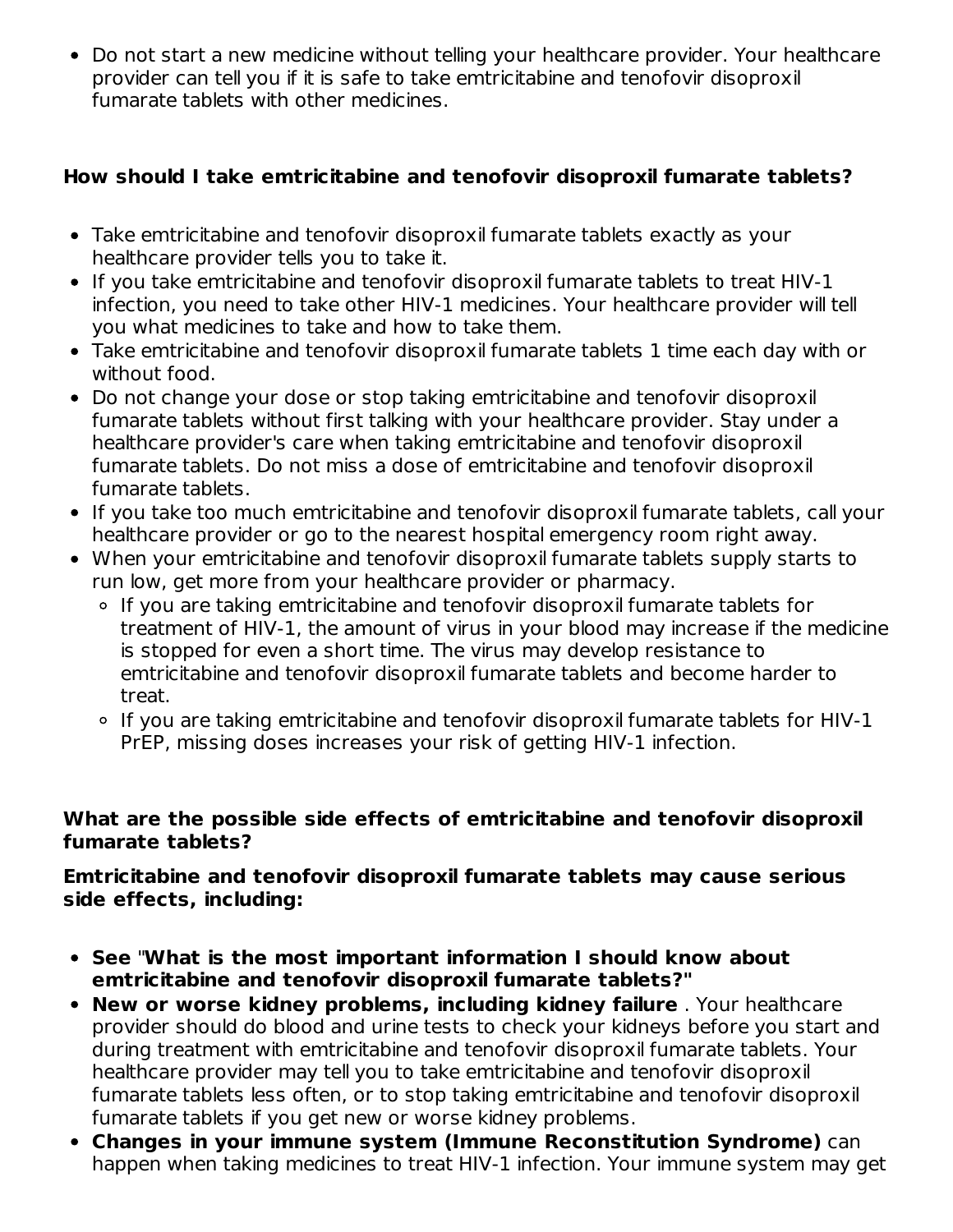stronger and begin to fight infections that have been hidden in your body for a long time. Tell your healthcare provider right away if you start having any new symptoms after starting your HIV-1 medicine.

- **Bone problems** can happen in some people who take emtricitabine and tenofovir disoproxil fumarate tablets. Bone problems include bone pain, or softening or thinning of bones, which may lead to fractures. Your healthcare provider may need to do tests to check your bones.
- **Too much lactic acid in your blood (lactic acidosis).** Too much lactic acid is a serious but rare medical emergency that can lead to death. **Tell your healthcare provider right away if you get these symptoms:** weakness or being more tired than usual, unusual muscle pain, being short of breath or fast breathing, stomach pain with nausea and vomiting, cold or blue hands and feet, feel dizzy or lightheaded, or a fast or abnormal heartbeat.
- **Severe liver problems** . In rare cases, severe liver problems can happen that can lead to death. **Tell your healthcare provider right away if you get these symptoms** : skin or the white part of your eyes turns yellow, dark "tea-colored" urine, light-colored stools, loss of appetite for several days or longer, nausea, or stomach-area pain.

The most common side effects of emtricitabine and tenofovir disoproxil fumarate tablets for treatment of HIV-1 include:

- Diarrhea
- depression
- nausea
- problems sleeping
- tiredness
- abnormal dreams
- headache
- $\bullet$  rash
- dizziness

Common side effects in people who take emtricitabine and tenofovir disoproxil fumarate tablets for HIV-1 PrEP include:

• headache • stomach-area (abdomen) pain • decreased weight

These are not all the possible side effects of emtricitabine and tenofovir disoproxil fumarate tablets.

Call your doctor for medical advice about side effects. You may report side effects to FDA at 1-800-FDA-1088.

## **How should I store emtricitabine and tenofovir disoproxil fumarate tablets?**

- Store emtricitabine and tenofovir disoproxil fumarate tablets at room temperature between 68 F to 77 F (20 C to 25 C).
- Keep emtricitabine and tenofovir disoproxil fumarate tablets in its original container.
- Keep the container tightly closed.
- Do not use emtricitabine and tenofovir disoproxil fumarate tablets if seal over bottle opening is broken or missing.

### **Keep emtricitabine and tenofovir disoproxil fumarate tablets and all other medicines out of reach of children.**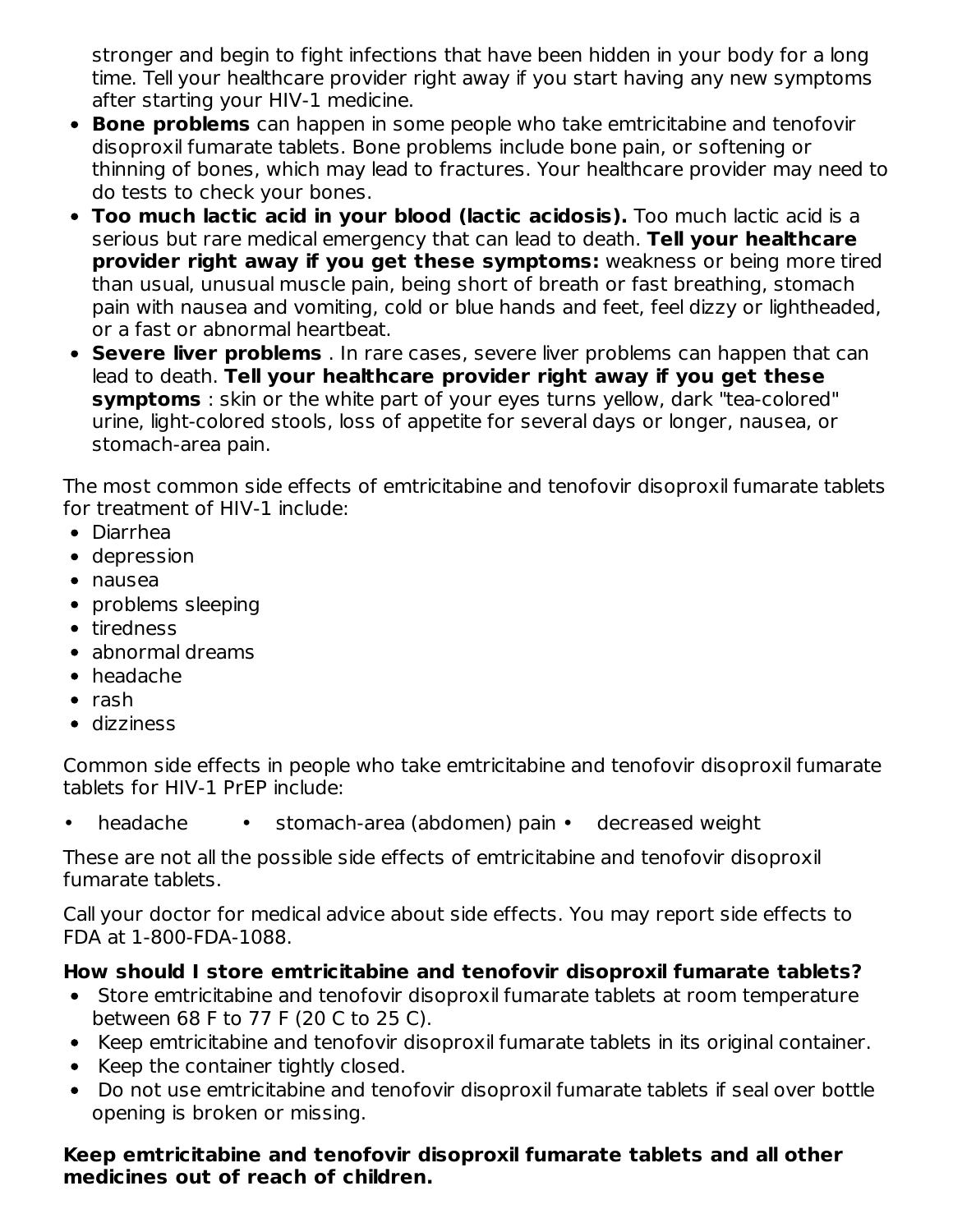#### **General information about emtricitabine and tenofovir disoproxil fumarate tablets.**

Medicines are sometimes prescribed for purposes other than those listed in a Medication Guide. Do not use emtricitabine and tenofovir disoproxil fumarate tablets for a condition for which it was not prescribed. Do not give emtricitabine and tenofovir disoproxil fumarate tablets to other people, even if they have the same symptoms you have. It may harm them. You can ask your healthcare provider or pharmacist for information about emtricitabine and tenofovir disoproxil fumarate tablets that is written for health professionals.

#### **What are the ingredients in emtricitabine and tenofovir disoproxil fumarate tablets?**

**Active ingredients:** emtricitabine and tenofovir disoproxil fumarate.

**Inactive ingredients:** colloidal silicon dioxide, croscarmellose sodium, magnesium stearate, mannitol and microcrystalline cellulose. The tablets are coated with Opadry II White 32K180001, which contains hypromellose 2910, lactose monohydrate, titanium dioxide and triacetin.

The brands listed are trademarks of their respective owners and are not trademarks of Lupin Pharmaceuticals, Inc. The makers of these brands are not affiliated with and do not endorse Lupin Pharmaceuticals, Inc. or its products.

This Medication Guide has been approved by the U.S. Food and Drug Administration

Manufactured for:

Lupin Pharmaceuticals, Inc.

Baltimore, Maryland 21202

United States

#### **MADE IN INDIA**

Revised: December 2020 ID#:266569

## **PACKAGE LABEL.PRINCIPAL DISPLAY PANEL**

NDC 68180-287-06 Emtricitabine and Tenofovir Disoproxil Fumarate Tablets, 200 mg/300 mg Bottle of 30 tablets Rx only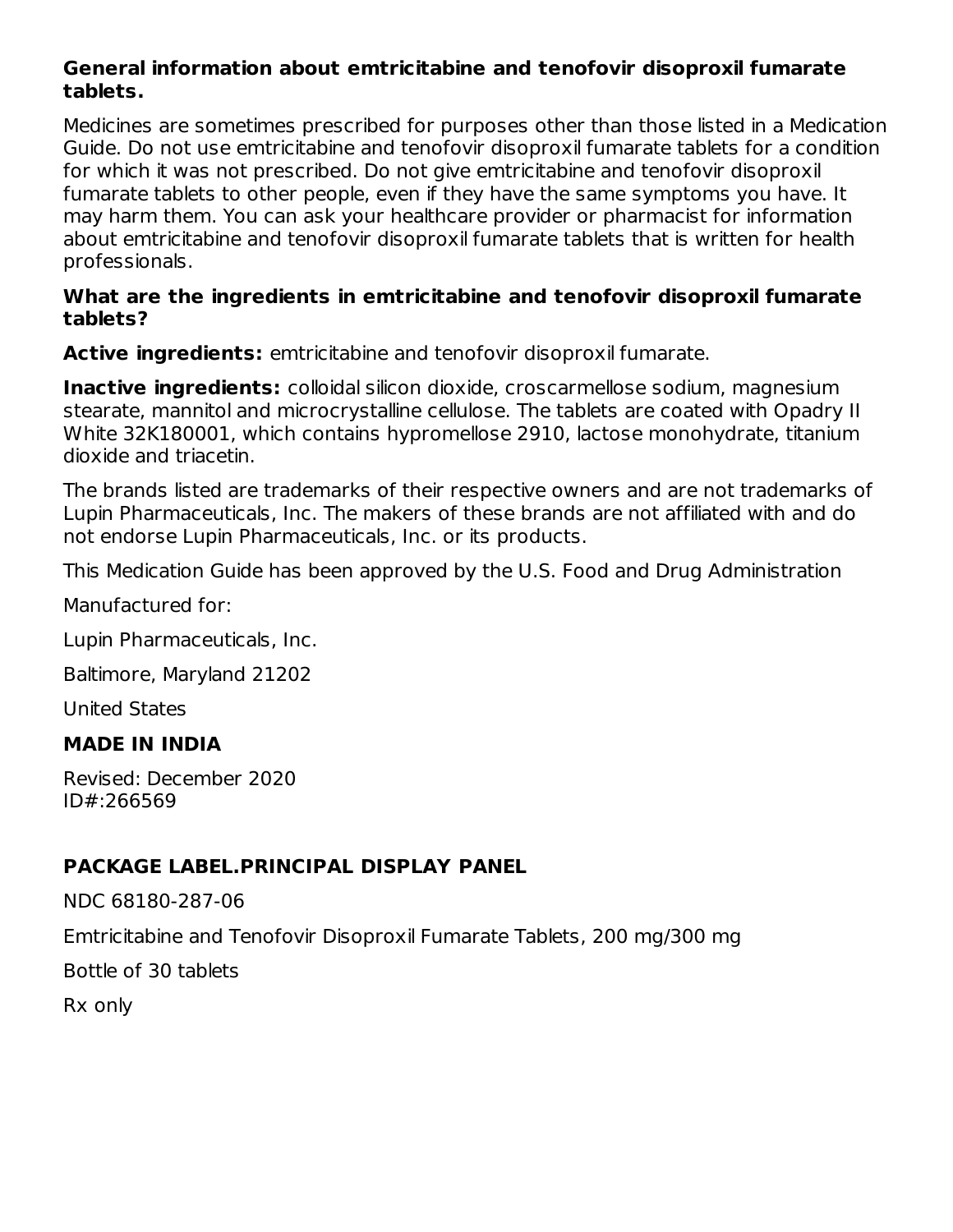

NDC 68180-287-01

Emtricitabine and Tenofovir Disoproxil Fumarate Tablets, 200 mg/300 mg Bottle of 100 tablets

Rx only



| <b>EMTRICITABINE AND TENOFOVIR DISOPROXIL FUMARATE</b><br>emtricitabine and tenofovir disoproxil fumarate tablet, film coated |                          |  |                           |  |               |  |  |
|-------------------------------------------------------------------------------------------------------------------------------|--------------------------|--|---------------------------|--|---------------|--|--|
|                                                                                                                               |                          |  |                           |  |               |  |  |
| <b>Product Information</b>                                                                                                    |                          |  |                           |  |               |  |  |
| <b>Product Type</b>                                                                                                           | HUMAN PRESCRIPTION DRUG  |  | <b>Item Code (Source)</b> |  | NDC:68180-287 |  |  |
| <b>Route of Administration</b>                                                                                                | ORAI                     |  |                           |  |               |  |  |
|                                                                                                                               |                          |  |                           |  |               |  |  |
| <b>Active Ingredient/Active Moiety</b>                                                                                        |                          |  |                           |  |               |  |  |
| <b>Ingredient Name</b>                                                                                                        | <b>Basis of Strength</b> |  | <b>Strength</b>           |  |               |  |  |
| <b>EMTRICITABINE</b> (UNII: G70B4ETF4S) (EMTRICITABINE - UNII:G70B4ETF4S)                                                     | <b>EMTRICITABINE</b>     |  | 200 mg                    |  |               |  |  |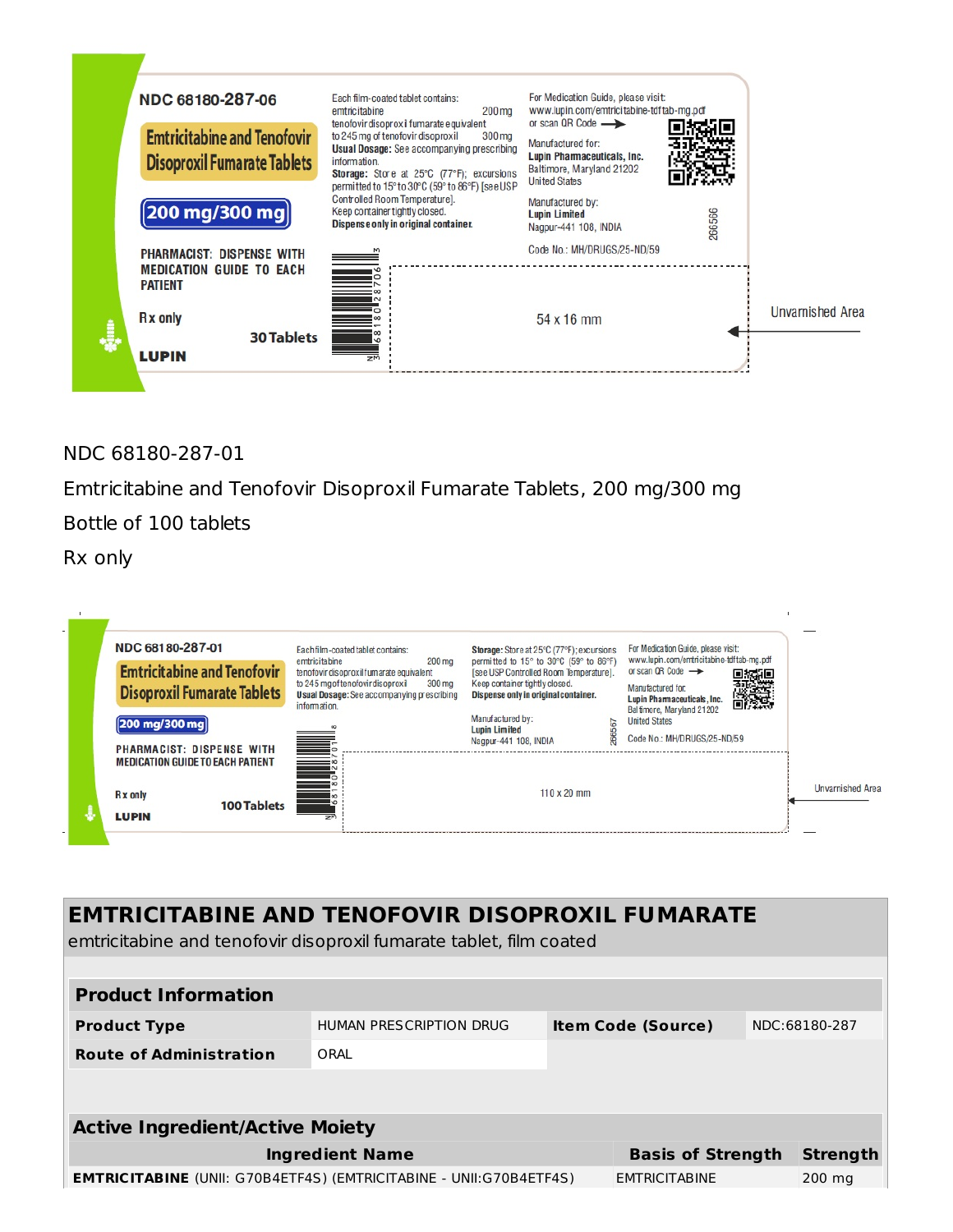|                | <b>Inactive Ingredients</b>               |                                                                      |                     |                                       |          |                                     |  |  |
|----------------|-------------------------------------------|----------------------------------------------------------------------|---------------------|---------------------------------------|----------|-------------------------------------|--|--|
|                | <b>Strength</b><br><b>Ingredient Name</b> |                                                                      |                     |                                       |          |                                     |  |  |
|                |                                           | CELLULOSE, MICROCRYSTALLINE (UNII: OP1R32D61U)                       |                     |                                       |          |                                     |  |  |
|                |                                           | <b>CROSCARMELLOSE SODIUM (UNII: M280L1HH48)</b>                      |                     |                                       |          |                                     |  |  |
|                |                                           | HYPROMELLOSE 2910 (6 MPA.S) (UNII: 0WZ8WG20P6)                       |                     |                                       |          |                                     |  |  |
|                |                                           | <b>LACTOSE MONOHYDRATE (UNII: EWQ57Q8I5X)</b>                        |                     |                                       |          |                                     |  |  |
|                |                                           | <b>MAGNESIUM STEARATE (UNII: 70097M6I30)</b>                         |                     |                                       |          |                                     |  |  |
|                | <b>MANNITOL (UNII: 30WL53L36A)</b>        |                                                                      |                     |                                       |          |                                     |  |  |
|                |                                           | <b>SILICON DIOXIDE (UNII: ETJ7Z6XBU4)</b>                            |                     |                                       |          |                                     |  |  |
|                |                                           | TITANIUM DIOXIDE (UNII: 15FIX9V2JP)                                  |                     |                                       |          |                                     |  |  |
|                | <b>TRIACETIN (UNII: XHX3C3X673)</b>       |                                                                      |                     |                                       |          |                                     |  |  |
|                |                                           |                                                                      |                     |                                       |          |                                     |  |  |
|                | <b>Product Characteristics</b>            |                                                                      |                     |                                       |          |                                     |  |  |
|                | Color                                     | <b>WHITE</b>                                                         |                     | <b>Score</b>                          | no score |                                     |  |  |
|                | <b>Shape</b>                              | CAPSULE (Biconvex film-coated)                                       |                     | <b>Size</b>                           | 19mm     |                                     |  |  |
|                | <b>Flavor</b>                             |                                                                      | <b>Imprint Code</b> |                                       |          | LU:031                              |  |  |
|                | <b>Contains</b>                           |                                                                      |                     |                                       |          |                                     |  |  |
|                |                                           |                                                                      |                     |                                       |          |                                     |  |  |
|                |                                           |                                                                      |                     |                                       |          |                                     |  |  |
|                | <b>Packaging</b>                          |                                                                      |                     |                                       |          |                                     |  |  |
| #              | <b>Item Code</b>                          | <b>Package Description</b>                                           |                     | <b>Marketing Start</b><br><b>Date</b> |          | <b>Marketing End</b><br>Date        |  |  |
| $\mathbf{1}$   | 01                                        | NDC:68180-287- 100 in 1 BOTTLE; Type 0: Not a Combination<br>Product |                     | 06/23/2021                            |          |                                     |  |  |
| $\overline{2}$ | NDC:68180-287-<br>06                      | 30 in 1 BOTTLE; Type 0: Not a Combination<br>Product                 |                     |                                       |          |                                     |  |  |
|                |                                           |                                                                      |                     |                                       |          |                                     |  |  |
|                |                                           |                                                                      |                     |                                       |          |                                     |  |  |
|                | <b>Marketing Information</b>              |                                                                      |                     |                                       |          |                                     |  |  |
|                | <b>Marketing</b><br>Category              | <b>Application Number or Monograph</b><br><b>Citation</b>            |                     | <b>Marketing Start</b><br><b>Date</b> |          | <b>Marketing End</b><br><b>Date</b> |  |  |
|                | <b>ANDA</b>                               | ANDA204131                                                           |                     | 06/23/2021                            |          |                                     |  |  |
|                |                                           |                                                                      |                     |                                       |          |                                     |  |  |

**Labeler -** Lupin Pharmaceuticals, Inc. (089153071)

# **Registrant -** LUPIN LIMITED (675923163)

| <b>Establishment</b> |                |               |                                         |  |  |
|----------------------|----------------|---------------|-----------------------------------------|--|--|
| <b>Name</b>          | <b>Address</b> | <b>ID/FEI</b> | <b>Business Operations</b>              |  |  |
| LUPIN LIMITED        |                | 677600414     | MANUFACTURE(68180-287), PACK(68180-287) |  |  |
|                      |                |               |                                         |  |  |

| <b>Establishment</b> |
|----------------------|
|----------------------|